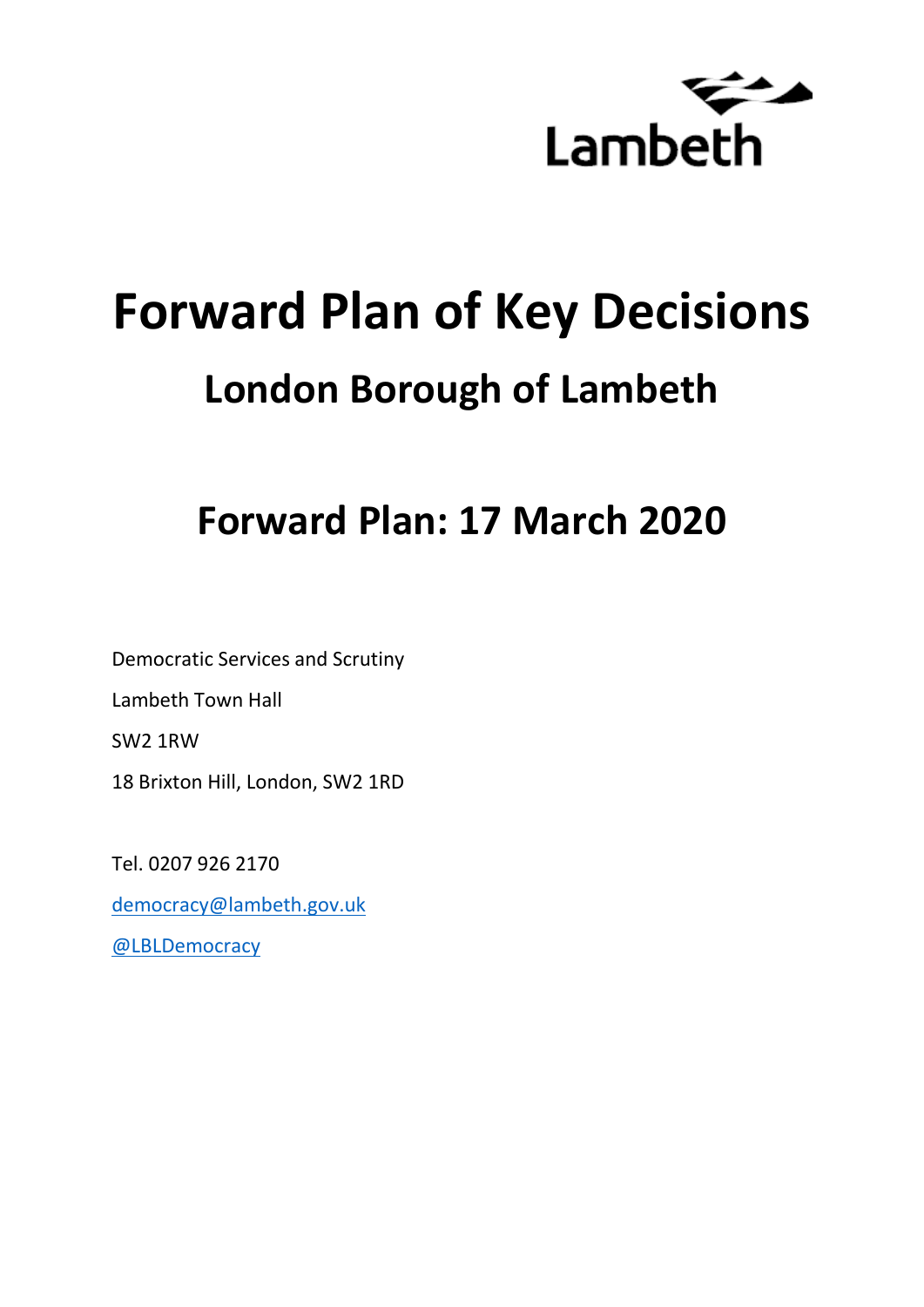# **Notice of forthcoming Key Decisions**

Local authorities are required by law to give 28 days' notice of any key decisions to be made. The Forward Plan sets out information about the key decisions that Cabinet, individual Cabinet Members, Health and Wellbeing Board and the Better Places Joint Committee intend to make in forthcoming months. It ensures public notice of all key decisions is provided at least 28 days' in advance of the decision date.

The Forward Plan contains information about each forthcoming key decision and is published to the Council website every week, usually on a Friday.

# **What is a Key Decision?**

The Lambeth Council Constitution defines a key decision as an executive decision that:

- 1) Requires an amendment to the Community Plan Outcomes Framework or requires a recommendation to Full Council to amend the Budget and Policy Framework.
- 2) Results in the local authority incurring expenditure, raising income or the making of savings in excess of £500,000.
- 3) Has a significant impact on:
	- a) communities living or working in an area comprising two or more wards in Lambeth;
	- b) the wellbeing of the community or the quality of service provided to a significant number of people living or working in an area; or,
	- c) Communities of interest.

The majority of key decisions are taken by the Cabinet or individual Cabinet Members (the Executive). Each Key Decision will be communicated via a comprehensive report which must be published at least five clear days before the decision is taken. Published reports can be accessed through [Decisions Online.](http://moderngov.lambeth.gov.uk/mgDelegatedDecisions.aspx?bcr=1&DM=0&DS=2&K=0&DR=&V=0) Cabinet reports will also be available in [Cabinet agenda](https://moderngov.lambeth.gov.uk/ieListMeetings.aspx?CommitteeId=225)  [packs,](https://moderngov.lambeth.gov.uk/ieListMeetings.aspx?CommitteeId=225) which are published five clear days before the meeting.

The Executive cannot consider key decisions that have not been included on the Forward Plan. However, the Council Constitution sets out procedures that can be used if a decision that has not been advertised on the Forward Plan must be taken immediately. Urgency procedures can only be used in exceptional circumstances. For further information on Access to Information procedure rules please see Part 3, Section 2 of the [Council](http://moderngov.lambeth.gov.uk/ieListMeetings.aspx?CId=738&info=1&MD=Constitution)  [Constitution](http://moderngov.lambeth.gov.uk/ieListMeetings.aspx?CId=738&info=1&MD=Constitution) or contact Democratic Services.

# **What information is included on the Forward Plan?**

The Forward Plan gives information about:

- key decisions that are likely to be considered in forthcoming months
- the earliest date a key decision can be taken
- who will make a decision
- what consultation will be undertaken
- whether the forthcoming report is likely to include exempt or confidential information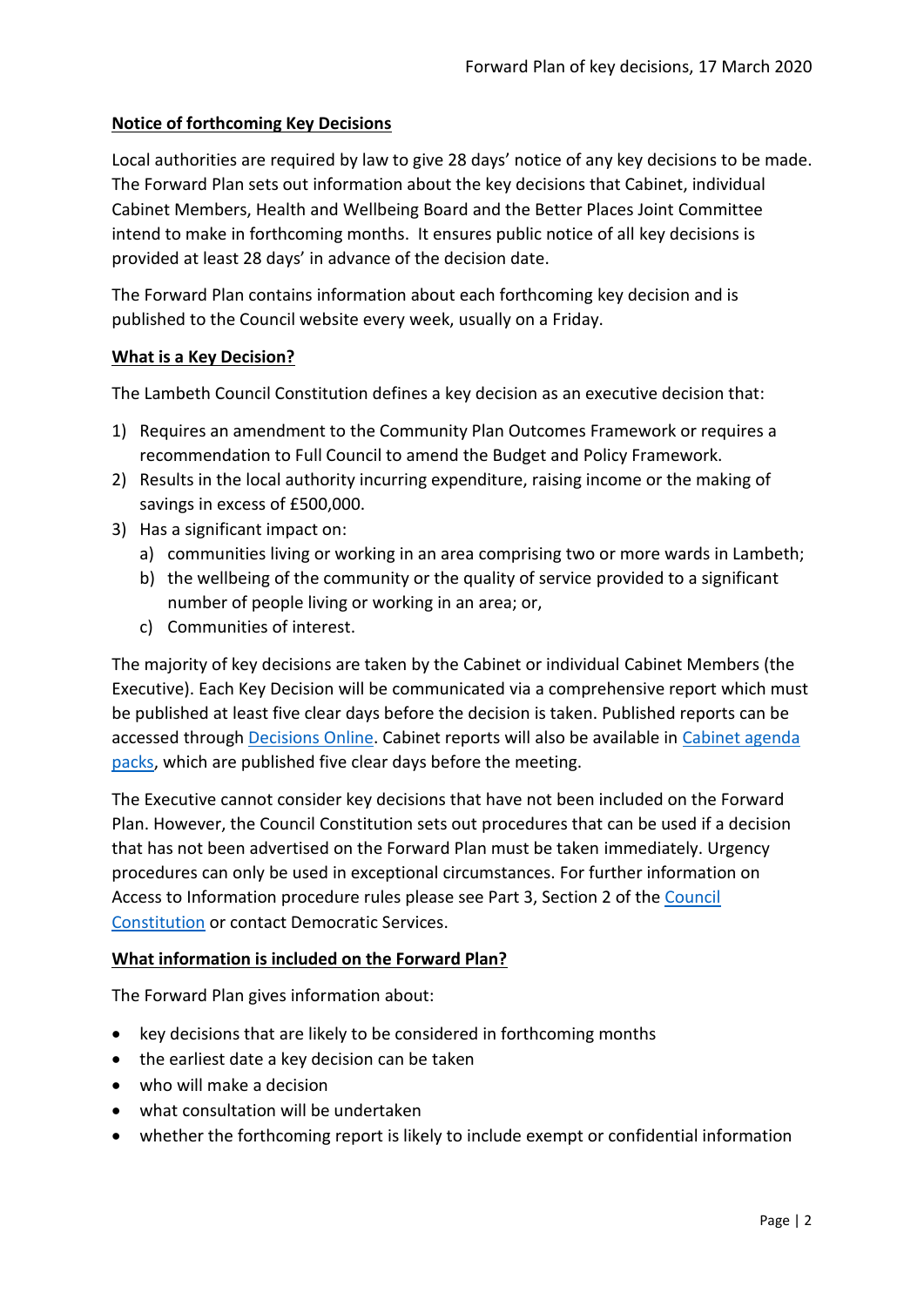- A list of background documents to be submitted to the decision maker for consideration in relation to the forthcoming decision
- who you can contact for further information

# **Public representations and further information**

Each Forward Plan entry gives the name of the relevant officer to contact about that particular decision. Where possible, a contact name, e-mail address and telephone number are provided.

Members of the public can make representations about forthcoming decisions by:

- Contacting the Lead Officer responsible for the report
- Contacting the decision maker or relevant Cabinet Member (details can be found on the [council website\)](http://moderngov.lambeth.gov.uk/mgMemberIndex.aspx?bcr=1)
- Contacting Democratic Services

Any document listed in the Forward Plan can be requested via the Lead Officer or by contacting Democratic Services. The reader is encouraged to access any such documents electronically, however copies or extracts may be made available at the following address on request: Olive Morris House, 18 Brixton Hill, SW2 1RD.

When making representations, members of the public may submit to the decision maker any further documents relevant to the decision.

All decision dates given in the Forward Plan are subject to change. Therefore please ensure that you *always consult the latest version of the Forward Plan* for the most up to date information. Any further queries can be directed to Democratic Services.

# **Notice of decisions likely to contain confidential or exempt information**

Local authorities are required to specify 28 days in advance of a Cabinet meeting all the reports that are likely to contain confidential or exempt information. Should this be the case, a private 'Part 2' report will be produced to accompany the main report, but will not be published. The public and press may also be asked to leave the Cabinet meeting for part of the proceedings. Any person is able to make representations if he or she believes the decision should instead be made in the open part of the meeting.

If you wish to make any such representation please contact Democratic Services. All representations will be documented in the relevant agenda a minimum of five clear days before the Cabinet meeting takes place. This will also include any response to the representations and a statement of the reasons why the meeting is be held in private.

For further information about exempt or confidential information please see the Access to Information Procedure Notes in Part 3, Section 2 of the [Council Constitution](http://www.lambeth.gov.uk/sites/default/files/ec-Council-Constitution-2014-15-approved-with-changes-November-2014.pdf) or contact Democratic Services.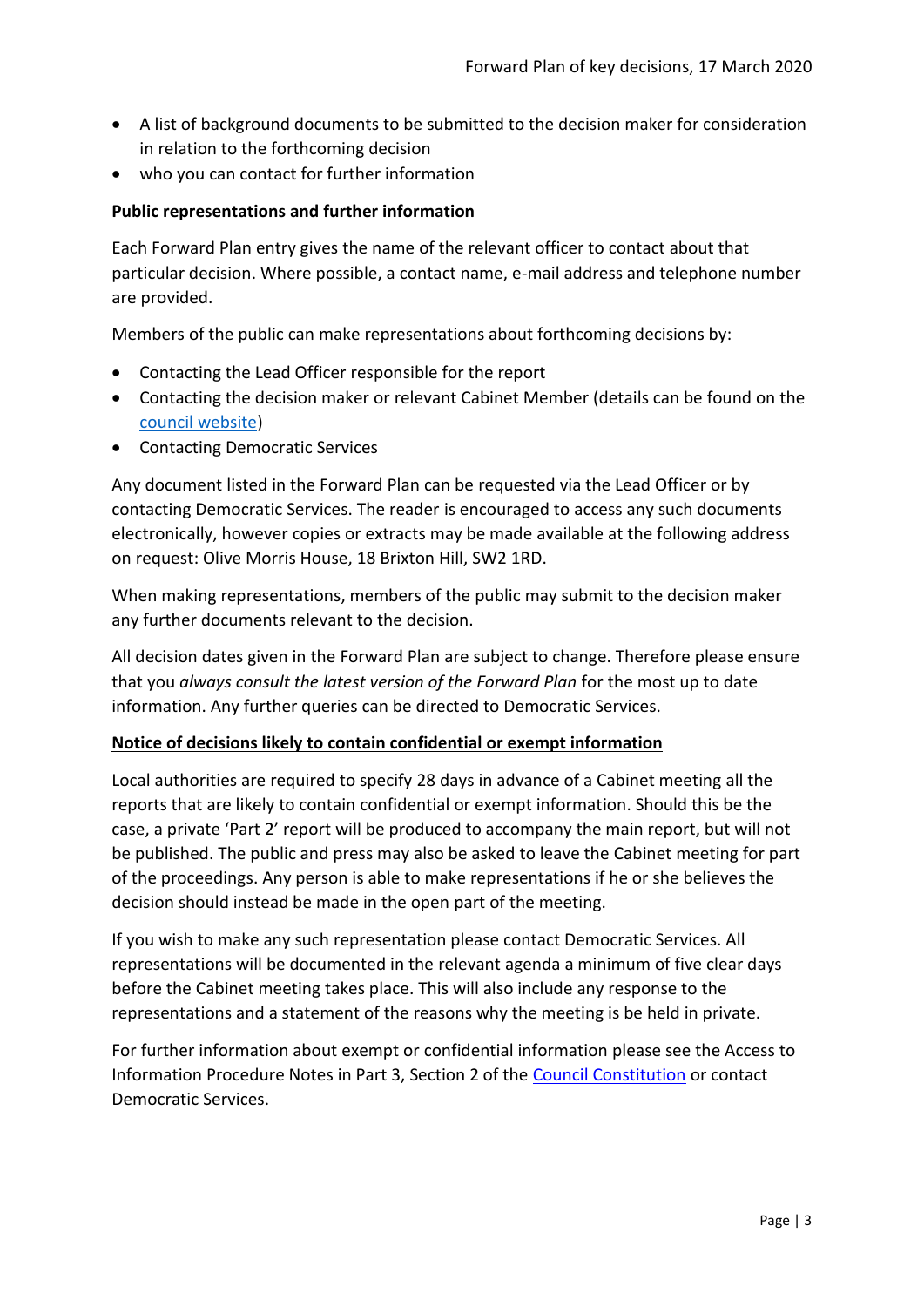| <b>Contents</b>                                                                      |                |
|--------------------------------------------------------------------------------------|----------------|
| Draft Local Views Supplementary Planning Document (SPD)                              | 5              |
| Local Safeguarding Arrangements: changes and key issues                              | 6              |
| <b>Voluntary and Community Sector Strategy</b>                                       | 6              |
| Voluntary Community Sector (VCS) Asset Strategy                                      | $\overline{7}$ |
| Tenancy Strategy / Affordable Housing Statement                                      | 8              |
| HfL Delivery Plan & HfL Corporate Plan                                               | 8              |
| Corporate Plan                                                                       | 9              |
| Pupil Place Planning and resultant Capital Projects                                  | 9              |
| Options Appraisal for In-borough Residential Children's Home                         | 10             |
| Recycling, waste collection and street cleansing services contract                   | 10             |
| Capital Maintenance - Cuttle Construction Ltd Contract variation and extension       | 11             |
| Short Breaks for Disabled Children and Young People in Lambeth                       | 12             |
| New contract and commissioning arrangements for Youth Services                       | 12             |
| <b>Supervised Contact Service</b>                                                    | 13             |
| Schools Capital Maintenance - Ingleton Wood Contract extension and variation plus    | 13             |
| consultant fee re-appraisal and resulting increase in CPA                            |                |
| Semi-independent living for care leavers                                             | 14             |
| Scheme Approval for delivery of the Electric Vehicle Charging Strategy               | 14             |
| Parking Fees & Charges 2020/21                                                       | 15             |
| Bikeability Training in Schools and Cycle Skills Training 2020-2023 (with options to | 16             |
| extend to 2025)                                                                      |                |
| Provision of Enforcement Agent Services                                              | 16             |
| Variation to the cost of the Civil Enforcement Contract                              | 17             |
| <b>Upper Norwood Joint Library</b>                                                   | 17             |
| London Counter Fraud Hub                                                             | 18             |
| Internal Audit, Risk Management, Investigation and Advisory Services                 | 18             |
| Freehold Disposal of 8 Shannon Grove, London SW9 8BX                                 | 19             |
| Provision of Support and Maintenance provider of Information@Work Application        | 19             |
| Provision of Support and Maintenance provider of Housing Solution Application        | 20             |
| Incoming and Outgoing Mail Contract Variation                                        | 20             |
| <b>Facilities Management Procurement</b>                                             | 21             |
| The Nine Elms Vauxhall Development Business Case                                     | 21             |
| Latch House offender service                                                         | 22             |
| Re-procurement of community support services                                         | 22             |
| Re-procurement of physical disability day services                                   | 23             |
| The Independent Living and Carers Partnership (ILCP) Contract Award                  | 23             |
| Lambeth Adult Learning Accredited and Non Accredited Contract Awards 2019/20         | 24             |
| Academic Year                                                                        |                |
| Employment & Skills - Section 106 Funding 2019-20                                    | 24             |
| Conversion of Brixton Recreation Centre storage space to work space                  | 25             |
| Oval and Prince's Co-operative Local Investment Plan                                 | 25             |
| Carmelita Centre and Orsett Street Lead Consultant Architect                         | 26             |
| 114-118 Lower Marsh: Development Funding                                             | 27             |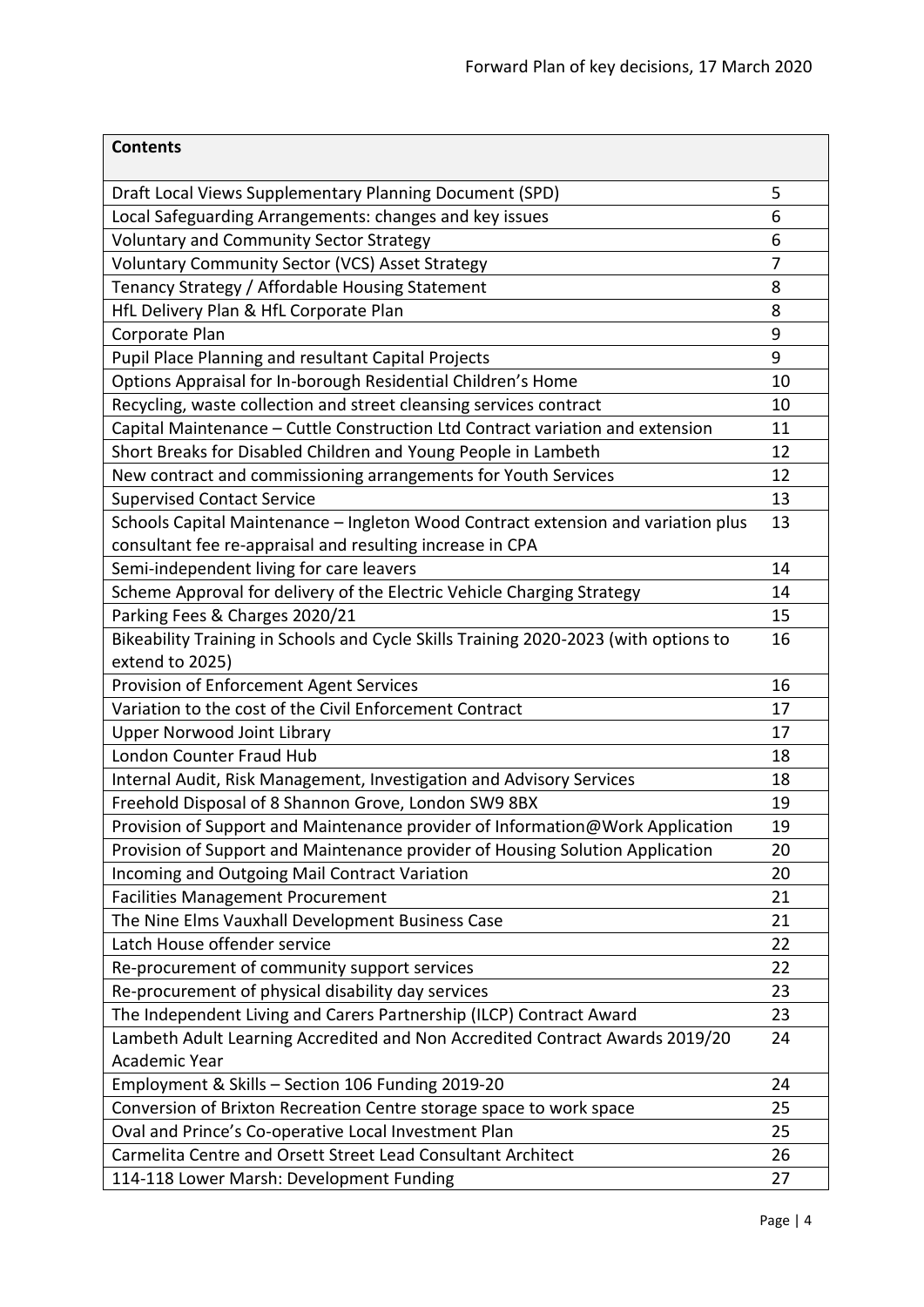| S106 Monitoring and CIL Administration Costs 2018/19                                | 27 |
|-------------------------------------------------------------------------------------|----|
| Knights Walk - Phase 1, Appropriation for Planning Purposes                         | 28 |
| South Lambeth estate - Phase 1, Appropriation for Planning Purposes                 | 28 |
| Housing Regeneration: Procurement of contractor for the provisions of new flooring, | 29 |
| supply & fitting service for decanting residents                                    |    |
| Match funding for the "LJ Works" affordable workspace project                       | 29 |
| Knights Walk - Building Contract                                                    | 30 |
| South Lambeth Estate - Enabling Works for the Phase 1 Development                   | 30 |
| Fenwick Estate, Site A, Appropriation for Planning Purposes                         | 31 |
| Fenwick Estate, Site B, Appropriation for Planning Purposes                         | 31 |
| Westbury estate - Making of Compulsory Purchase Order                               | 32 |
| South Lambeth estate - Making of Compulsory Purchase Order                          | 32 |
| Somerleyton Road - Phase 1 - Appropriation for Planning Purposes                    | 33 |
| Estate Regeneration - Early Buy Backs - Funding Request                             | 33 |
| Funding Allocation for Completion of LJ Works                                       | 34 |
| Somerleyton Road - Block D                                                          | 34 |
| Appropriation for Phase 2 of Your New Town Hall (Olive Morris House)                | 35 |
| Somerleyton Road Workspace Provisions                                               | 35 |
| S106 Monitoring and CIL Administration Costs 2019/20                                | 36 |
| Representations on Draft Charging Schedule 2020                                     | 37 |
| Elizabeth House Infrastructure Payment in Kind                                      | 37 |
| Local Lettings Plan - Knight's Walk                                                 | 38 |
| Local Lettings Plan - Fenwick Estate                                                | 38 |
| Local Lettings Plan - Westbury Estate                                               | 39 |
| Local Lettings Plan - South Lambeth Estate                                          | 39 |
| Proposal regarding the site at the former Clapham Old Library                       | 40 |
| Transfer of the Greek Enclosure from the Greek Cathedral trust of St Stephen's      | 41 |
| Chapel to the Council                                                               |    |
| <b>Events Strategy Review</b>                                                       | 41 |
| Appointment of Consultants for Brockwell Hall Restoration                           | 42 |
| Approval of purchase of two new cremators                                           | 42 |
| We are Waterloo Business Improvement District (BID) Renewal Ballot Proposal         | 43 |
| Establishing an integrated gateway for homeless 16-21 year-olds                     | 44 |
| Tenancy Support Service - Single Homeless Project                                   | 44 |
| <b>Tenancy Support Service</b>                                                      | 45 |
| Fire Safety works - In Sheltered Accommodation                                      | 45 |
| Tooting Bec Hostel refurbishment                                                    | 46 |
| Construction of Modular Units for Temporary Accommodation                           | 46 |
| Delivery of Housing Contracts after 2020                                            | 47 |
| Local Lettings Plan - Westbury Estate                                               | 47 |
| Young People's Supported Housing Pathway                                            | 48 |
| <b>PLACE Housing Scheme</b>                                                         | 48 |
| Decision: Draft Local Views Supplementary Planning Document (SPD)                   |    |

<span id="page-4-0"></span>To agree the draft SPD for public consultation.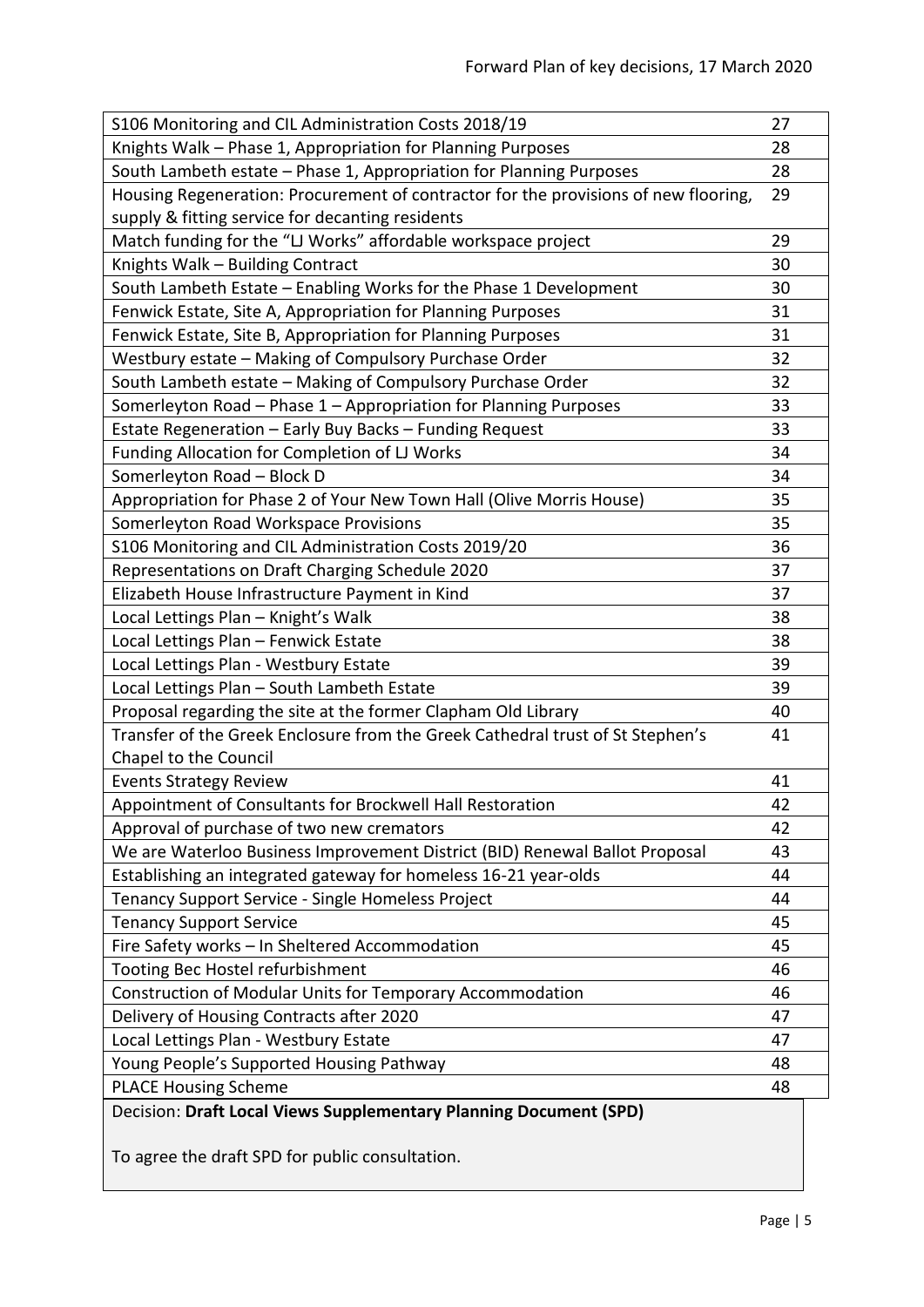<span id="page-5-1"></span><span id="page-5-0"></span>

| Ward(s) affected: All Wards                                                                                                                                                                                                                                                                                                |                               |  |
|----------------------------------------------------------------------------------------------------------------------------------------------------------------------------------------------------------------------------------------------------------------------------------------------------------------------------|-------------------------------|--|
| Exempt or confidential information:                                                                                                                                                                                                                                                                                        | <b>Consultation details:</b>  |  |
| Decision to be taken by:<br><b>Cabinet</b>                                                                                                                                                                                                                                                                                 | Decision date:<br>13 Jan 2020 |  |
| <b>Background documents:</b><br>Draft Local Views Supplementary Planning Document (SPD)                                                                                                                                                                                                                                    |                               |  |
| For further information about this key decision, please contact:<br>Doug Black, Team Leader Conservation & Urban Design<br>DBlack1@lambeth.gov.uk<br>1st floor, Phoenix House<br>Tel: 020 7926 4065                                                                                                                        |                               |  |
| Decision: Local Safeguarding Arrangements: changes and key issues<br>The report will set out:<br>- New local multi agency safeguarding arrangements - established in September 2019<br>- Current performance issues: strengths and areas for development<br>- Priorities and key challenges<br>Ward(s) affected: All Wards |                               |  |
| Exempt or confidential information:                                                                                                                                                                                                                                                                                        | <b>Consultation details:</b>  |  |
| Decision to be taken by:<br><b>Cabinet</b>                                                                                                                                                                                                                                                                                 | Decision date:<br>30 Mar 2020 |  |
| Background documents:<br>Local Safeguarding Arrangements: changes and key issues                                                                                                                                                                                                                                           |                               |  |
| For further information about this key decision, please contact:<br>Naeema Sarkar<br>nsarkar@lambeth.gov.uk                                                                                                                                                                                                                |                               |  |
| Decision: Voluntary and Community Sector Strategy                                                                                                                                                                                                                                                                          |                               |  |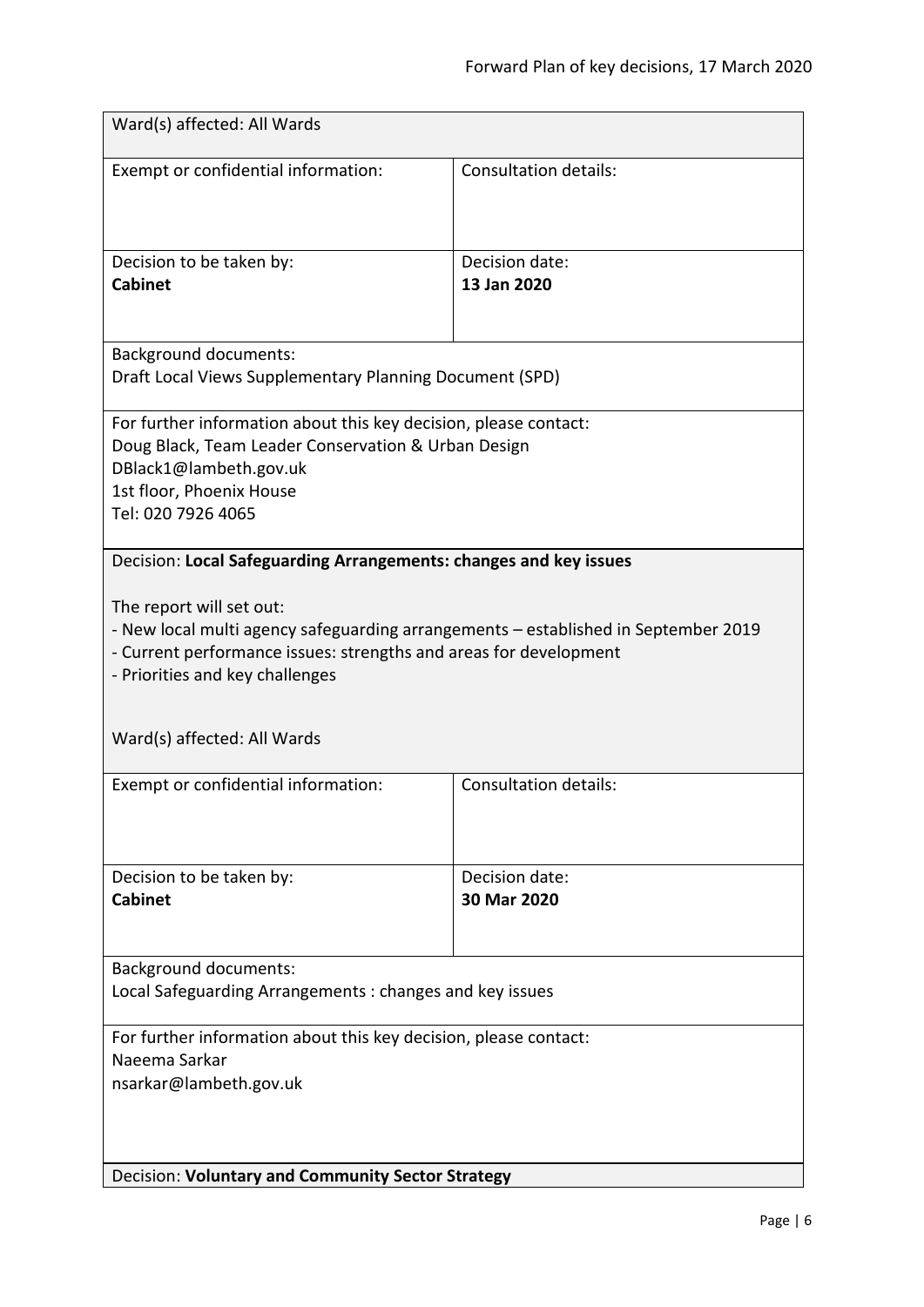The Strategy sets out the roles that both VCS organisations and Lambeth council have to play in sustaining and further building a strong and vibrant Voluntary and Community Sector which helps deliver our Borough Plan priorities.

<span id="page-6-0"></span>

| Ward(s) affected: All Wards                                                                                                                                                                                                                                                                                             |                               |  |
|-------------------------------------------------------------------------------------------------------------------------------------------------------------------------------------------------------------------------------------------------------------------------------------------------------------------------|-------------------------------|--|
| Exempt or confidential information:                                                                                                                                                                                                                                                                                     | <b>Consultation details:</b>  |  |
| Decision to be taken by:<br><b>Cabinet</b>                                                                                                                                                                                                                                                                              | Decision date:<br>30 Mar 2020 |  |
| <b>Background documents:</b><br><b>Voluntary and Community Sector Strategy</b>                                                                                                                                                                                                                                          |                               |  |
| For further information about this key decision, please contact:<br><b>Grace Gbadamosi</b><br>GGbadamosi@lambeth.gov.uk                                                                                                                                                                                                 |                               |  |
| Decision: Voluntary Community Sector (VCS) Asset Strategy<br>A strategy for the management of the letting of property to the Voluntary Community<br>Sector Including the Letting Policy, the total subsidy level, the fixed rental level for the<br>sector and the social value process.<br>Ward(s) affected: All Wards |                               |  |
| Exempt or confidential information:                                                                                                                                                                                                                                                                                     | <b>Consultation details:</b>  |  |
| Decision to be taken by:<br><b>Cabinet</b>                                                                                                                                                                                                                                                                              | Decision date:<br>11 May 2020 |  |
| <b>Background documents:</b><br><b>Voluntary Community Sector (VCS) Asset Strategy</b>                                                                                                                                                                                                                                  |                               |  |
| For further information about this key decision, please contact:<br>Yvonne Hardy, Assistant Head - Directorates, Valuation and Strategic Assets<br>yhardy@lambeth.gov.uk                                                                                                                                                |                               |  |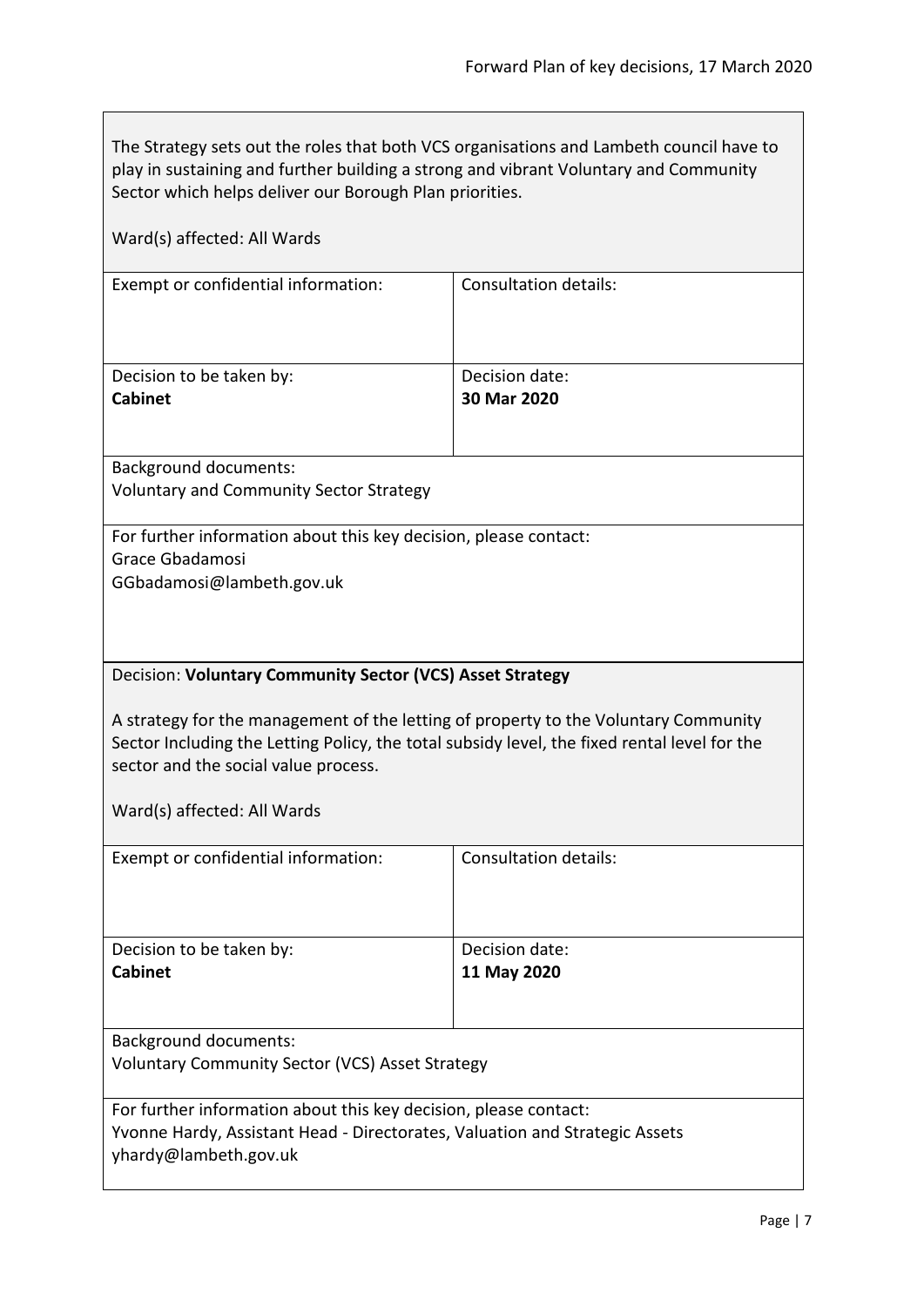<span id="page-7-1"></span><span id="page-7-0"></span>

| Tel: 0207 926 2984                                                                                                                                                                                        |                               |  |
|-----------------------------------------------------------------------------------------------------------------------------------------------------------------------------------------------------------|-------------------------------|--|
| Decision: Tenancy Strategy / Affordable Housing Statement                                                                                                                                                 |                               |  |
| For cabinet to approve the Tenancy Strategy                                                                                                                                                               |                               |  |
| Ward(s) affected: All Wards                                                                                                                                                                               |                               |  |
| Exempt or confidential information:                                                                                                                                                                       | <b>Consultation details:</b>  |  |
| Decision to be taken by:<br><b>Cabinet</b>                                                                                                                                                                | Decision date:<br>11 May 2020 |  |
| <b>Background documents:</b><br>Tenancy Strategy / Affordable Housing Statement                                                                                                                           |                               |  |
| For further information about this key decision, please contact:<br>Tom Tyson (Strategy Team Leader), Strategy and Policy Manager<br>ttyson@lambeth.gov.uk<br><b>Hambrook House</b><br>Tel: 020 7926 3544 |                               |  |
| Decision: HfL Delivery Plan & HfL Corporate Plan                                                                                                                                                          |                               |  |
| Approval of the Homes for Lambeth (HfL) Delivery and Corporate Plans to agree the core<br>objectives for this strategic programme.                                                                        |                               |  |
| Ward(s) affected: All Wards                                                                                                                                                                               |                               |  |
| Exempt or confidential information:                                                                                                                                                                       | <b>Consultation details:</b>  |  |
| Decision to be taken by:<br><b>Cabinet</b>                                                                                                                                                                | Decision date:<br>30 Mar 2020 |  |
| <b>Background documents:</b><br>HfL Delivery Plan & HfL Corporate Plan                                                                                                                                    |                               |  |
| For further information about this key decision, please contact:<br>Tom Dolan-Bent, Assistant Director: Housing Regeneration, HfL<br>TDolanBent@lambeth.gov.uk                                            |                               |  |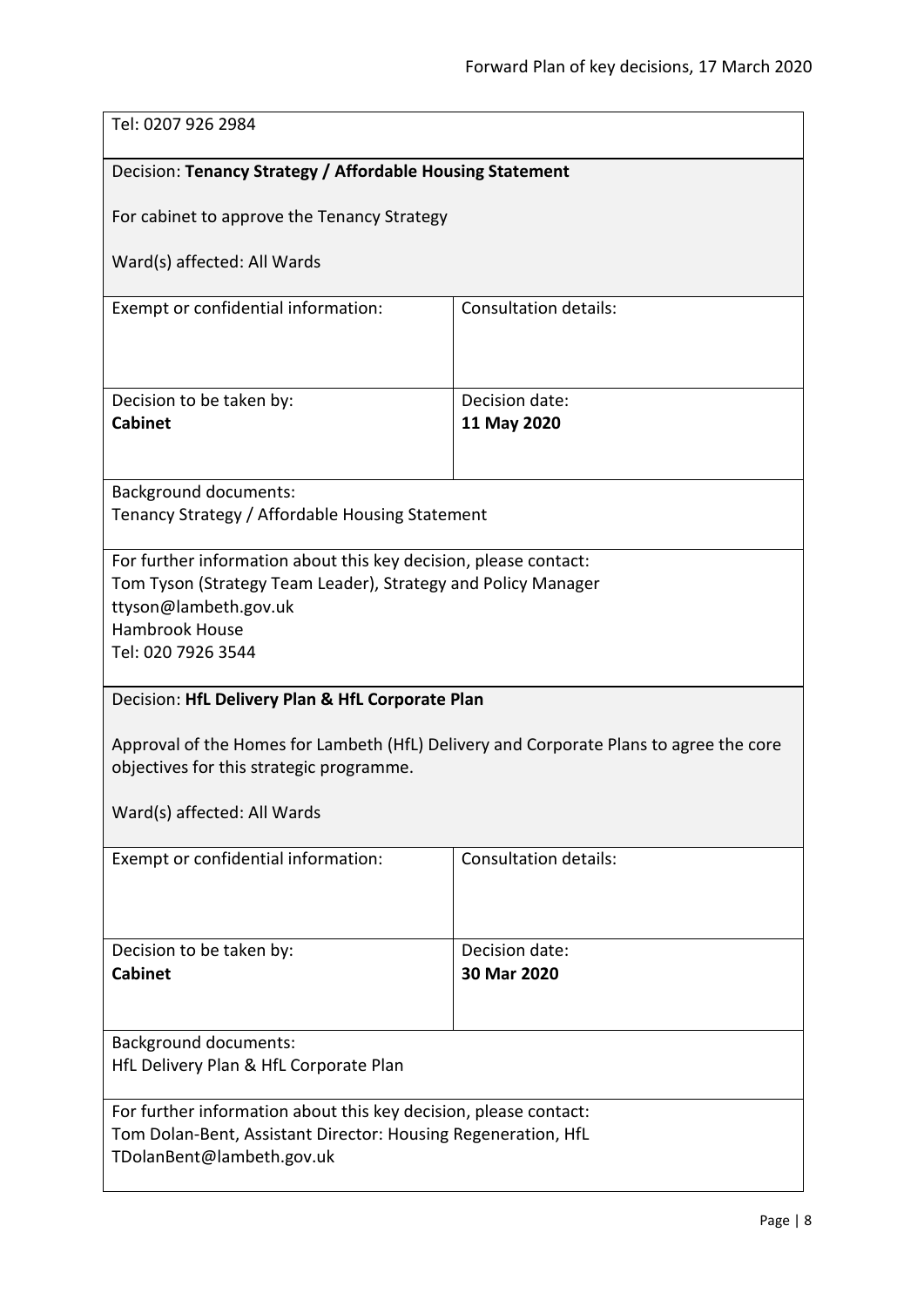<span id="page-8-1"></span><span id="page-8-0"></span>

| Decision: Corporate Plan                                                                                                                                         |                                          |  |
|------------------------------------------------------------------------------------------------------------------------------------------------------------------|------------------------------------------|--|
| Approve the Corporate Plan, ensure the Plan reflects Administration Goals and<br>contributes to delivering the Borough Plan                                      |                                          |  |
| Ward(s) affected: All Wards                                                                                                                                      |                                          |  |
| Exempt or confidential information:                                                                                                                              | <b>Consultation details:</b>             |  |
| Decision to be taken by:<br><b>Cabinet</b>                                                                                                                       | Decision date:<br>11 May 2020            |  |
| <b>Background documents:</b><br>Corporate Plan                                                                                                                   |                                          |  |
| For further information about this key decision, please contact:<br>Dami Awobajo, Director: Performance and Business Improvement<br>DAwobajo@lambeth.gov.uk      |                                          |  |
| Decision: Pupil Place Planning and resultant Capital Projects                                                                                                    |                                          |  |
| To give an update on school places projections for primary and secondary schools and the<br>resultant impact on school capacities<br>Ward(s) affected: All Wards |                                          |  |
| Exempt or confidential information:                                                                                                                              | Consultation details:                    |  |
|                                                                                                                                                                  |                                          |  |
| Decision to be taken by:<br><b>Cabinet</b>                                                                                                                       | Decision date:<br>Not before 21 Aug 2019 |  |
| <b>Background documents:</b>                                                                                                                                     |                                          |  |
| For further information about this key decision, please contact:<br>Maggie Harriott, Education Strategy Manager<br>MHarriott@lambeth.gov.uk                      |                                          |  |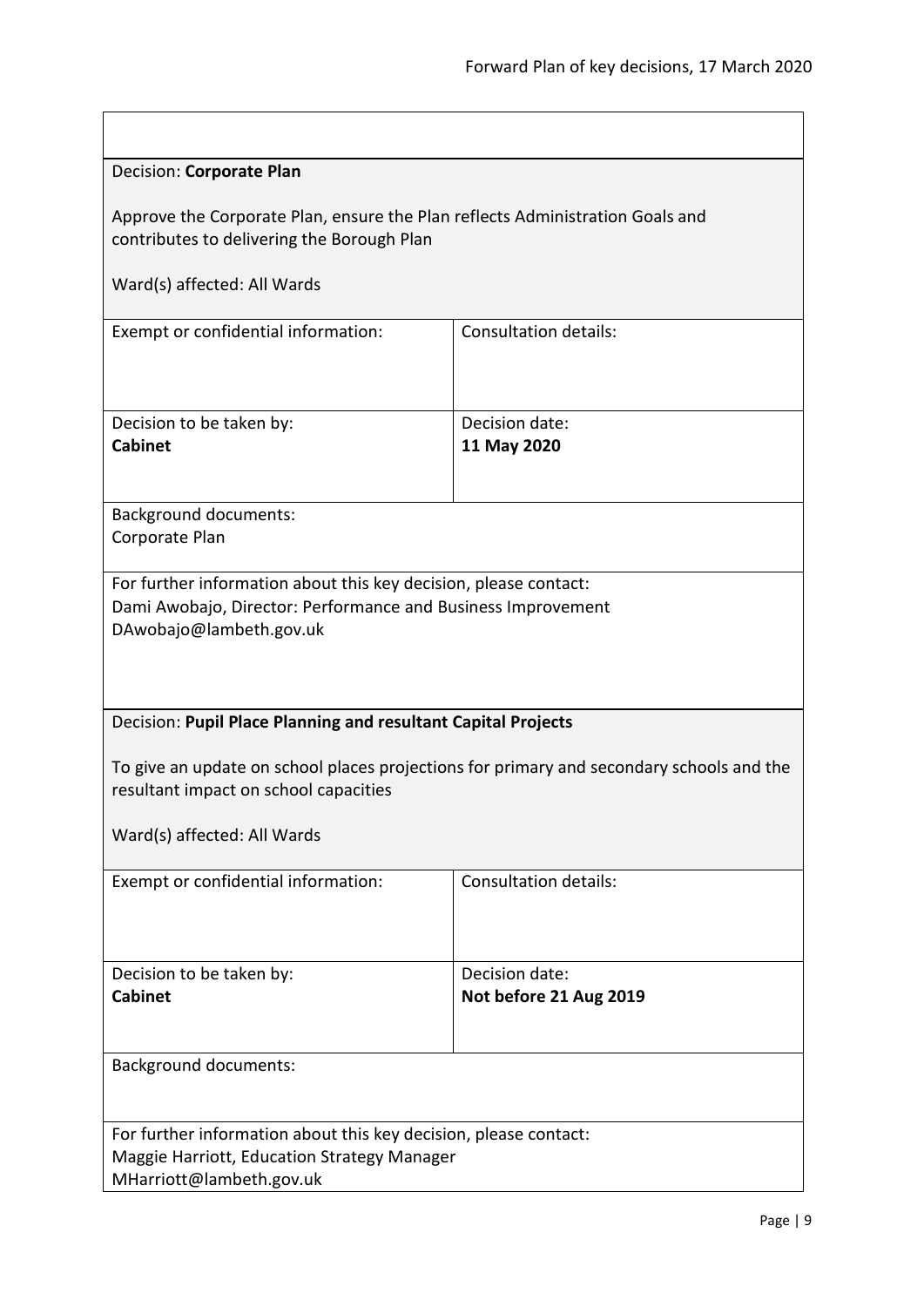<span id="page-9-1"></span><span id="page-9-0"></span>

| 10th Floor, International House, Canterbury Crescent, London, SW9 7QE<br>Tel: 020 7926 2108                                                                                                                                                                   |                                         |  |
|---------------------------------------------------------------------------------------------------------------------------------------------------------------------------------------------------------------------------------------------------------------|-----------------------------------------|--|
| Decision: Options Appraisal for In-borough Residential Children's Home                                                                                                                                                                                        |                                         |  |
| The Children Act 1989 requires local authorities to provide sufficient accommodation that<br>meets the needs of the borough's looked after children.                                                                                                          |                                         |  |
| The report will consider options that aim to:<br>a) reduce the current spend for accommodating looked after children in residential<br>children's homes.<br>b) Improve the health, education and social care outcomes for Lambeth's looked after<br>children, |                                         |  |
| c) Reduce the number of children that are placed 20 miles or further away<br>d) Improve in-borough sufficiency of residential care                                                                                                                            |                                         |  |
| A decision will be required as to which option, if any, Cabinet will support to provide in-<br>borough residential care services.                                                                                                                             |                                         |  |
| Capital investment is likely to be required following identification of suitable<br>property/properties in the housing stock that will require modifications to make them fit<br>for purpose.                                                                 |                                         |  |
| Ward(s) affected: All Wards                                                                                                                                                                                                                                   |                                         |  |
| Exempt or confidential information:                                                                                                                                                                                                                           | <b>Consultation details:</b>            |  |
| Decision to be taken by:<br><b>Cabinet</b>                                                                                                                                                                                                                    | Decision date:<br>Not before 3 Sep 2019 |  |
| <b>Background documents:</b>                                                                                                                                                                                                                                  |                                         |  |
| For further information about this key decision, please contact:<br>Emma Selby, Placement Budget Transformation Project Manager<br>eselby@lambeth.gov.uk                                                                                                      |                                         |  |
| Decision: Recycling, waste collection and street cleansing services contract                                                                                                                                                                                  |                                         |  |
| The current contract comes to an end on 31 March 2021 and cannot be extended. The<br>Council's intends to issue an OJEU Notice a procure a new contract to commence on 1                                                                                      |                                         |  |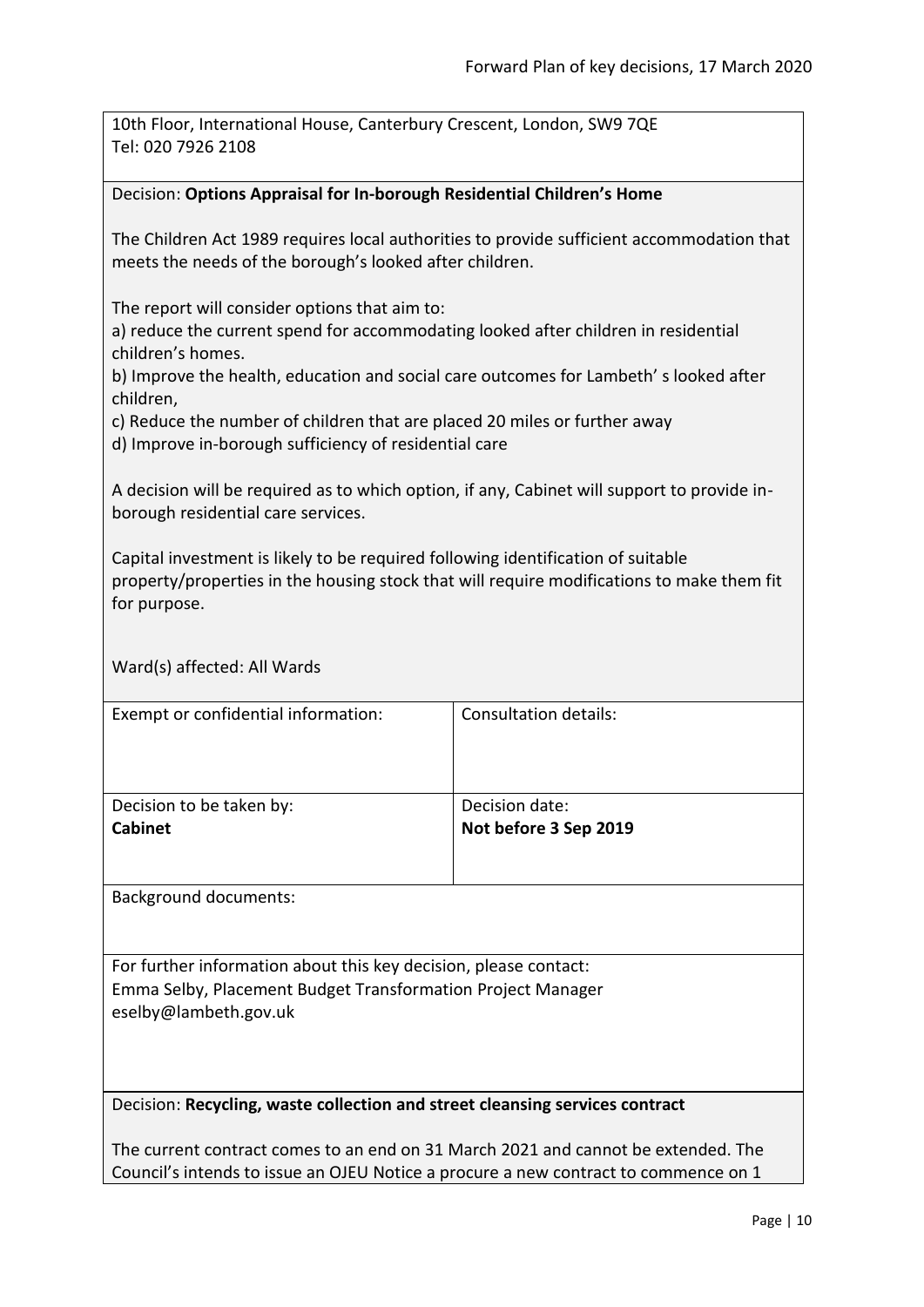<span id="page-10-0"></span>

| April 2021. This decision relates to the award of the contract following the procurement<br>process that will be using the Competitive Dialogue procedure                                                                                                                                                                              |                                          |  |
|----------------------------------------------------------------------------------------------------------------------------------------------------------------------------------------------------------------------------------------------------------------------------------------------------------------------------------------|------------------------------------------|--|
| Ward(s) affected: All Wards                                                                                                                                                                                                                                                                                                            |                                          |  |
| Exempt or confidential information:                                                                                                                                                                                                                                                                                                    | <b>Consultation details:</b>             |  |
| Decision to be taken by:<br><b>Cabinet</b>                                                                                                                                                                                                                                                                                             | Decision date:<br>Not before 1 Oct 2019  |  |
| <b>Background documents:</b><br>Recycling, waste collection and street cleansing services contract                                                                                                                                                                                                                                     |                                          |  |
| For further information about this key decision, please contact:<br>Doug Perry, Head of Environmental Services & Highways<br>dperry@lambeth.gov.uk<br>Service Team House, 185-205 Shakespeare Road, LONDON, SE24 OPZ<br>Tel: 020 7926 1255                                                                                             |                                          |  |
| Decision: Capital Maintenance - Cuttle Construction Ltd Contract variation and<br>extension<br>Variation and extension of the existing contract with Cuttle Construction Ltd to carry out<br>further essential and urgent Capital Maintenance and Safety works to avoid potential<br>closure of schools<br>Ward(s) affected: All Wards |                                          |  |
| Exempt or confidential information:                                                                                                                                                                                                                                                                                                    | <b>Consultation details:</b>             |  |
| Decision to be taken by:<br>Deputy Leader of the Council (Children and<br><b>Young People)</b>                                                                                                                                                                                                                                         | Decision date:<br>Not before 31 Aug 2018 |  |
| <b>Background documents:</b>                                                                                                                                                                                                                                                                                                           |                                          |  |
| For further information about this key decision, please contact:<br>Rachel Sharpe, Commissioning Director<br>RSharpe@lambeth.gov.uk<br>Lambeth Town Hall<br>Tel: 020 7926 3463                                                                                                                                                         |                                          |  |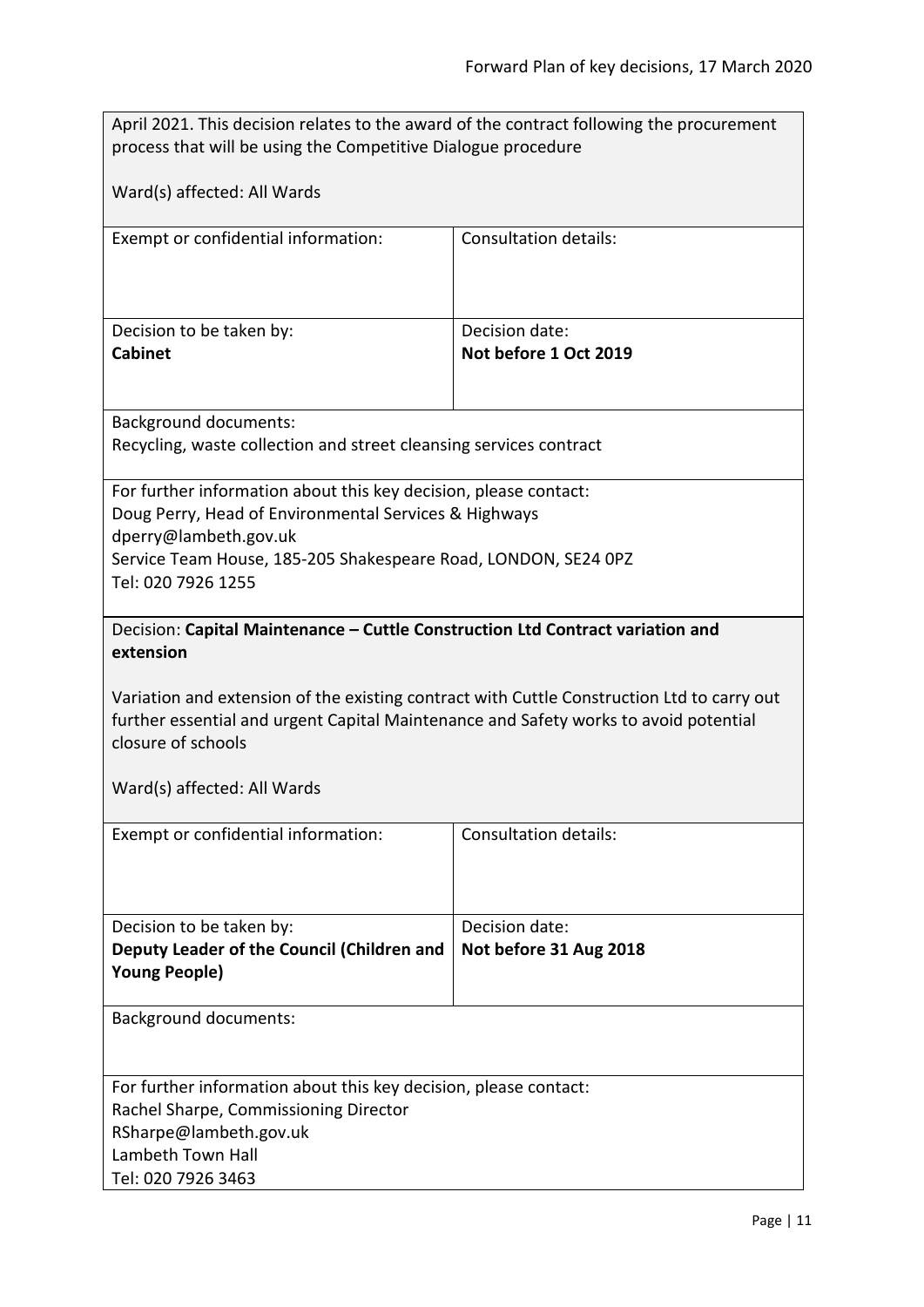<span id="page-11-1"></span><span id="page-11-0"></span>

| Decision: Short Breaks for Disabled Children and Young People in Lambeth                                                                                                                                                                                                                                                                         |                                          |  |
|--------------------------------------------------------------------------------------------------------------------------------------------------------------------------------------------------------------------------------------------------------------------------------------------------------------------------------------------------|------------------------------------------|--|
| A new short breaks offer or a three and a half year term, with an option to extend twice<br>for one year (1+1), effective from 01 October 2019.                                                                                                                                                                                                  |                                          |  |
| Ward(s) affected:                                                                                                                                                                                                                                                                                                                                |                                          |  |
| Exempt or confidential information:                                                                                                                                                                                                                                                                                                              | <b>Consultation details:</b>             |  |
| Decision to be taken by:<br>Deputy Leader of the Council (Children and<br><b>Young People)</b>                                                                                                                                                                                                                                                   | Decision date:<br>Not before 15 Apr 2019 |  |
| <b>Background documents:</b>                                                                                                                                                                                                                                                                                                                     |                                          |  |
| For further information about this key decision, please contact:<br>Orla Oakey, National Management Traineee<br>ooakey@lambeth.gov.uk                                                                                                                                                                                                            |                                          |  |
| Decision: New contract and commissioning arrangements for Youth Services<br>A decision is sought to change the current model for commissioning youth services in<br>Lambeth as of September 30th 2019 and implement the new commissioning<br>arrangements and services in line with Lambeth priorities and local direction.<br>Ward(s) affected: |                                          |  |
| Exempt or confidential information:                                                                                                                                                                                                                                                                                                              | <b>Consultation details:</b>             |  |
| Decision to be taken by:<br>Deputy Leader of the Council (Children and<br><b>Young People)</b>                                                                                                                                                                                                                                                   | Decision date:<br>Not before 2 Jul 2019  |  |
| <b>Background documents:</b>                                                                                                                                                                                                                                                                                                                     |                                          |  |
| For further information about this key decision, please contact:<br>Paul Davies, Strategic Commissioning Officer<br>PDavies5@lambeth.gov.uk                                                                                                                                                                                                      |                                          |  |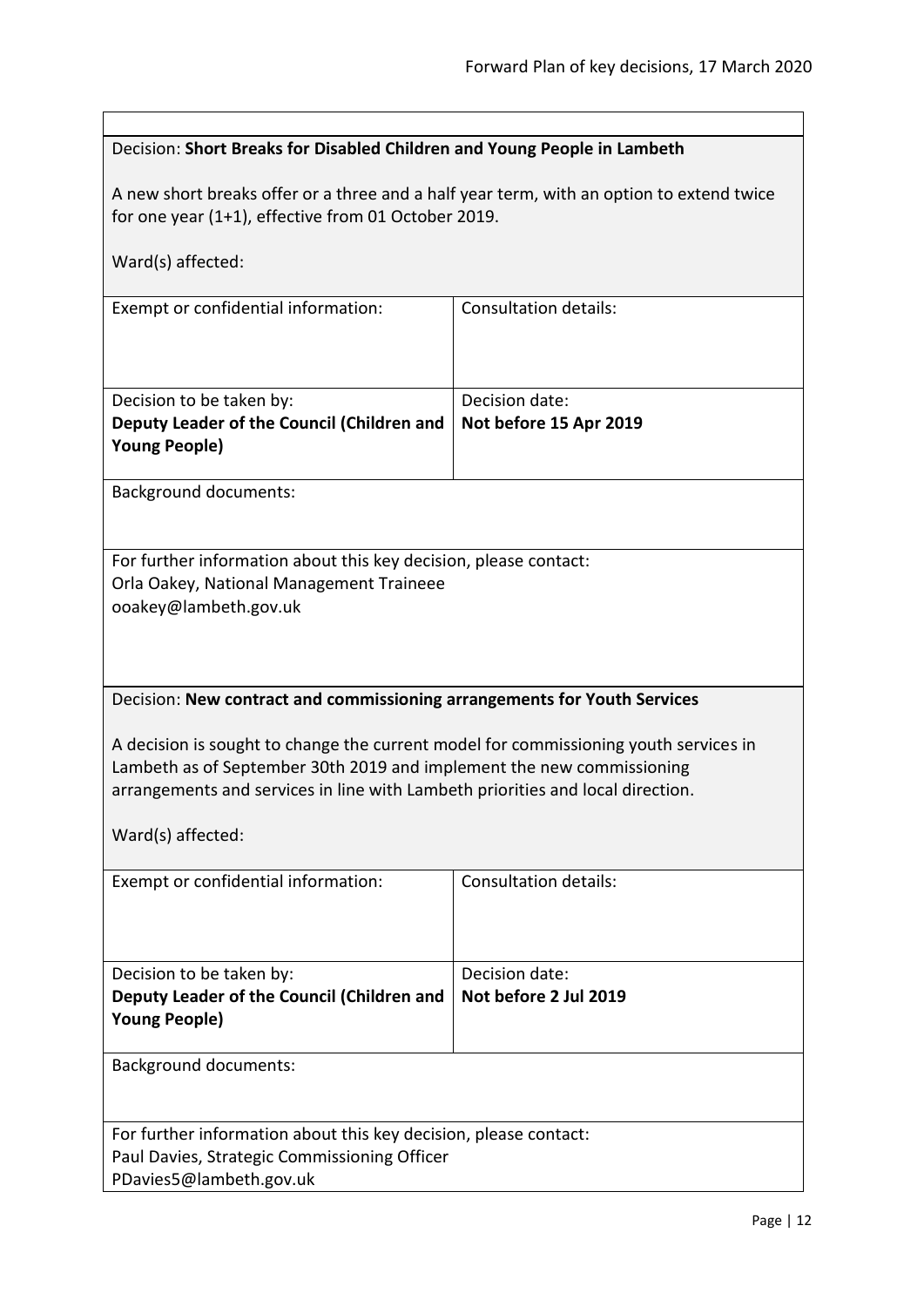# Tel: 07720 827496

### <span id="page-12-0"></span>Decision: **Supervised Contact Service**

Supervised Contact is a statutory service provided by the local authorities where the child/young person has been accommodated by the local authority and a need has been identified for the child/young person to have contact with their birth parents and other relatives. These are usually under orders as specified by the court (under section 8 of the Children's Act 1989).

The supervised contact service that will offer a menu of services on a part block, part spot contract basis. The contract will consist of - a block contract for Supervised Contact Service, this is the total service of contact supervisors and venue combined,

This pro-forma seeks member approval to add the procurement and retender of a new Supervised Contact service to the Forward Plan for a four year term (2+1+1), which will be a two year contract with an option to extend for a further two years on a one plus one basis, effective from 01 April 2020.

Ward(s) affected: All Wards

| Exempt or confidential information:        | Consultation details:  |
|--------------------------------------------|------------------------|
|                                            |                        |
|                                            |                        |
|                                            |                        |
| Decision to be taken by:                   | Decision date:         |
| Deputy Leader of the Council (Children and | Not before 10 Dec 2019 |
| <b>Young People)</b>                       |                        |
|                                            |                        |
| <b>Background documents:</b>               |                        |
|                                            |                        |

For further information about this key decision, please contact: Yvette Knight, Strategic Commissioning Officer yknight@lambeth.gov.uk 10th Floor, International House Tel: 020 7926 5141

# <span id="page-12-1"></span>Decision: **Schools Capital Maintenance – Ingleton Wood Contract extension and variation plus consultant fee re-appraisal and resulting increase in CPA**

This report seeks permission to authorise an extension and variation to Ingleton Wood's contract and an increase in their CPA by £300k to enable the continuation of the Schools Capital Maintenance Programme.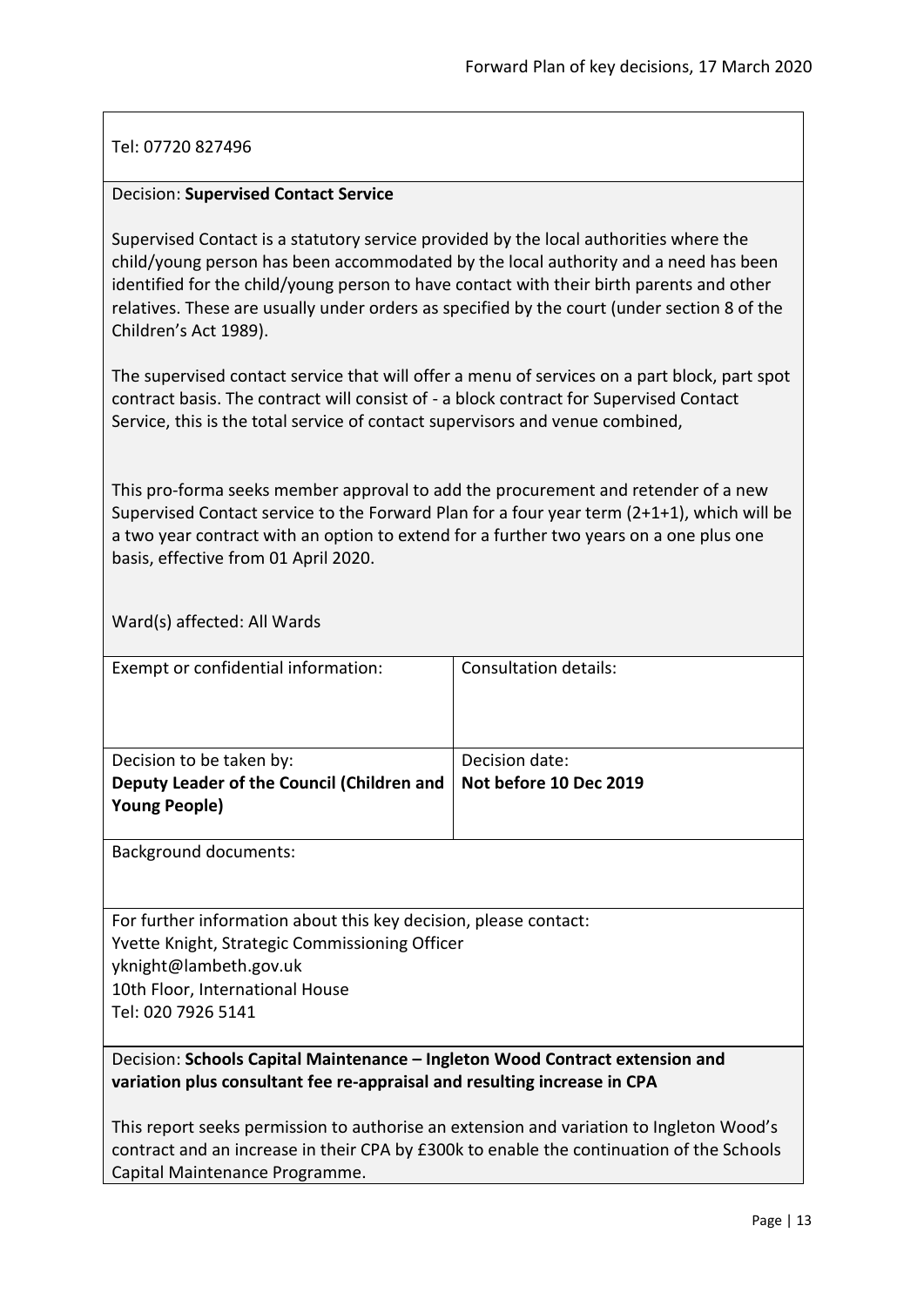<span id="page-13-1"></span><span id="page-13-0"></span>

| Ward(s) affected: All Wards                                                                                                                                                                                                                                                                                                                                |                                          |  |
|------------------------------------------------------------------------------------------------------------------------------------------------------------------------------------------------------------------------------------------------------------------------------------------------------------------------------------------------------------|------------------------------------------|--|
| Exempt or confidential information:                                                                                                                                                                                                                                                                                                                        | <b>Consultation details:</b>             |  |
| Decision to be taken by:<br>Deputy Leader of the Council (Children and<br><b>Young People)</b>                                                                                                                                                                                                                                                             | Decision date:<br>Not before 3 Mar 2020  |  |
| <b>Background documents:</b>                                                                                                                                                                                                                                                                                                                               |                                          |  |
| For further information about this key decision, please contact:<br>Stella Denyoh<br>SDenyoh@lambeth.gov.uk<br>Hambrook House, 17 Porden Road, London, SW2 5RW                                                                                                                                                                                             |                                          |  |
| To waive Contract Standing Order 8.2 to award a contract to Ekaya Housing Association to<br>provide semi-independent living (SIL) accommodation to care leavers in Lambeth. The<br>award will allow Children's Social Care to provide twenty-two in-borough placements with<br>a well-established local Housing Association<br>Ward(s) affected: All Wards |                                          |  |
| Exempt or confidential information:                                                                                                                                                                                                                                                                                                                        | <b>Consultation details:</b>             |  |
| Decision to be taken by:<br>Deputy Leader of the Council (Children and<br><b>Young People)</b>                                                                                                                                                                                                                                                             | Decision date:<br>Not before 31 Mar 2020 |  |
| <b>Background documents:</b>                                                                                                                                                                                                                                                                                                                               |                                          |  |
| For further information about this key decision, please contact:<br>Sophie Konradsen, Strategic Commissioning Manager<br>SKonradsen@lambeth.gov.uk                                                                                                                                                                                                         |                                          |  |
| Decision: Scheme Approval for delivery of the Electric Vehicle Charging Strategy                                                                                                                                                                                                                                                                           |                                          |  |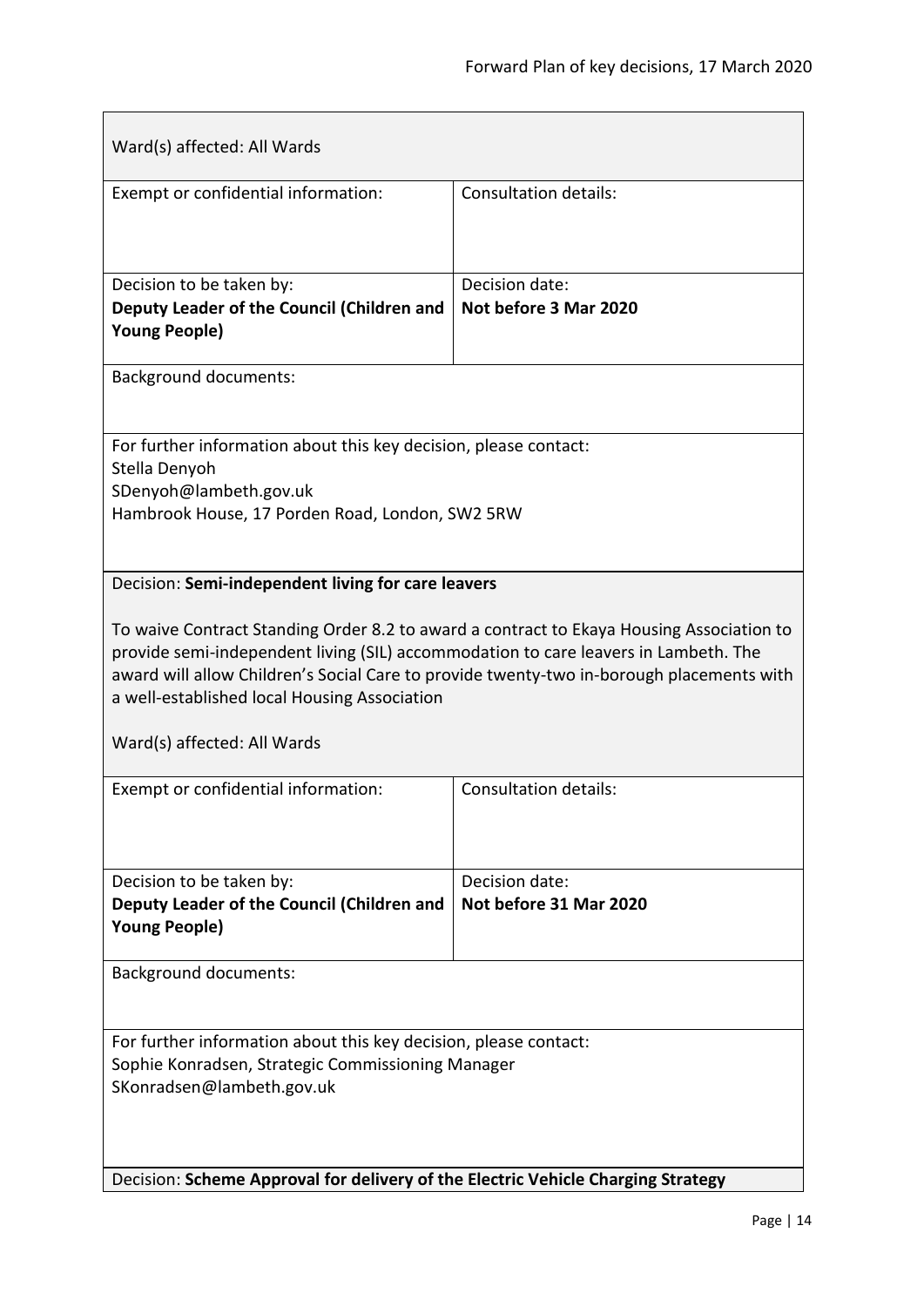<span id="page-14-0"></span>

| Approval to deliver Electric Vehicle Infrastructure to meet Council commitments to Air<br><b>Quality and Transport polices</b>                                                                                                                                                          |                                          |  |
|-----------------------------------------------------------------------------------------------------------------------------------------------------------------------------------------------------------------------------------------------------------------------------------------|------------------------------------------|--|
| Ward(s) affected: All Wards                                                                                                                                                                                                                                                             |                                          |  |
| Exempt or confidential information:                                                                                                                                                                                                                                                     | <b>Consultation details:</b>             |  |
| Decision to be taken by:<br><b>Deputy Leader of the Council</b><br>(Environment and Clean Air)                                                                                                                                                                                          | Decision date:<br>Not before 28 Jan 2019 |  |
| <b>Background documents:</b>                                                                                                                                                                                                                                                            |                                          |  |
| For further information about this key decision, please contact:<br>Dan Thomas, Programme Manager (Parks & Special Projects)<br>dthomas4@lambeth.gov.uk                                                                                                                                 |                                          |  |
| Decision: Parking Fees & Charges 2020/21                                                                                                                                                                                                                                                |                                          |  |
| Decision is required to set the annual Parking Fees and Charges for permits and on-street<br>charges for 2020/21 to ensure that they continue to reflect the Council's environmental<br>targets, the associated costs of running the service, and parking stress across the<br>borough. |                                          |  |
| Ward(s) affected: All Wards                                                                                                                                                                                                                                                             |                                          |  |
| Exempt or confidential information:                                                                                                                                                                                                                                                     | <b>Consultation details:</b>             |  |
| Decision to be taken by:<br><b>Deputy Leader of the Council</b><br>(Environment and Clean Air)                                                                                                                                                                                          | Decision date:<br>Not before 13 Dec 2019 |  |
| <b>Background documents:</b>                                                                                                                                                                                                                                                            |                                          |  |
| For further information about this key decision, please contact:<br><b>Thomas Burgess</b><br>tburgess@lambeth.gov.uk                                                                                                                                                                    |                                          |  |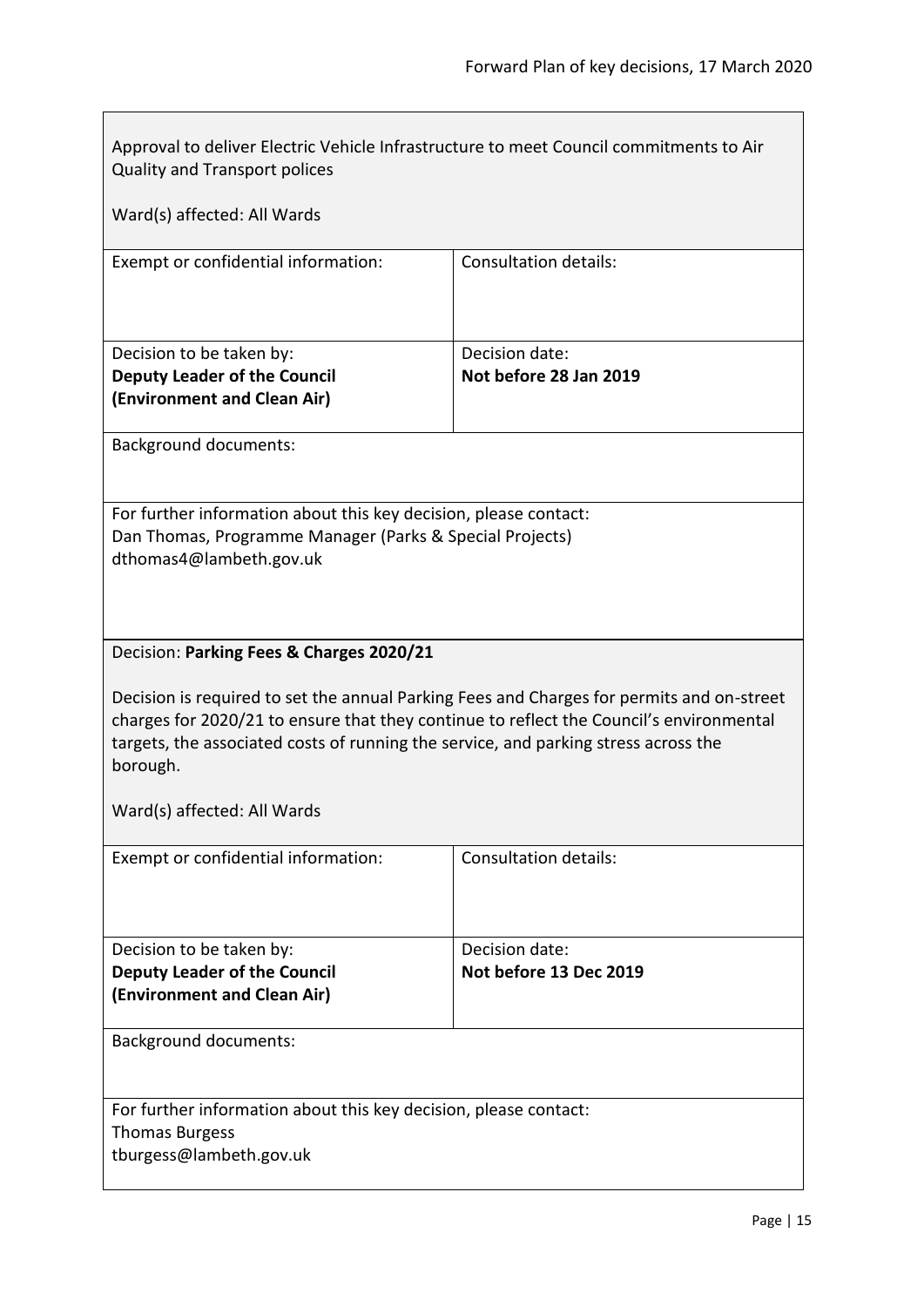<span id="page-15-1"></span><span id="page-15-0"></span>

| Decision: Bikeability Training in Schools and Cycle Skills Training 2020-2023 (with<br>options to extend to 2025)                                      |                                         |  |
|--------------------------------------------------------------------------------------------------------------------------------------------------------|-----------------------------------------|--|
| Lambeth's contract with its supplier to provide cycle training to both adults and children<br>has expired. This decision is to procure a new provider. |                                         |  |
| Ward(s) affected: All Wards                                                                                                                            |                                         |  |
| Exempt or confidential information:                                                                                                                    | <b>Consultation details:</b>            |  |
| Decision to be taken by:<br><b>Deputy Leader of the Council</b><br>(Environment and Clean Air)                                                         | Decision date:<br>Not before 2 Jan 2020 |  |
| <b>Background documents:</b>                                                                                                                           |                                         |  |
| For further information about this key decision, please contact:<br><b>Suzy Harrison</b><br>sharrison@lambeth.gov.uk<br>Tel: 020 7926 2702             |                                         |  |
| Decision: Provision of Enforcement Agent Services                                                                                                      |                                         |  |
| Procurement of Enforcement Agents for the collection of unpaid parking debt. The<br>current contracts for these services expire in October 2020        |                                         |  |
| Ward(s) affected: All Wards                                                                                                                            |                                         |  |
| Exempt or confidential information:                                                                                                                    | <b>Consultation details:</b>            |  |
| Decision to be taken by:<br><b>Deputy Leader of the Council</b><br>(Environment and Clean Air)                                                         | Decision date:<br>Not before 8 Jan 2020 |  |
| <b>Background documents:</b>                                                                                                                           |                                         |  |
| For further information about this key decision, please contact:<br>Jonathan Pook, Parking and Enforcement Operations Manager                          |                                         |  |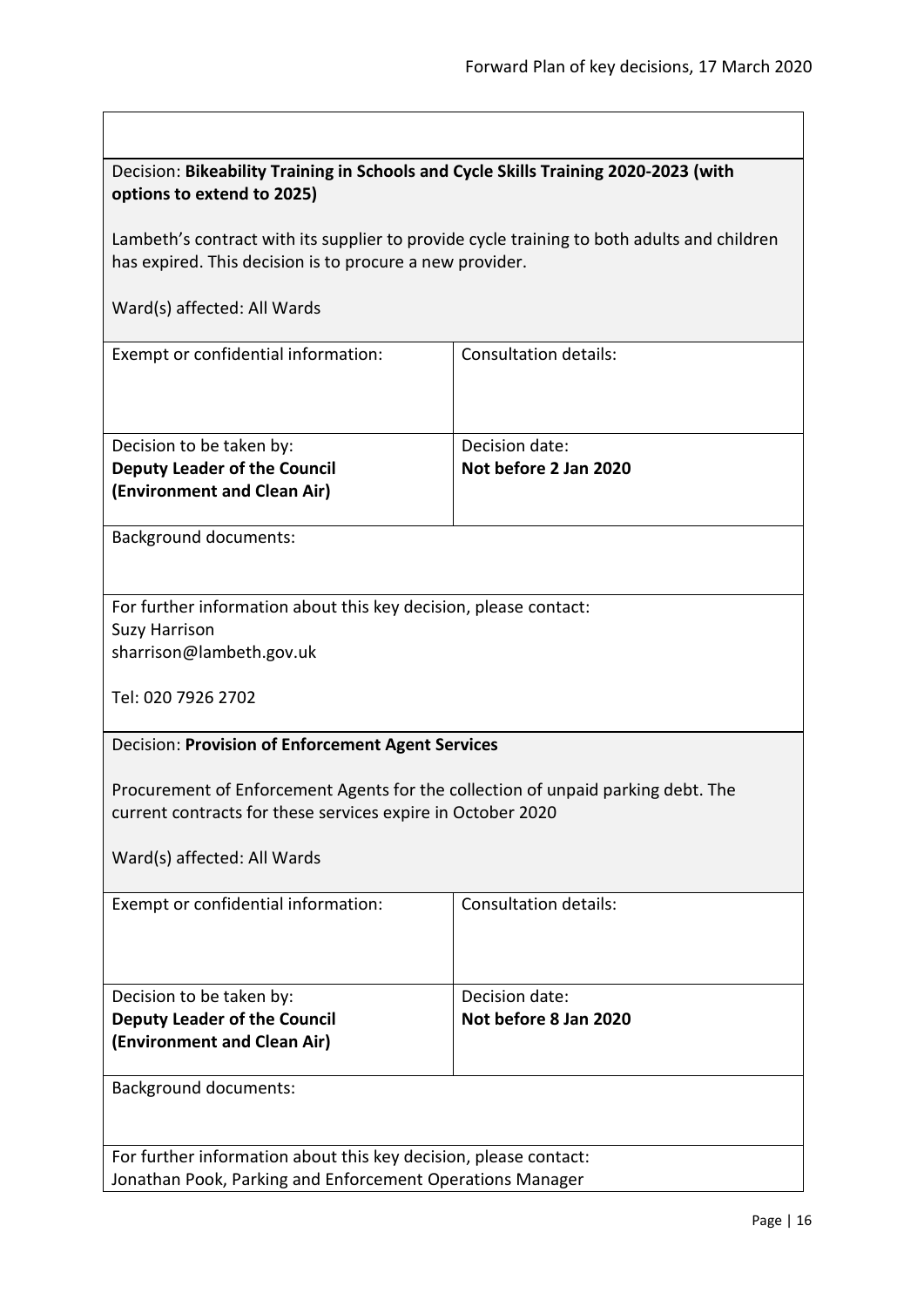JPook@lambeth.gov.uk

# <span id="page-16-0"></span>Decision: **Variation to the cost of the Civil Enforcement Contract**

Approval for the increase in value for the Civil Enforcement Contract is required to allow for the continuation of service until November 2020.

<span id="page-16-1"></span>

| Exempt or confidential information:                                                                                                                   | <b>Consultation details:</b>             |  |
|-------------------------------------------------------------------------------------------------------------------------------------------------------|------------------------------------------|--|
| Decision to be taken by:<br><b>Deputy Leader of the Council</b><br>(Environment and Clean Air)                                                        | Decision date:<br>Not before 15 Apr 2020 |  |
| <b>Background documents:</b>                                                                                                                          |                                          |  |
| For further information about this key decision, please contact:<br>Jonathan Pook, Parking and Enforcement Operations Manager<br>JPook@lambeth.gov.uk |                                          |  |
| Decision: Upper Norwood Joint Library                                                                                                                 |                                          |  |
| To grant a 25 year lease to Upper Norwood Library Trust at a peppercorn rent<br>Ward(s) affected: Gipsy Hill                                          |                                          |  |
| Exempt or confidential information:                                                                                                                   | <b>Consultation details:</b>             |  |
| Decision to be taken by:<br><b>Cabinet Member for Finance and</b><br>Performance                                                                      | Decision date:<br>Not before 17 Jul 2017 |  |
| <b>Background documents:</b>                                                                                                                          |                                          |  |
| For further information about this key decision, please contact:<br>Yvonne Hardy, Assistant Head - Directorates, Valuation and Strategic Assets       |                                          |  |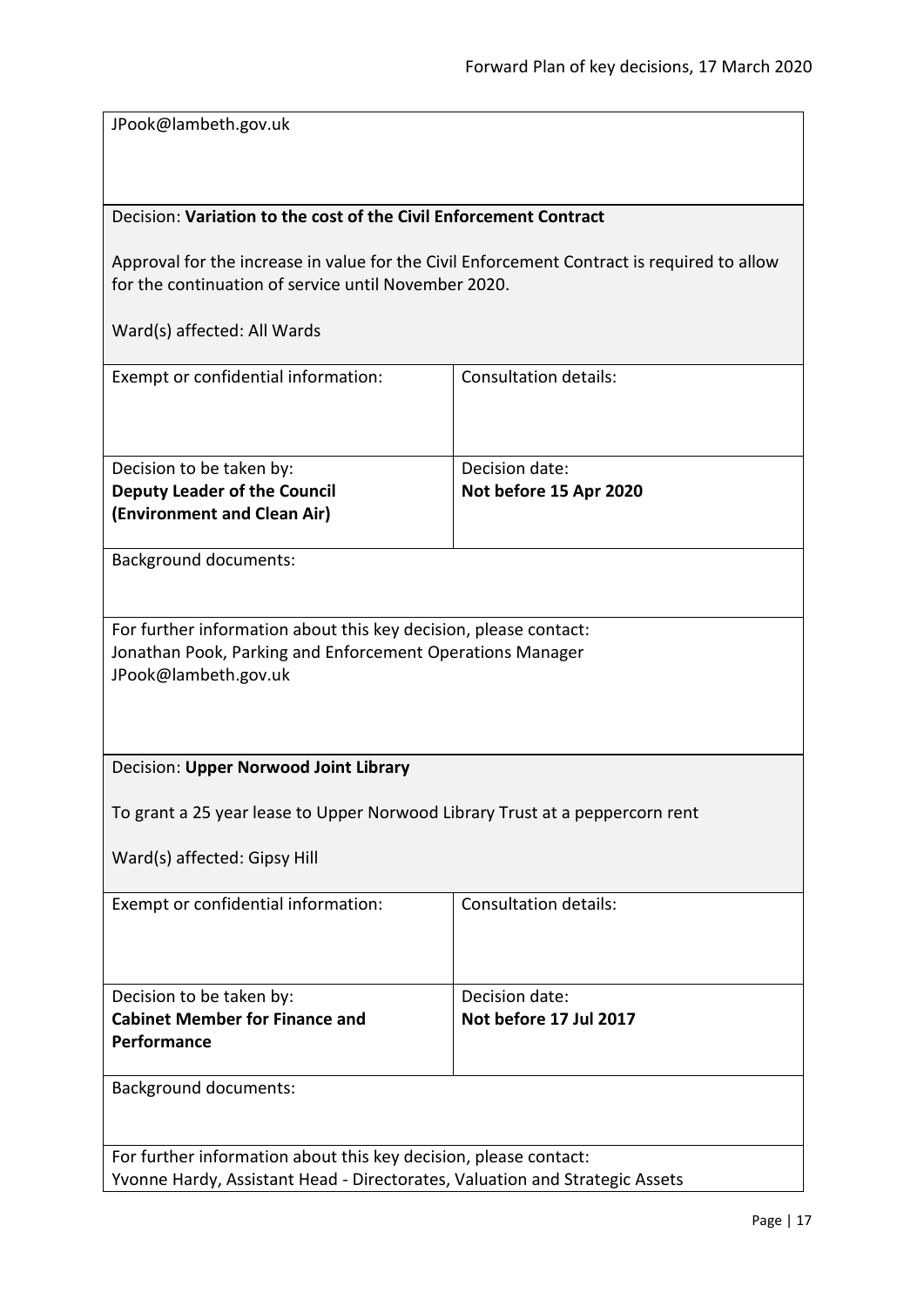<span id="page-17-0"></span>

| yhardy@lambeth.gov.uk                                                                                                             |                                         |
|-----------------------------------------------------------------------------------------------------------------------------------|-----------------------------------------|
| Tel: 0207 926 2984                                                                                                                |                                         |
| <b>Decision: London Counter Fraud Hub</b>                                                                                         |                                         |
| To procure the services of the London Counter Fraud Hub which allows the sharing of<br>data across London in order to find fraud. |                                         |
| Ward(s) affected: All Wards                                                                                                       |                                         |
| Exempt or confidential information:                                                                                               | <b>Consultation details:</b>            |
|                                                                                                                                   |                                         |
| Decision to be taken by:<br><b>Cabinet Member for Finance and</b>                                                                 | Decision date:<br>Not before 2 Jul 2019 |
| Performance                                                                                                                       |                                         |
|                                                                                                                                   |                                         |
| <b>Background documents:</b>                                                                                                      |                                         |
| For further information about this key decision, please contact:<br>Michael O'Reilly<br>moreilly2@lambeth.gov.uk                  |                                         |
| Decision: Internal Audit, Risk Management, Investigation and Advisory Services                                                    |                                         |
| Contractual arrangements for the provision of Internal Audit, Assurance and Advisory<br><b>Services</b>                           |                                         |
| Ward(s) affected: All Wards                                                                                                       |                                         |
| Exempt or confidential information:                                                                                               | <b>Consultation details:</b>            |
| Decision to be taken by:                                                                                                          | Decision date:                          |
| <b>Cabinet Member for Finance and</b><br>Performance                                                                              | Not before 1 Oct 2019                   |
| <b>Background documents:</b>                                                                                                      |                                         |

<span id="page-17-1"></span>For further information about this key decision, please contact: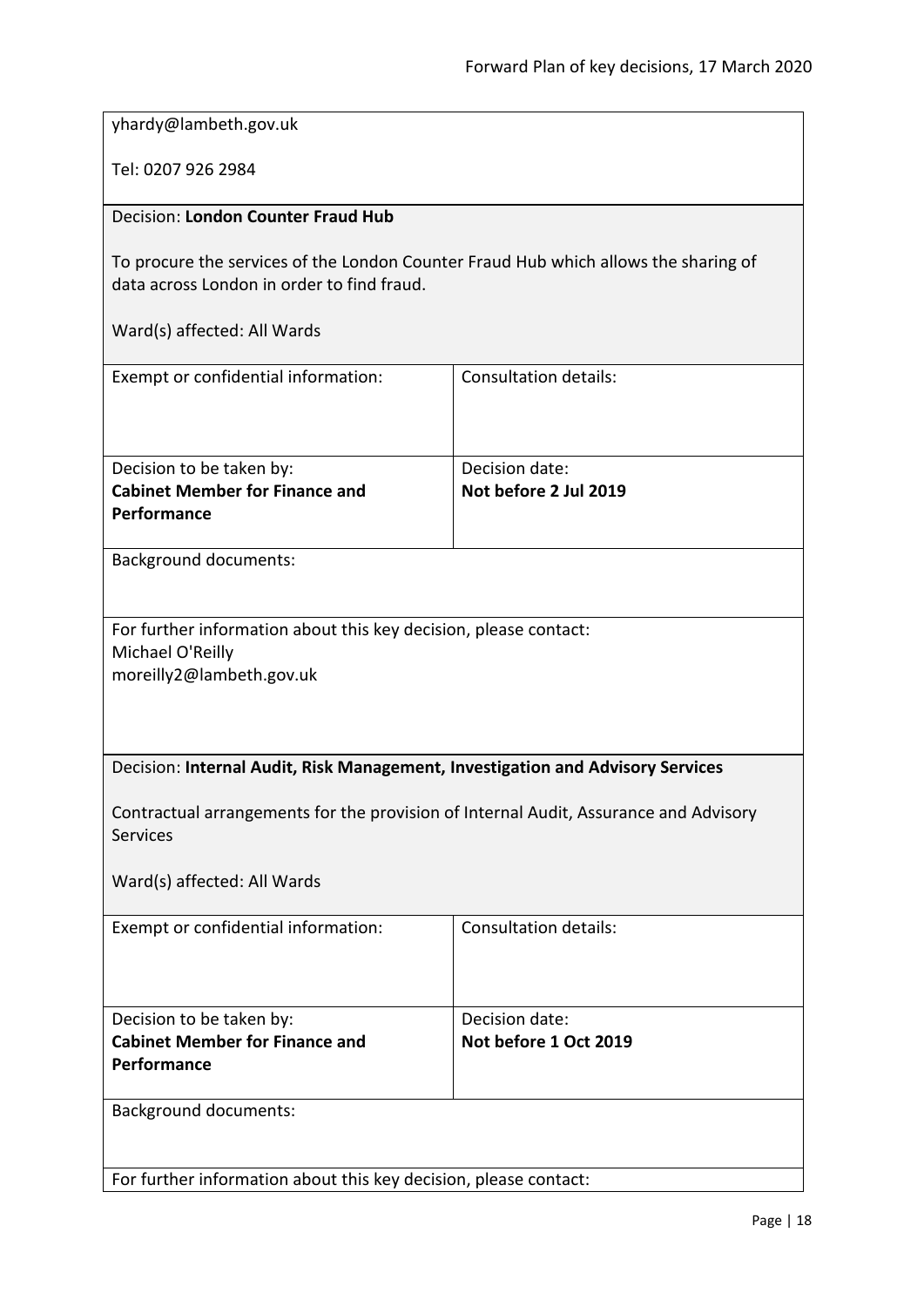| Malcolm de Vela, Category Procurement Manager – Energy and Corporate |  |
|----------------------------------------------------------------------|--|
| MDeVela@lambeth.gov.uk                                               |  |
| Phoenix House, 10 Wandsworth Road, SW8 2LL                           |  |
| Tel: 020 7926 3591                                                   |  |
|                                                                      |  |
| Decision: Freehold Disposal of 8 Shannon Grove, London SW9 8BX       |  |
|                                                                      |  |
| To dispose of Property via Auction to achieve Market Value.          |  |

# <span id="page-18-0"></span>Ward(s) affected: Ferndale

| Exempt or confidential information:   | Consultation details: |
|---------------------------------------|-----------------------|
|                                       |                       |
|                                       |                       |
|                                       |                       |
| Decision to be taken by:              | Decision date:        |
| <b>Cabinet Member for Finance and</b> | 12 Mar 2020           |
| <b>Performance</b>                    |                       |
|                                       |                       |

Background documents:

| For further information about this key decision, please contact: |
|------------------------------------------------------------------|
| Rubina Nisar, Senior Surveyor, Valuation & Strategic Assets      |
| RNisar@lambeth.gov.uk                                            |

Tel: 0207 926 9433

<span id="page-18-1"></span>

| Decision: Provision of Support and Maintenance provider of Information@Work |  |
|-----------------------------------------------------------------------------|--|
| Application                                                                 |  |

Information@Work (I@W) is an electronic document management system (EDMS). A document management solution hosted on premise that serves many Lambeth Council Business areas.

| Exempt or confidential information:   | Consultation details:  |
|---------------------------------------|------------------------|
|                                       |                        |
|                                       |                        |
| Decision to be taken by:              | Decision date:         |
| <b>Cabinet Member for Finance and</b> | Not before 18 Feb 2020 |
| Performance                           |                        |
|                                       |                        |
| <b>Background documents:</b>          |                        |
|                                       |                        |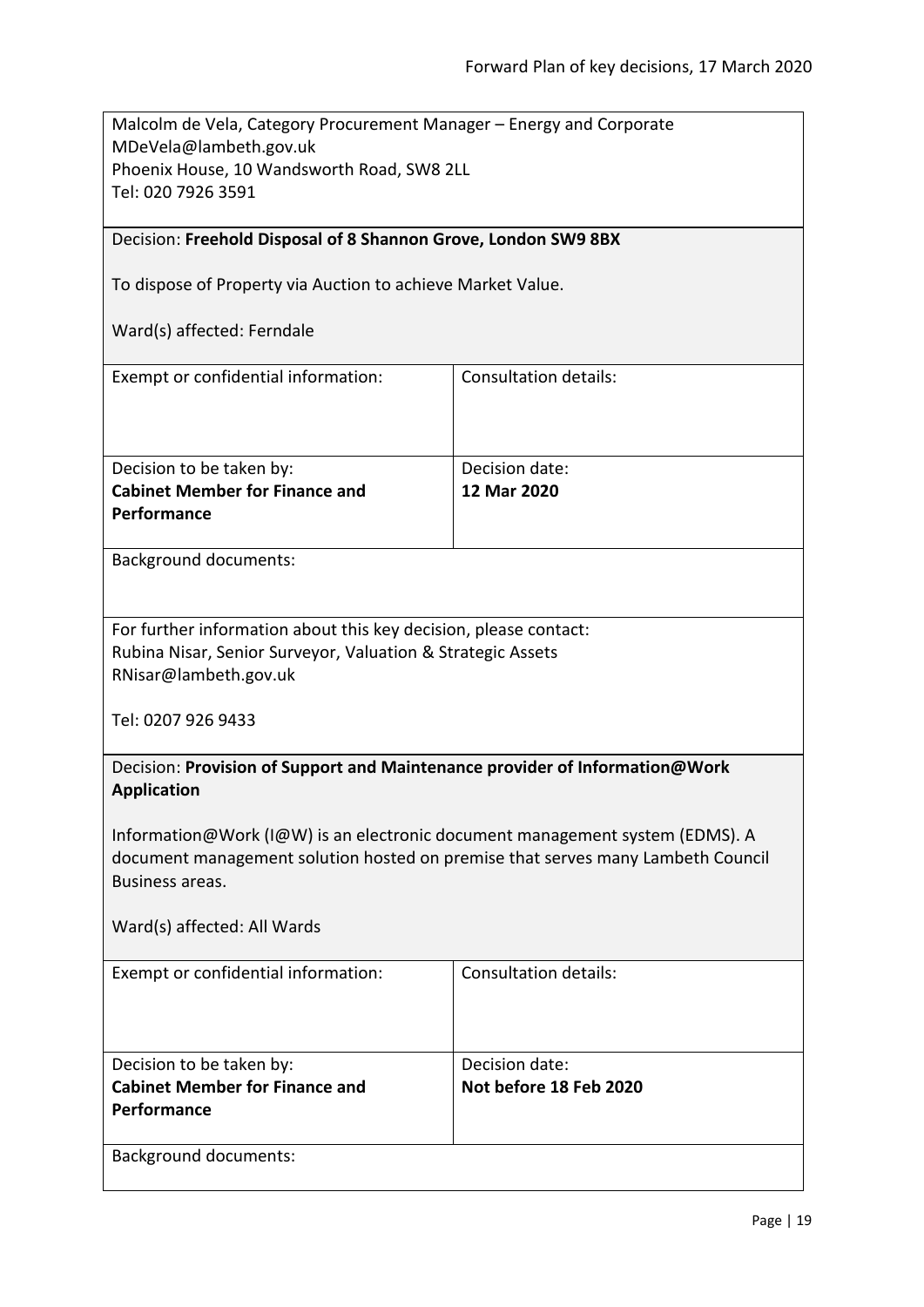<span id="page-19-1"></span><span id="page-19-0"></span>

| For further information about this key decision, please contact:                                                                                                                |                              |  |
|---------------------------------------------------------------------------------------------------------------------------------------------------------------------------------|------------------------------|--|
|                                                                                                                                                                                 |                              |  |
|                                                                                                                                                                                 |                              |  |
|                                                                                                                                                                                 |                              |  |
|                                                                                                                                                                                 |                              |  |
|                                                                                                                                                                                 |                              |  |
| Decision: Provision of Support and Maintenance provider of Housing Solution                                                                                                     |                              |  |
| <b>Application</b>                                                                                                                                                              |                              |  |
|                                                                                                                                                                                 |                              |  |
| The provision of the Housing Solution on the support and maintenance application is                                                                                             |                              |  |
| currently hosted on premises that serves many Council's business areas.                                                                                                         |                              |  |
|                                                                                                                                                                                 |                              |  |
| Ward(s) affected: All Wards                                                                                                                                                     |                              |  |
|                                                                                                                                                                                 |                              |  |
| Exempt or confidential information:                                                                                                                                             | Consultation details:        |  |
|                                                                                                                                                                                 |                              |  |
|                                                                                                                                                                                 |                              |  |
|                                                                                                                                                                                 |                              |  |
| Decision to be taken by:                                                                                                                                                        | Decision date:               |  |
| <b>Cabinet Member for Finance and</b>                                                                                                                                           | Not before 18 Feb 2020       |  |
| Performance                                                                                                                                                                     |                              |  |
|                                                                                                                                                                                 |                              |  |
| <b>Background documents:</b>                                                                                                                                                    |                              |  |
|                                                                                                                                                                                 |                              |  |
|                                                                                                                                                                                 |                              |  |
| For further information about this key decision, please contact:                                                                                                                |                              |  |
|                                                                                                                                                                                 |                              |  |
|                                                                                                                                                                                 |                              |  |
|                                                                                                                                                                                 |                              |  |
|                                                                                                                                                                                 |                              |  |
|                                                                                                                                                                                 |                              |  |
|                                                                                                                                                                                 |                              |  |
| Decision: Incoming and Outgoing Mail Contract Variation                                                                                                                         |                              |  |
|                                                                                                                                                                                 |                              |  |
| Approval is being sought to increase the estimated contract value for the council's<br>incoming and outgoing mail contracts as additional funds are required for the council to |                              |  |
|                                                                                                                                                                                 |                              |  |
| continue receiving these services.                                                                                                                                              |                              |  |
|                                                                                                                                                                                 |                              |  |
| Ward(s) affected: All Wards                                                                                                                                                     |                              |  |
|                                                                                                                                                                                 |                              |  |
| Exempt or confidential information:                                                                                                                                             | <b>Consultation details:</b> |  |
|                                                                                                                                                                                 |                              |  |
|                                                                                                                                                                                 |                              |  |
|                                                                                                                                                                                 |                              |  |
| Decision to be taken by:                                                                                                                                                        | Decision date:               |  |
| <b>Cabinet Member for Finance and</b>                                                                                                                                           | Not before 3 Mar 2020        |  |
| Performance                                                                                                                                                                     |                              |  |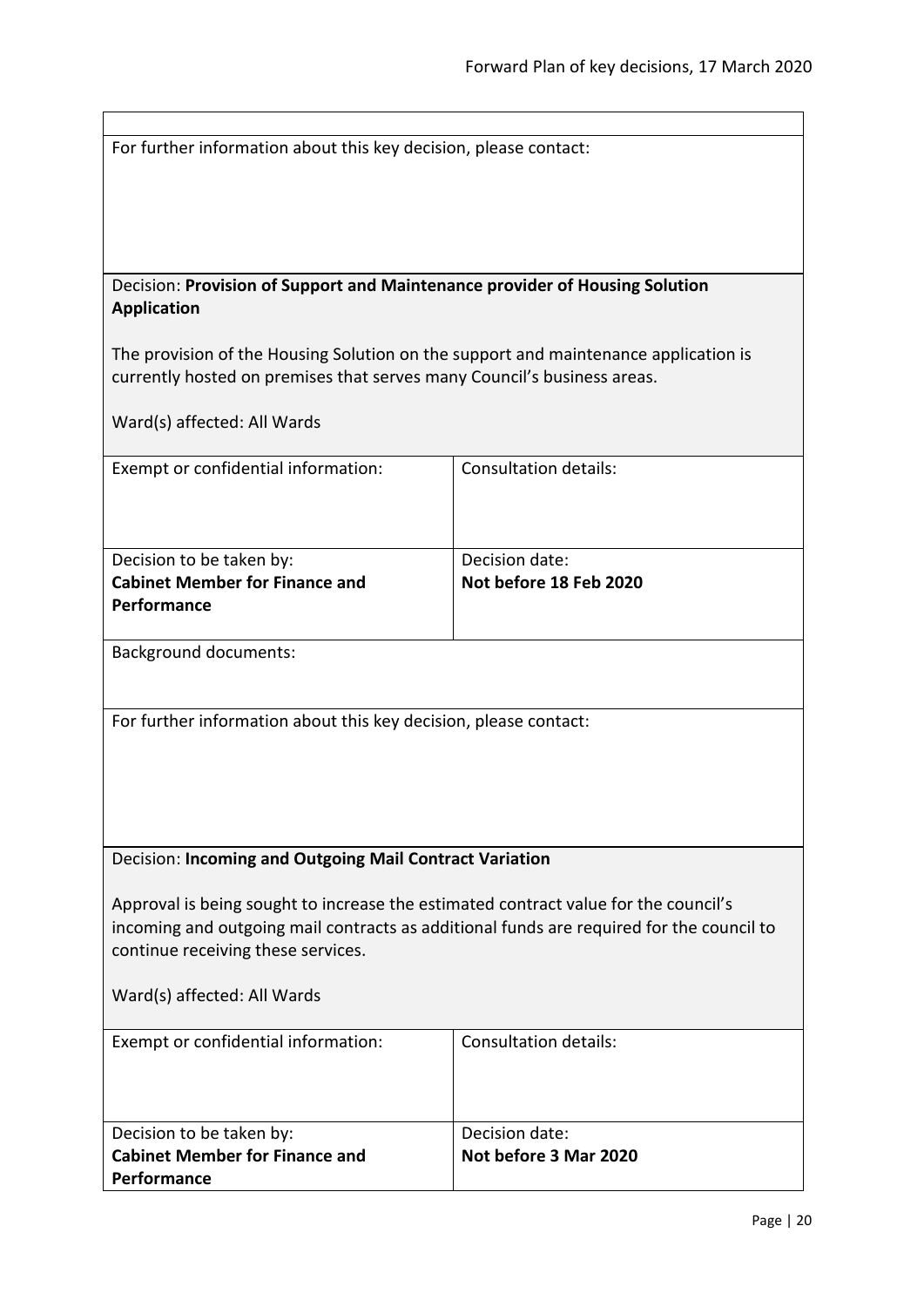Background documents:

For further information about this key decision, please contact: Andrew McCabe, Business Analyst, ICT amccabe@lambeth.gov.uk

Tel: 020 7926 1449

### <span id="page-20-0"></span>Decision: **Facilities Management Procurement**

To procure 2 new Facilities Management contracts for Project Management and Technical Services and Fire Safety Services using the NHS Shared Business Services Framework

Ward(s) affected: All Wards

| Exempt or confidential information:   | <b>Consultation details:</b> |
|---------------------------------------|------------------------------|
|                                       |                              |
|                                       |                              |
|                                       |                              |
| Decision to be taken by:              | Decision date:               |
| <b>Cabinet Member for Finance and</b> | Not before 3 Mar 2020        |
| Performance                           |                              |
|                                       |                              |

Background documents:

For further information about this key decision, please contact: Patricia Anamoah, Head of Property & Finance Transaction Services PAnamoah@lambeth.gov.uk

1st Floor, Olive Morris House, 18 Brixton Hill, London, SW2 1RL

<span id="page-20-1"></span>Decision: **The Nine Elms Vauxhall Development Business Case**

The approval of £1.986m from s106/Community Infrastructure Levy in Nine Elms Vauxhall for 2017/18.

Ward(s) affected: Oval; Stockwell

| Exempt or confidential information:        | Consultation details:  |
|--------------------------------------------|------------------------|
|                                            |                        |
| Decision to be taken by:                   | Decision date:         |
| <b>Cabinet Member for Health and Adult</b> | Not before 12 Dec 2016 |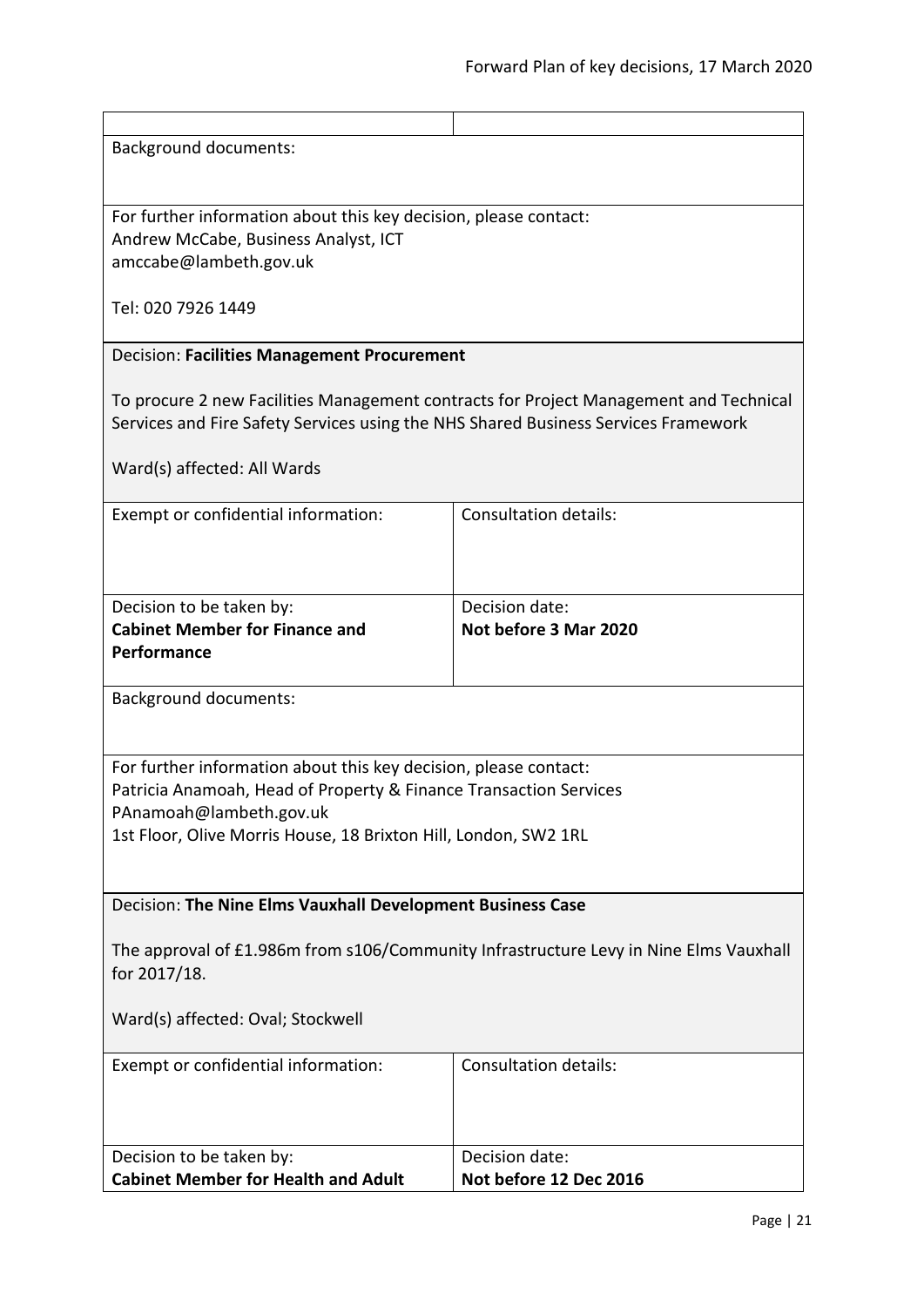<span id="page-21-1"></span><span id="page-21-0"></span>

| <b>Social Care</b>                                                                                                                                                                                                                                                               |                                          |  |
|----------------------------------------------------------------------------------------------------------------------------------------------------------------------------------------------------------------------------------------------------------------------------------|------------------------------------------|--|
| <b>Background documents:</b>                                                                                                                                                                                                                                                     |                                          |  |
| For further information about this key decision, please contact:<br>Moira McGrath, Director of Strategy and Commissioning Adults<br>moira.mcgrath@nhs.net                                                                                                                        |                                          |  |
| Tel: 0203 049 4481                                                                                                                                                                                                                                                               |                                          |  |
| Decision: Latch House offender service                                                                                                                                                                                                                                           |                                          |  |
| This decision will enable the Council to undertake a competitive tendering process to<br>award the contract to provide the Latch House offender service from April 2018 onwards.                                                                                                 |                                          |  |
| Ward(s) affected: All Wards                                                                                                                                                                                                                                                      |                                          |  |
| Exempt or confidential information:                                                                                                                                                                                                                                              | <b>Consultation details:</b>             |  |
| Decision to be taken by:<br><b>Cabinet Member for Health and Adult</b><br><b>Social Care</b>                                                                                                                                                                                     | Decision date:<br>Not before 12 Feb 2018 |  |
| <b>Background documents:</b>                                                                                                                                                                                                                                                     |                                          |  |
| For further information about this key decision, please contact:<br>Mandy Green, Assistant Director, Homes and Communities<br>mgreen3@lambeth.gov.uk                                                                                                                             |                                          |  |
| Tel: 02079267020                                                                                                                                                                                                                                                                 |                                          |  |
| Decision: Re-procurement of community support services                                                                                                                                                                                                                           |                                          |  |
| The current approved provider framework agreement for the provision of community<br>support (homecare) services will end in January 2020. The council will be re-procuring<br>these services aligning to the development of local neighbourhoods.<br>https://lambethtogether.net |                                          |  |
| Ward(s) affected: All Wards                                                                                                                                                                                                                                                      |                                          |  |
| Exempt or confidential information:                                                                                                                                                                                                                                              | <b>Consultation details:</b>             |  |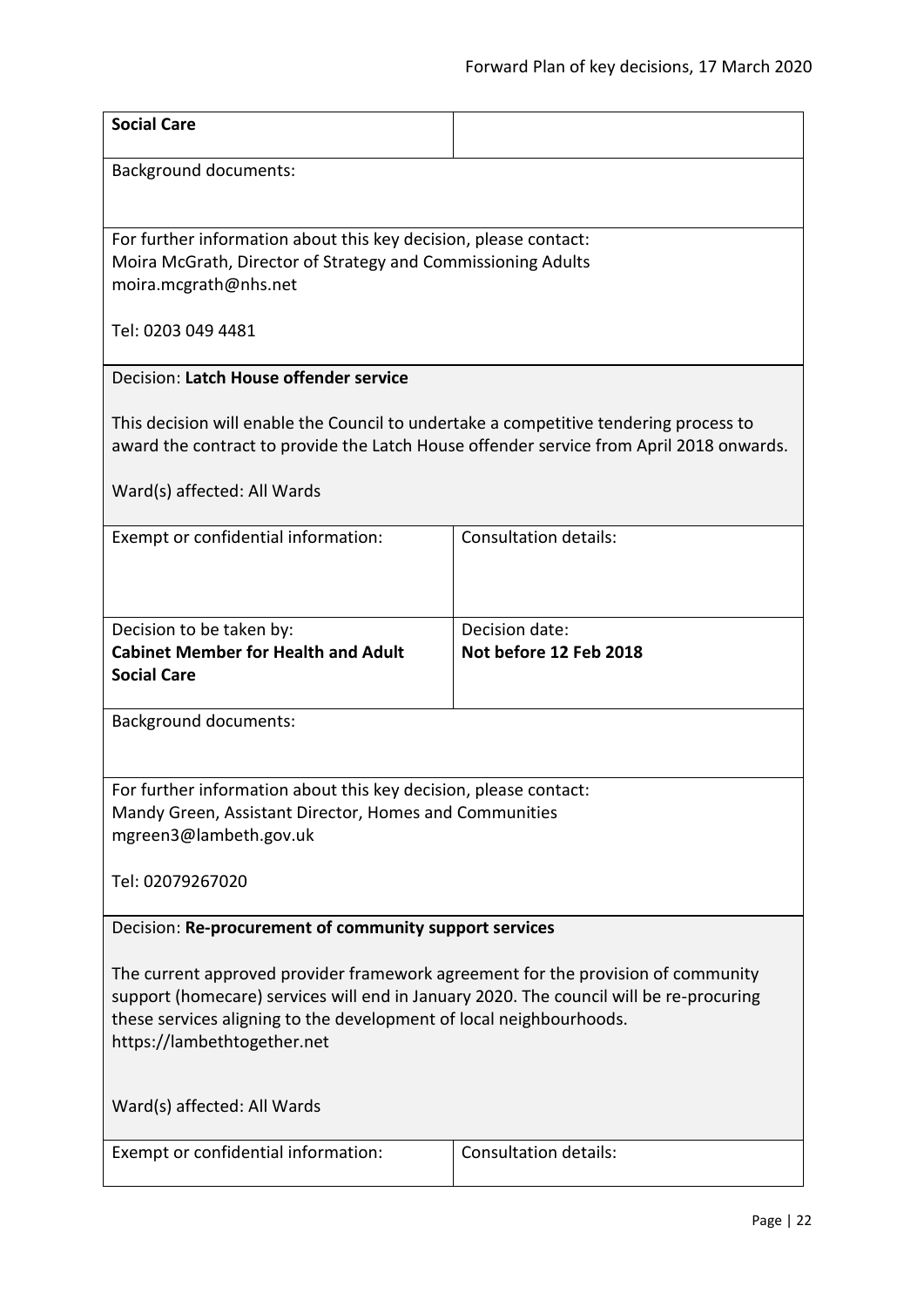<span id="page-22-1"></span><span id="page-22-0"></span>

| Decision to be taken by:                                                                 | Decision date:               |  |
|------------------------------------------------------------------------------------------|------------------------------|--|
| <b>Cabinet Member for Health and Adult</b>                                               | Not before 13 Aug 2019       |  |
|                                                                                          |                              |  |
| <b>Social Care</b>                                                                       |                              |  |
| <b>Background documents:</b>                                                             |                              |  |
|                                                                                          |                              |  |
| For further information about this key decision, please contact:                         |                              |  |
| Ginny Hume, Commissioning Lead- Domiciliary Care                                         |                              |  |
| GHume@lambeth.gov.uk                                                                     |                              |  |
| <b>Phoenix House</b>                                                                     |                              |  |
| Tel: 020 7926 5178                                                                       |                              |  |
|                                                                                          |                              |  |
| Decision: Re-procurement of physical disability day services                             |                              |  |
|                                                                                          |                              |  |
| This decision concerns the re-procurement of Lambeth's contract for physical disability  |                              |  |
| day services in time for the conclusion of the contract with the current provider.       |                              |  |
|                                                                                          |                              |  |
| Ward(s) affected: All Wards                                                              |                              |  |
|                                                                                          |                              |  |
| Exempt or confidential information:                                                      | <b>Consultation details:</b> |  |
|                                                                                          |                              |  |
|                                                                                          |                              |  |
|                                                                                          |                              |  |
| Decision to be taken by:                                                                 | Decision date:               |  |
| <b>Cabinet Member for Health and Adult</b>                                               | Not before 1 Oct 2019        |  |
| <b>Social Care</b>                                                                       |                              |  |
|                                                                                          |                              |  |
| <b>Background documents:</b>                                                             |                              |  |
|                                                                                          |                              |  |
|                                                                                          |                              |  |
| For further information about this key decision, please contact:                         |                              |  |
| <b>Robert Dunne</b>                                                                      |                              |  |
| rdunne@lambeth.gov.uk                                                                    |                              |  |
|                                                                                          |                              |  |
|                                                                                          |                              |  |
|                                                                                          |                              |  |
|                                                                                          |                              |  |
| Decision: The Independent Living and Carers Partnership (ILCP) Contract Award            |                              |  |
|                                                                                          |                              |  |
| To approve a direct award for a five year contract to Age UK (lead for consortium) to    |                              |  |
| deliver the ILCP a inline with an integrated service offer within Lambeth Together       |                              |  |
| Neighbourhood Alliance. This will also include the consolidated Lambeth Advocacy service |                              |  |
| which will sit under the ILCP contract.                                                  |                              |  |
|                                                                                          |                              |  |
| Ward(s) affected: All Wards                                                              |                              |  |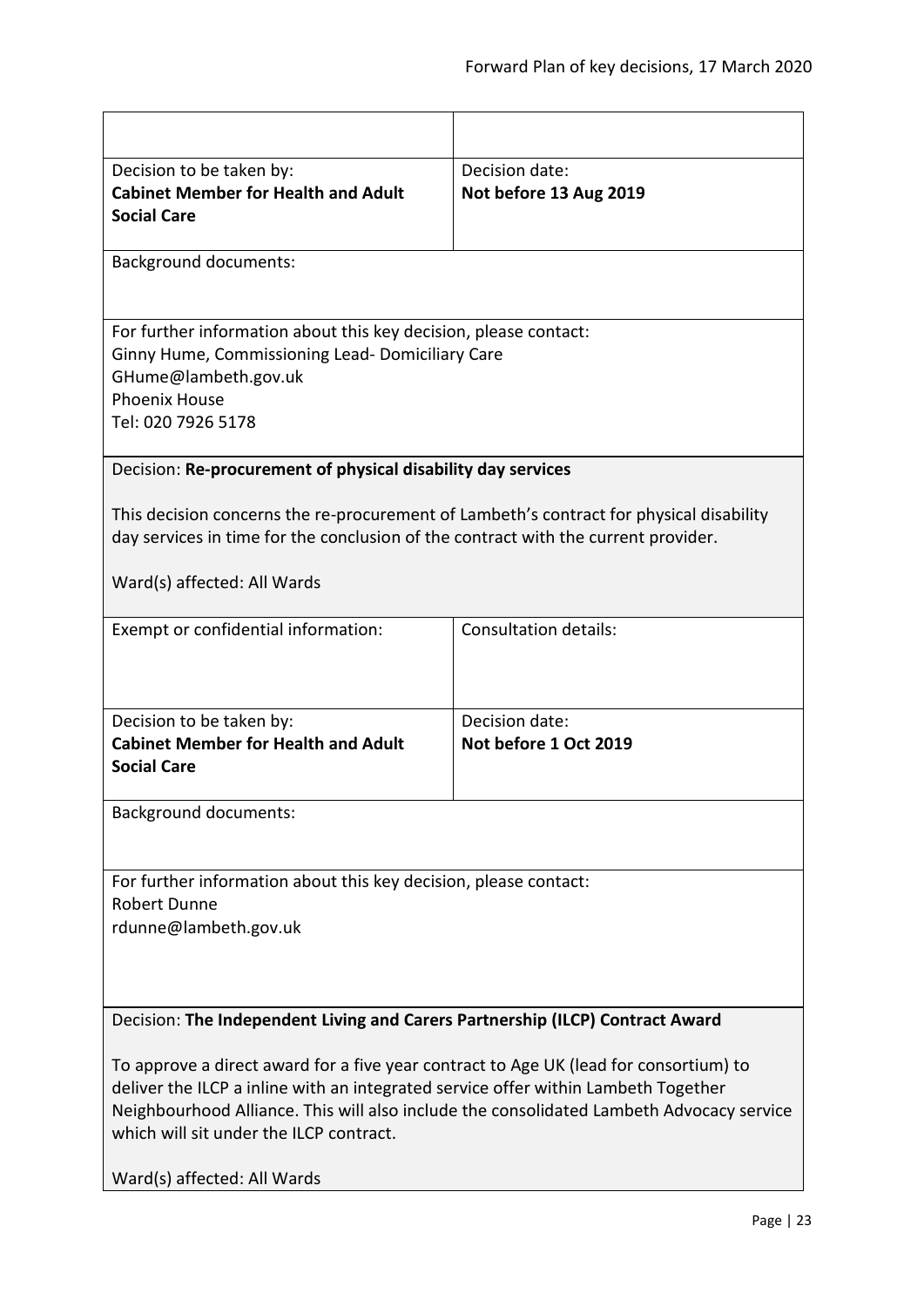<span id="page-23-1"></span><span id="page-23-0"></span>

| Exempt or confidential information:                                                                                                                                                            | <b>Consultation details:</b>  |  |
|------------------------------------------------------------------------------------------------------------------------------------------------------------------------------------------------|-------------------------------|--|
| Decision to be taken by:<br><b>Cabinet Member for Health and Adult</b><br><b>Social Care</b>                                                                                                   | Decision date:<br>13 Mar 2020 |  |
| <b>Background documents:</b>                                                                                                                                                                   |                               |  |
| For further information about this key decision, please contact:<br>Brent Withers, Strategy and Commissioning Manager<br>Bwithers@lambeth.gov.uk<br><b>Phoenix House</b><br>Tel: 020 7926 7513 |                               |  |
| Decision: Lambeth Adult Learning Accredited and Non Accredited Contract Awards<br>2019/20 Academic Year                                                                                        |                               |  |
| Contract award of non-accredited learning and accredited learning delivery in the current<br>academic year, 2019/20.<br>Ward(s) affected: All Wards                                            |                               |  |
| Exempt or confidential information:                                                                                                                                                            | <b>Consultation details:</b>  |  |
| Decision to be taken by:<br><b>Cabinet Member for Jobs, Skills and</b><br><b>Community Safety (job-share)</b>                                                                                  | Decision date:<br>12 Mar 2020 |  |
| <b>Background documents:</b>                                                                                                                                                                   |                               |  |
| For further information about this key decision, please contact:<br>Matthew Blades, Head of Business, Culture and Investment<br>mblades@lambeth.gov.uk                                         |                               |  |
| Decision: Employment & Skills - Section 106 Funding 2019-20                                                                                                                                    |                               |  |
| S106 Expenditure on Employment and Training 2019/20                                                                                                                                            |                               |  |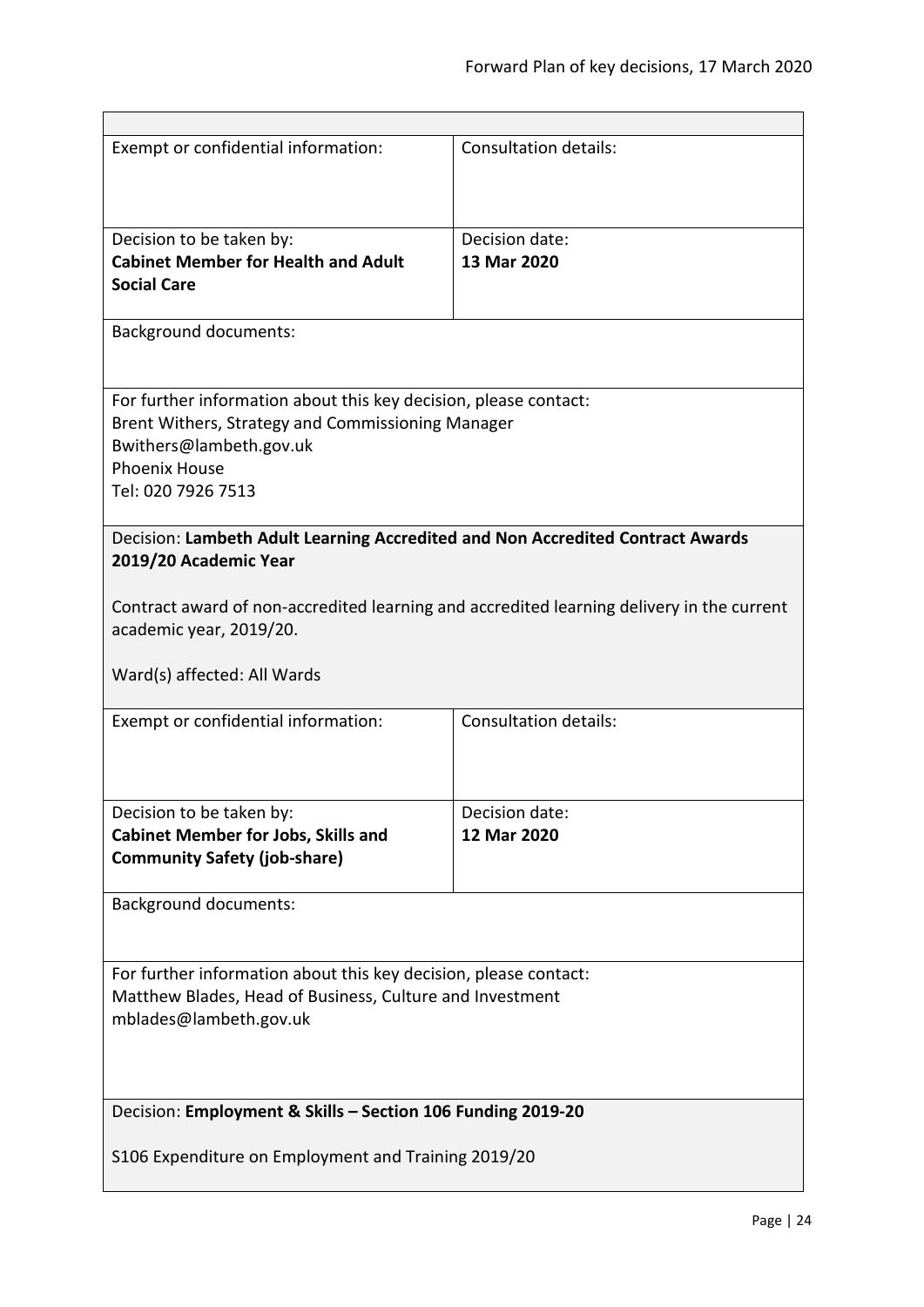<span id="page-24-1"></span><span id="page-24-0"></span>

| Ward(s) affected: All Wards                                                                                                                                                                                                                                                                                                                                                                                                                                                              |                                          |  |
|------------------------------------------------------------------------------------------------------------------------------------------------------------------------------------------------------------------------------------------------------------------------------------------------------------------------------------------------------------------------------------------------------------------------------------------------------------------------------------------|------------------------------------------|--|
| Exempt or confidential information:                                                                                                                                                                                                                                                                                                                                                                                                                                                      | <b>Consultation details:</b>             |  |
| Decision to be taken by:<br><b>Cabinet Member for Jobs, Skills and</b><br><b>Community Safety (job-share)</b>                                                                                                                                                                                                                                                                                                                                                                            | Decision date:<br>Not before 10 Mar 2020 |  |
| <b>Background documents:</b>                                                                                                                                                                                                                                                                                                                                                                                                                                                             |                                          |  |
| For further information about this key decision, please contact:<br>John Bennett, Lead Commissioner - Welfare Employment and Skills<br>JBennett7@lambeth.gov.uk<br>Room 113, Lambeth Town Hall<br>Tel: 020 7926 6452                                                                                                                                                                                                                                                                     |                                          |  |
| Decision: Conversion of Brixton Recreation Centre storage space to work space<br>To approve the reuse and letting of the storage space at Brixton Recreation Centre (off Beehive<br>Place) and delegate authority to the Head of Strategic Property & Valuation Services to enter into<br>an Agreement to Lease in the best interest of the council, subject to planning and listed building<br>being grant for change of use and physical alterations.<br>Ward(s) affected: Coldharbour |                                          |  |
| Exempt or confidential information:                                                                                                                                                                                                                                                                                                                                                                                                                                                      | <b>Consultation details:</b>             |  |
| Decision to be taken by:<br><b>Cabinet Member for Planning, Investment</b><br>and New Homes                                                                                                                                                                                                                                                                                                                                                                                              | Decision date:<br>Not before 9 Oct 2017  |  |
| <b>Background documents:</b>                                                                                                                                                                                                                                                                                                                                                                                                                                                             |                                          |  |
| For further information about this key decision, please contact:<br>Tom Bridgman<br>tbridgman@lambeth.gov.uk                                                                                                                                                                                                                                                                                                                                                                             |                                          |  |
| Decision: Oval and Prince's Co-operative Local Investment Plan                                                                                                                                                                                                                                                                                                                                                                                                                           |                                          |  |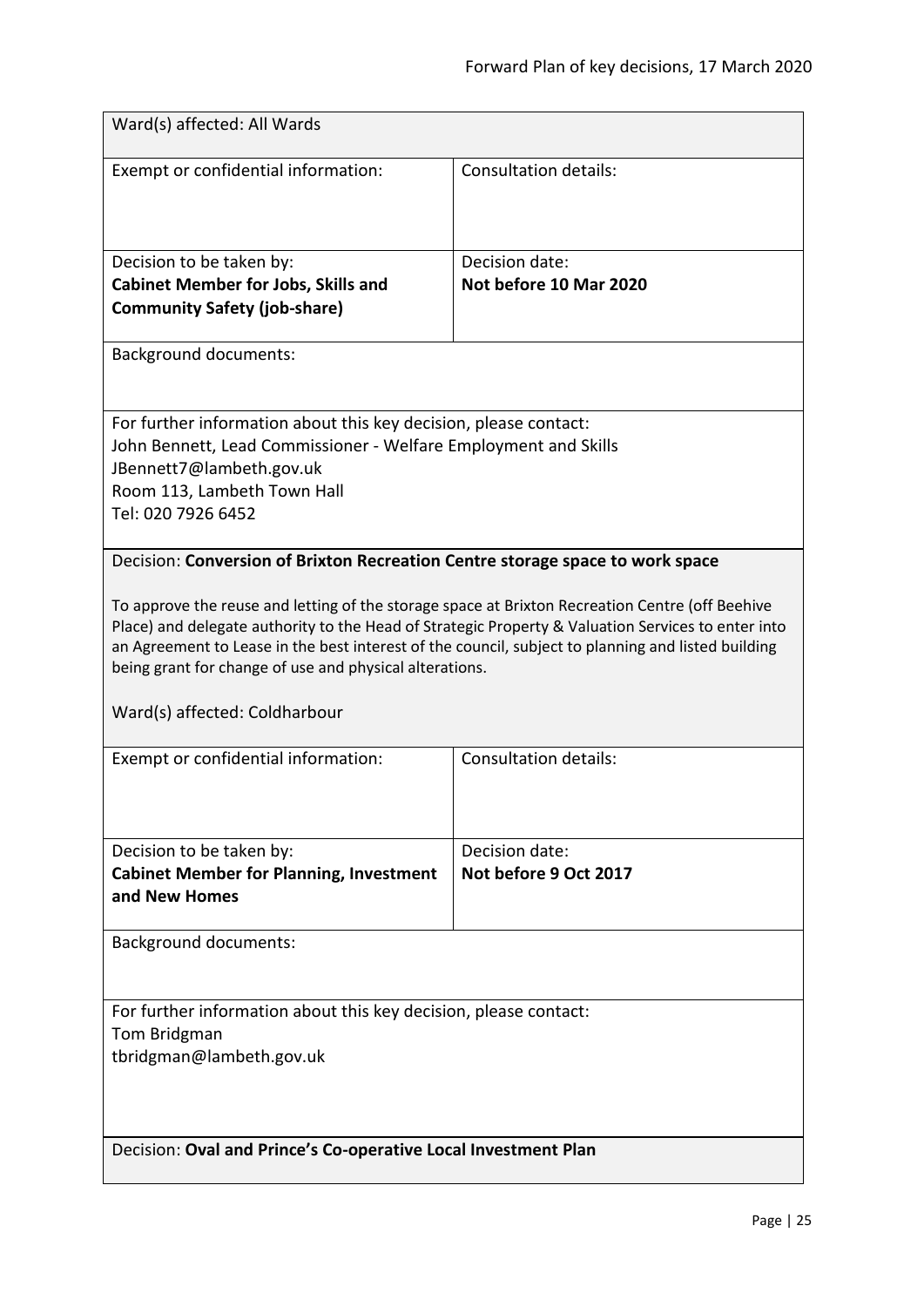<span id="page-25-0"></span>

| To agree priorities for infrastructure investment in Oval and Prince's wards for the next five years.<br>Priorities have been informed by public consultation from January to March 2017.                                                                                                          |                                          |  |
|----------------------------------------------------------------------------------------------------------------------------------------------------------------------------------------------------------------------------------------------------------------------------------------------------|------------------------------------------|--|
| Ward(s) affected: Oval; Prince's                                                                                                                                                                                                                                                                   |                                          |  |
| Exempt or confidential information:                                                                                                                                                                                                                                                                | <b>Consultation details:</b>             |  |
|                                                                                                                                                                                                                                                                                                    |                                          |  |
| Decision to be taken by:<br><b>Cabinet Member for Planning, Investment</b><br>and New Homes                                                                                                                                                                                                        | Decision date:<br>Not before 9 Oct 2017  |  |
| <b>Background documents:</b>                                                                                                                                                                                                                                                                       |                                          |  |
| For further information about this key decision, please contact:<br>Conor McDonagh, Head of Area Regeneration for Vauxhall, Stockwell and Norwood<br>cmcdonagh@lambeth.gov.uk<br>1st Floor, Phoenix House, 10 Wandsworth Road, London, SW8 2LL<br>Tel: 020 7926 5980                               |                                          |  |
| Decision: Carmelita Centre and Orsett Street Lead Consultant Architect                                                                                                                                                                                                                             |                                          |  |
| To appoint a Lead Consultant Architect for the Carmelita Centre and Orsett Street projects. This<br>appointment will allow the progression of these projects - the architect will present several<br>options for the developments, and after a decision is made will work on their further design. |                                          |  |
| Ward(s) affected: Prince's                                                                                                                                                                                                                                                                         |                                          |  |
| Exempt or confidential information:<br>Part exempt<br>Information relating to the financial or<br>business affairs of any particular person<br>(including the authority holding that<br>information)                                                                                               | <b>Consultation details:</b>             |  |
| Decision to be taken by:<br><b>Cabinet Member for Planning, Investment</b><br>and New Homes                                                                                                                                                                                                        | Decision date:<br>Not before 15 Jan 2018 |  |
| <b>Background documents:</b>                                                                                                                                                                                                                                                                       |                                          |  |
| For further information about this key decision, please contact:<br>Annabel Gray, Consultant Project Manager                                                                                                                                                                                       |                                          |  |
| AGray@lambeth.gov.uk                                                                                                                                                                                                                                                                               |                                          |  |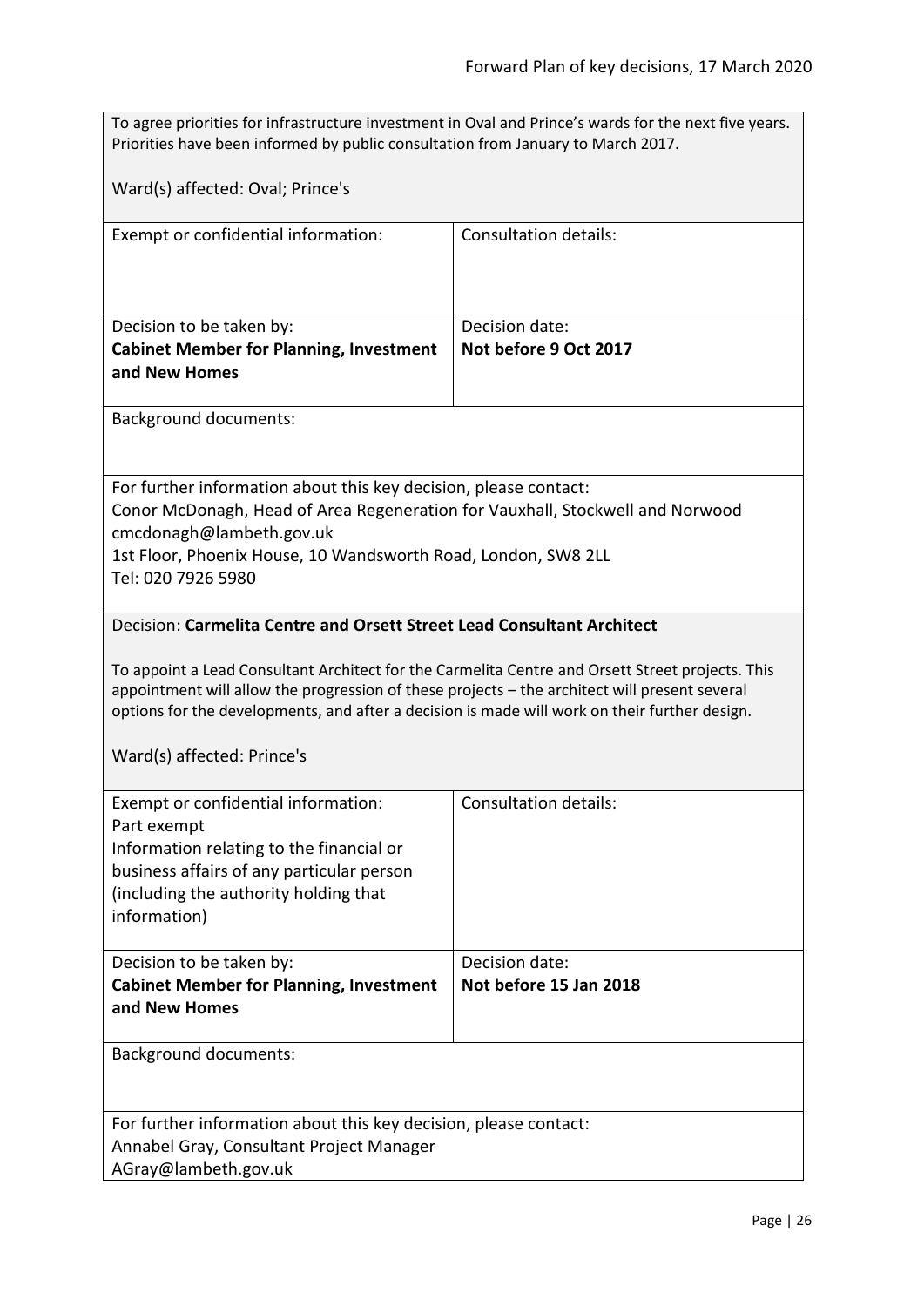<span id="page-26-1"></span><span id="page-26-0"></span>

| Decision: 114-118 Lower Marsh: Development Funding                                      |                              |  |
|-----------------------------------------------------------------------------------------|------------------------------|--|
|                                                                                         |                              |  |
| Ward(s) affected: Bishop's                                                              |                              |  |
| Exempt or confidential information:                                                     | Consultation details:        |  |
|                                                                                         |                              |  |
|                                                                                         |                              |  |
|                                                                                         |                              |  |
| Decision to be taken by:                                                                | Decision date:               |  |
| <b>Cabinet Member for Planning, Investment</b>                                          | Not before 3 Dec 2018        |  |
| and New Homes                                                                           |                              |  |
|                                                                                         |                              |  |
| <b>Background documents:</b>                                                            |                              |  |
|                                                                                         |                              |  |
| For further information about this key decision, please contact:                        |                              |  |
| <b>Owain Jones</b>                                                                      |                              |  |
| ojones@lambeth.gov.uk                                                                   |                              |  |
|                                                                                         |                              |  |
|                                                                                         |                              |  |
|                                                                                         |                              |  |
| Decision: S106 Monitoring and CIL Administration Costs 2018/19                          |                              |  |
|                                                                                         |                              |  |
| The report authorises the allocation of up to £580,837 from Community Infrastructure    |                              |  |
| Levy (CIL) administration funds and Section 106 monitoring receipts to fund Section 106 |                              |  |
| monitoring and Community Infrastructure Levy administration costs for 2018/19.          |                              |  |
| Ward(s) affected: All Wards                                                             |                              |  |
|                                                                                         |                              |  |
| Exempt or confidential information:                                                     | <b>Consultation details:</b> |  |
|                                                                                         |                              |  |
|                                                                                         |                              |  |
|                                                                                         |                              |  |
| Decision to be taken by:                                                                | Decision date:               |  |
| <b>Cabinet Member for Planning, Investment</b>                                          | Not before 15 Apr 2019       |  |
| and New Homes                                                                           |                              |  |
| <b>Background documents:</b>                                                            |                              |  |
|                                                                                         |                              |  |
|                                                                                         |                              |  |
| For further information about this key decision, please contact:                        |                              |  |
| Benny Clutario, S106 Programme Officer                                                  |                              |  |
| bclutario@lambeth.gov.uk                                                                |                              |  |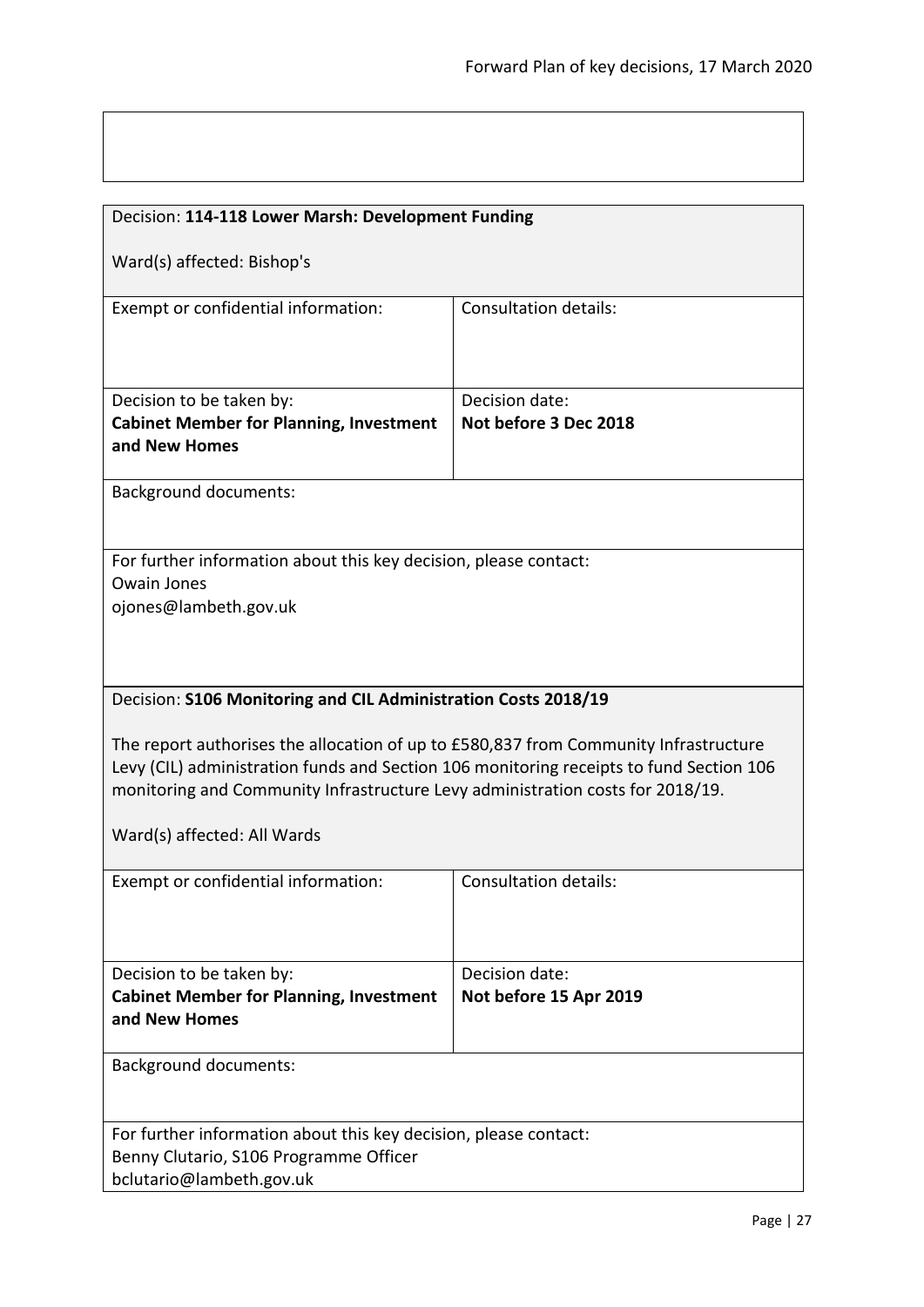<span id="page-27-1"></span><span id="page-27-0"></span>

| Decision: Knights Walk - Phase 1, Appropriation for Planning Purposes                                                                                             |                                          |  |
|-------------------------------------------------------------------------------------------------------------------------------------------------------------------|------------------------------------------|--|
| To exercise the Council's powers to appropriate the Phase 1 site at Knights Walk for<br>planning                                                                  |                                          |  |
| purposes to enable the construction of the Phase 1 development.                                                                                                   |                                          |  |
| Ward(s) affected: Prince's                                                                                                                                        |                                          |  |
| Exempt or confidential information:                                                                                                                               | <b>Consultation details:</b>             |  |
| Decision to be taken by:<br><b>Cabinet Member for Planning, Investment</b><br>and New Homes                                                                       | Decision date:<br>Not before 15 Apr 2019 |  |
| <b>Background documents:</b>                                                                                                                                      |                                          |  |
| For further information about this key decision, please contact:<br>Mandy Green, Assistant Director, Homes and Communities<br>mgreen3@lambeth.gov.uk              |                                          |  |
| Tel: 02079267020                                                                                                                                                  |                                          |  |
| Decision: South Lambeth estate - Phase 1, Appropriation for Planning Purposes                                                                                     |                                          |  |
| To exercise the Council's powers to appropriate the Phase 1 site at South Lambeth for<br>planning purposes to enable the construction of the Phase 1 development. |                                          |  |
| Ward(s) affected: Stockwell                                                                                                                                       |                                          |  |
| Exempt or confidential information:                                                                                                                               | <b>Consultation details:</b>             |  |
| Decision to be taken by:                                                                                                                                          | Decision date:                           |  |
| <b>Cabinet Member for Planning, Investment</b><br>and New Homes                                                                                                   | Not before 15 Apr 2019                   |  |
| <b>Background documents:</b>                                                                                                                                      |                                          |  |
| For further information about this key decision, please contact:                                                                                                  |                                          |  |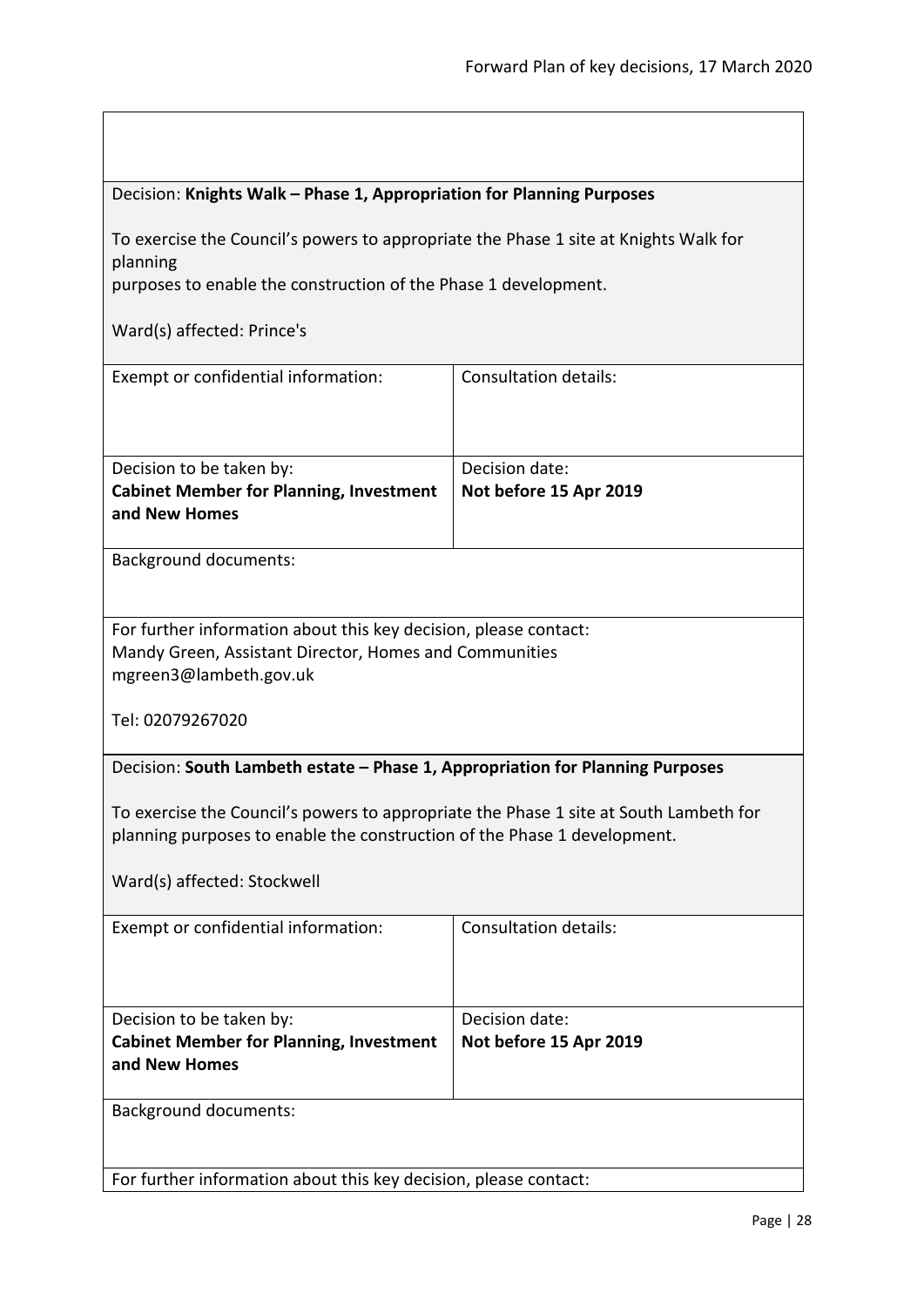Mandy Green, Assistant Director, Homes and Communities mgreen3@lambeth.gov.uk

Tel: 02079267020

<span id="page-28-0"></span>Decision: **Housing Regeneration: Procurement of contractor for the provisions of new flooring, supply & fitting service for decanting residents**

To procure a flooring provisions contractor for fit out of properties as part of the estate regeneration programme.

The value of this contract would exceed the EU threshold.

Ward(s) affected: All Wards

| Exempt or confidential information:            | Consultation details: |
|------------------------------------------------|-----------------------|
|                                                |                       |
|                                                |                       |
|                                                |                       |
| Decision to be taken by:                       | Decision date:        |
| <b>Cabinet Member for Planning, Investment</b> | Not before 2 Jul 2019 |
| and New Homes                                  |                       |

Background documents:

For further information about this key decision, please contact: Bashir Miah, Regeneration Officer bmiah@lambeth.gov.uk Hambrook House, Porden Road, SW2 5RW Tel: 020 7926 3607

<span id="page-28-1"></span>Decision: **Match funding for the "LJ Works" affordable workspace project**

Decision to approve additional funds to complete the construction of the LJ Works affordable workspace project, deliver a public route through the site and implement a programme of business training for Loughborough Estate and Angell Town Estates prior to opening.

Ward(s) affected: Coldharbour

| Exempt or confidential information: | Consultation details: |
|-------------------------------------|-----------------------|
|                                     |                       |
| Decision to be taken by:            | Decision date:        |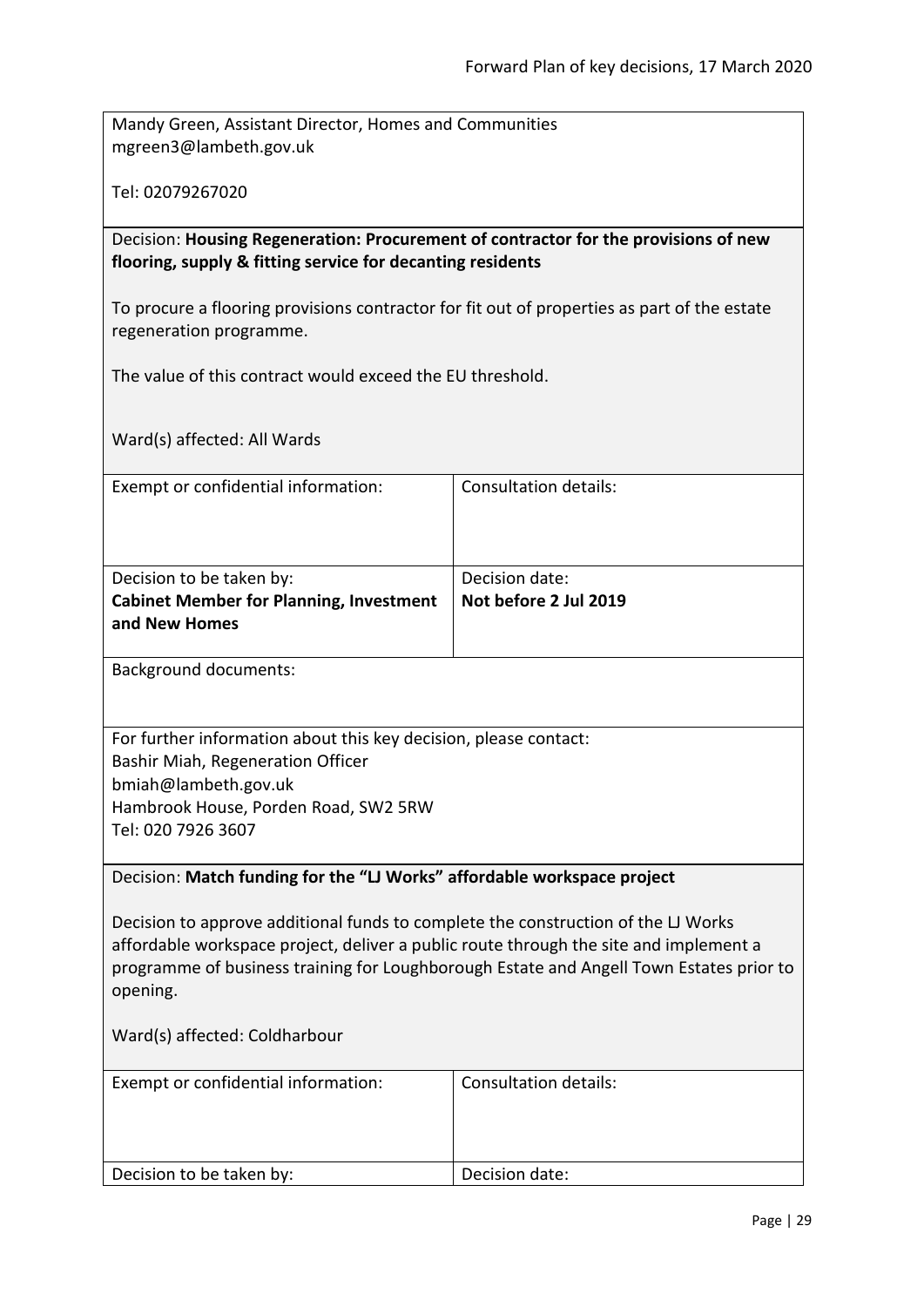<span id="page-29-1"></span><span id="page-29-0"></span>

| <b>Cabinet Member for Planning, Investment</b>                                  | 12 Mar 2020                  |  |
|---------------------------------------------------------------------------------|------------------------------|--|
| and New Homes                                                                   |                              |  |
|                                                                                 |                              |  |
| <b>Background documents:</b>                                                    |                              |  |
|                                                                                 |                              |  |
|                                                                                 |                              |  |
| For further information about this key decision, please contact:                |                              |  |
| Sonia Baralic, Area Regeneration Officer (Brixton and Clapham)                  |                              |  |
| sbaralic@lambeth.gov.uk                                                         |                              |  |
|                                                                                 |                              |  |
|                                                                                 |                              |  |
|                                                                                 |                              |  |
| Decision: Knights Walk - Building Contract                                      |                              |  |
| To authorise the Council to enter into a building contract and other associated |                              |  |
| agreements to construct Phase 1 of the Knights Walk development.                |                              |  |
|                                                                                 |                              |  |
| Ward(s) affected: Prince's                                                      |                              |  |
|                                                                                 |                              |  |
| Exempt or confidential information:                                             | Consultation details:        |  |
|                                                                                 |                              |  |
|                                                                                 |                              |  |
|                                                                                 |                              |  |
| Decision to be taken by:                                                        | Decision date:               |  |
| <b>Cabinet Member for Planning, Investment</b>                                  | Not before 27 Aug 2019       |  |
| and New Homes                                                                   |                              |  |
|                                                                                 |                              |  |
| <b>Background documents:</b>                                                    |                              |  |
|                                                                                 |                              |  |
|                                                                                 |                              |  |
| For further information about this key decision, please contact:                |                              |  |
|                                                                                 |                              |  |
|                                                                                 |                              |  |
|                                                                                 |                              |  |
|                                                                                 |                              |  |
|                                                                                 |                              |  |
| Decision: South Lambeth Estate - Enabling Works for the Phase 1 Development     |                              |  |
| To authorise the expenditure and to proceed with enabling works that need to be |                              |  |
| completed before the main contract works can start.                             |                              |  |
|                                                                                 |                              |  |
| Ward(s) affected: Stockwell                                                     |                              |  |
|                                                                                 |                              |  |
| Exempt or confidential information:                                             | <b>Consultation details:</b> |  |
|                                                                                 |                              |  |
|                                                                                 |                              |  |
|                                                                                 |                              |  |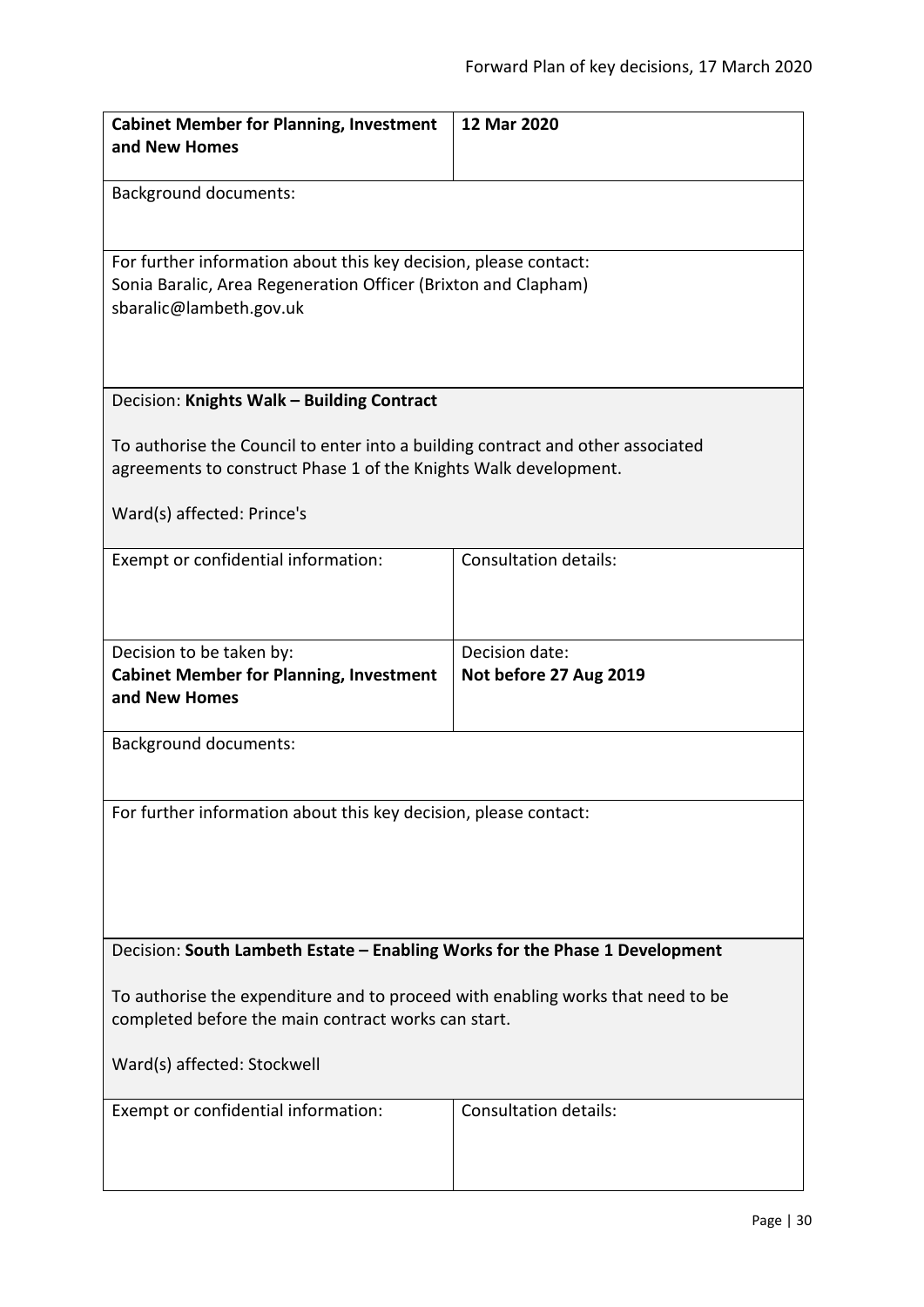<span id="page-30-1"></span><span id="page-30-0"></span>

| Decision to be taken by:<br><b>Cabinet Member for Planning, Investment</b>                                                                 | Decision date:<br>Not before 10 Sep 2019 |  |
|--------------------------------------------------------------------------------------------------------------------------------------------|------------------------------------------|--|
| and New Homes                                                                                                                              |                                          |  |
| <b>Background documents:</b>                                                                                                               |                                          |  |
| For further information about this key decision, please contact:<br><b>Bruce McRobie</b>                                                   |                                          |  |
| bmcrobie@lambeth.gov.uk                                                                                                                    |                                          |  |
| Decision: Fenwick Estate, Site A, Appropriation for Planning Purposes                                                                      |                                          |  |
| To exercise the Council's powers to appropriate Site A at Fenwick Estate for planning<br>purposes to enable the construction of new homes. |                                          |  |
| Ward(s) affected: Clapham Town                                                                                                             |                                          |  |
| Exempt or confidential information:                                                                                                        | <b>Consultation details:</b>             |  |
| Decision to be taken by:                                                                                                                   | Decision date:                           |  |
| <b>Cabinet Member for Planning, Investment</b><br>and New Homes                                                                            | Not before 16 Oct 2019                   |  |
| <b>Background documents:</b>                                                                                                               |                                          |  |
| For further information about this key decision, please contact:<br><b>Bruce McRobie</b>                                                   |                                          |  |
| bmcrobie@lambeth.gov.uk                                                                                                                    |                                          |  |
| Decision: Fenwick Estate, Site B, Appropriation for Planning Purposes                                                                      |                                          |  |
| To exercise the Council's powers to appropriate Site B at Fenwick Estate for planning                                                      |                                          |  |
| purposes to enable the construction of new homes.                                                                                          |                                          |  |
| Ward(s) affected: Clapham Town                                                                                                             |                                          |  |
| Exempt or confidential information:                                                                                                        | <b>Consultation details:</b>             |  |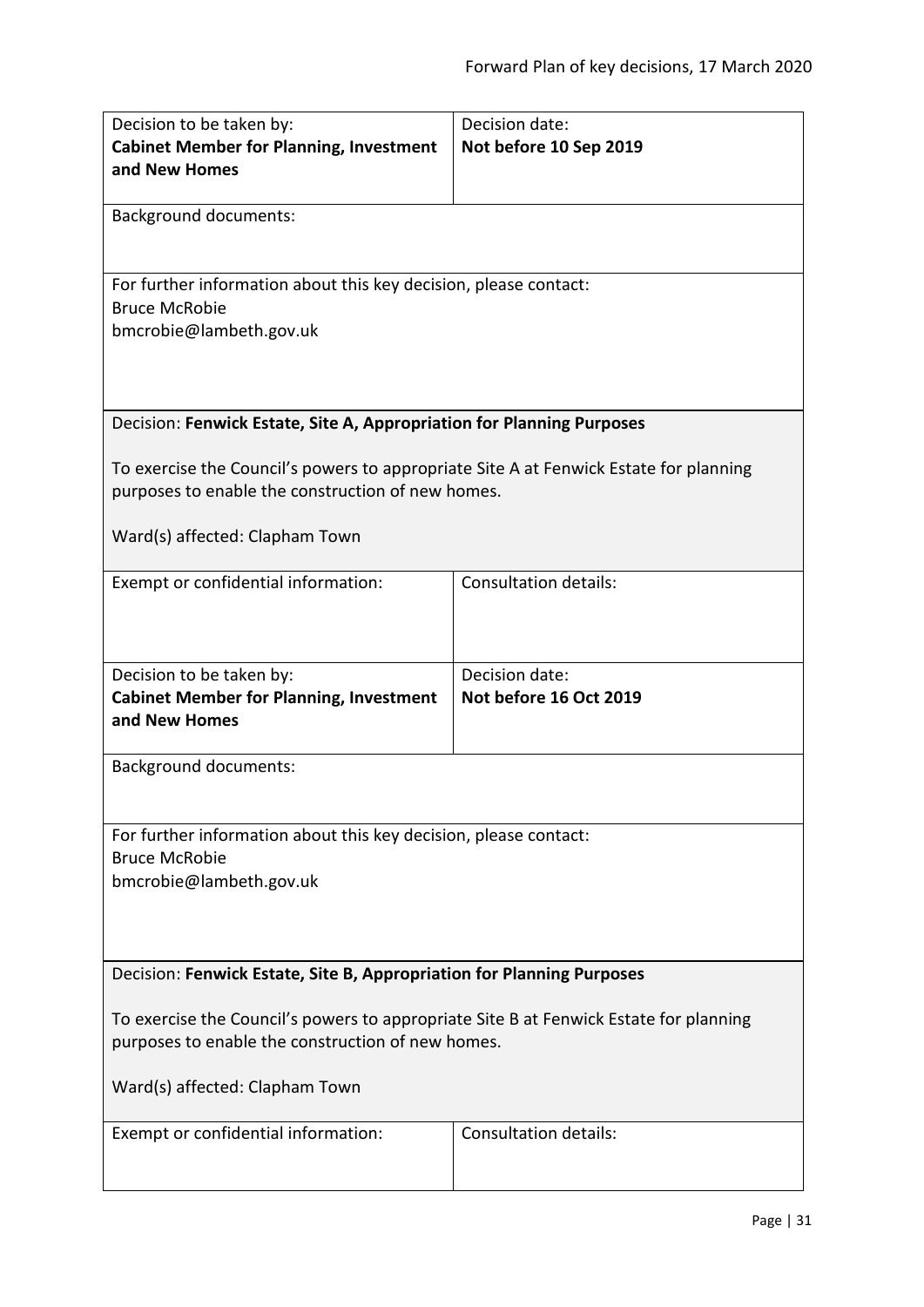<span id="page-31-1"></span><span id="page-31-0"></span>

| Decision to be taken by:<br><b>Cabinet Member for Planning, Investment</b><br>and New Homes                                                     | Decision date:<br>Not before 16 Oct 2019 |  |
|-------------------------------------------------------------------------------------------------------------------------------------------------|------------------------------------------|--|
| <b>Background documents:</b>                                                                                                                    |                                          |  |
| For further information about this key decision, please contact:<br><b>Bruce McRobie</b><br>bmcrobie@lambeth.gov.uk                             |                                          |  |
| Decision: Westbury estate - Making of Compulsory Purchase Order                                                                                 |                                          |  |
| To authorise the making of the Compulsory Purchase Order to support the regeneration<br>of Westbury estate.<br>Ward(s) affected: Clapham Town   |                                          |  |
| Exempt or confidential information:                                                                                                             | <b>Consultation details:</b>             |  |
| Decision to be taken by:<br><b>Cabinet Member for Planning, Investment</b><br>and New Homes                                                     | Decision date:<br>Not before 5 Nov 2019  |  |
| <b>Background documents:</b>                                                                                                                    |                                          |  |
| For further information about this key decision, please contact:<br><b>Bruce McRobie</b><br>bmcrobie@lambeth.gov.uk                             |                                          |  |
| Decision: South Lambeth estate - Making of Compulsory Purchase Order                                                                            |                                          |  |
| To authorise the making of the Compulsory Purchase Order to support the regeneration<br>of South Lambeth estate.<br>Ward(s) affected: Stockwell |                                          |  |
| Exempt or confidential information:                                                                                                             | Consultation details:                    |  |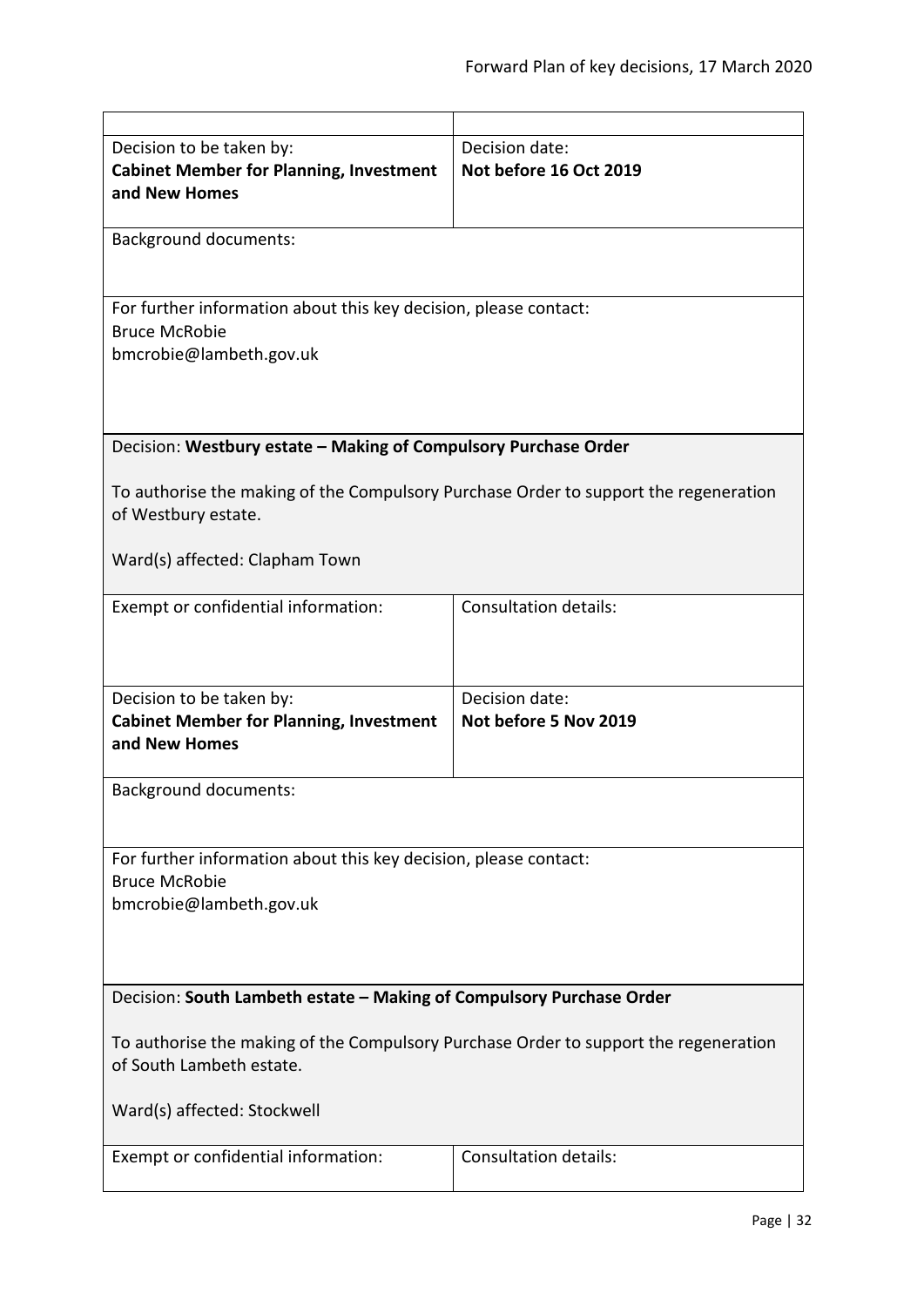<span id="page-32-1"></span><span id="page-32-0"></span>

| Decision to be taken by:<br><b>Cabinet Member for Planning, Investment</b><br>and New Homes                                                                                 | Decision date:<br>Not before 5 Nov 2019 |  |
|-----------------------------------------------------------------------------------------------------------------------------------------------------------------------------|-----------------------------------------|--|
| <b>Background documents:</b>                                                                                                                                                |                                         |  |
| For further information about this key decision, please contact:                                                                                                            |                                         |  |
| <b>Bruce McRobie</b><br>bmcrobie@lambeth.gov.uk                                                                                                                             |                                         |  |
|                                                                                                                                                                             |                                         |  |
| Decision: Somerleyton Road - Phase 1 - Appropriation for Planning Purposes                                                                                                  |                                         |  |
| To exercise the Council's powers to appropriate the Phase 1 site in the Somerleyton Road<br>development for planning purposes                                               |                                         |  |
| Ward(s) affected: Coldharbour                                                                                                                                               |                                         |  |
| Exempt or confidential information:                                                                                                                                         | <b>Consultation details:</b>            |  |
| Decision to be taken by:                                                                                                                                                    | Decision date:                          |  |
| <b>Cabinet Member for Planning, Investment</b><br>and New Homes                                                                                                             | Not before 24 Dec 2019                  |  |
| <b>Background documents:</b>                                                                                                                                                |                                         |  |
| For further information about this key decision, please contact:<br><b>Bruce McRobie</b><br>bmcrobie@lambeth.gov.uk                                                         |                                         |  |
| Decision: Estate Regeneration - Early Buy Backs - Funding Request                                                                                                           |                                         |  |
| This report seeks to secure further funding through borrowing to continue the early buy-<br>back programme, which is required as part of the estate regeneration programme. |                                         |  |
| Ward(s) affected: Clapham Town; Gipsy Hill; Larkhall; Prince's; Stockwell; Tulse Hill                                                                                       |                                         |  |
| Exempt or confidential information:                                                                                                                                         | <b>Consultation details:</b>            |  |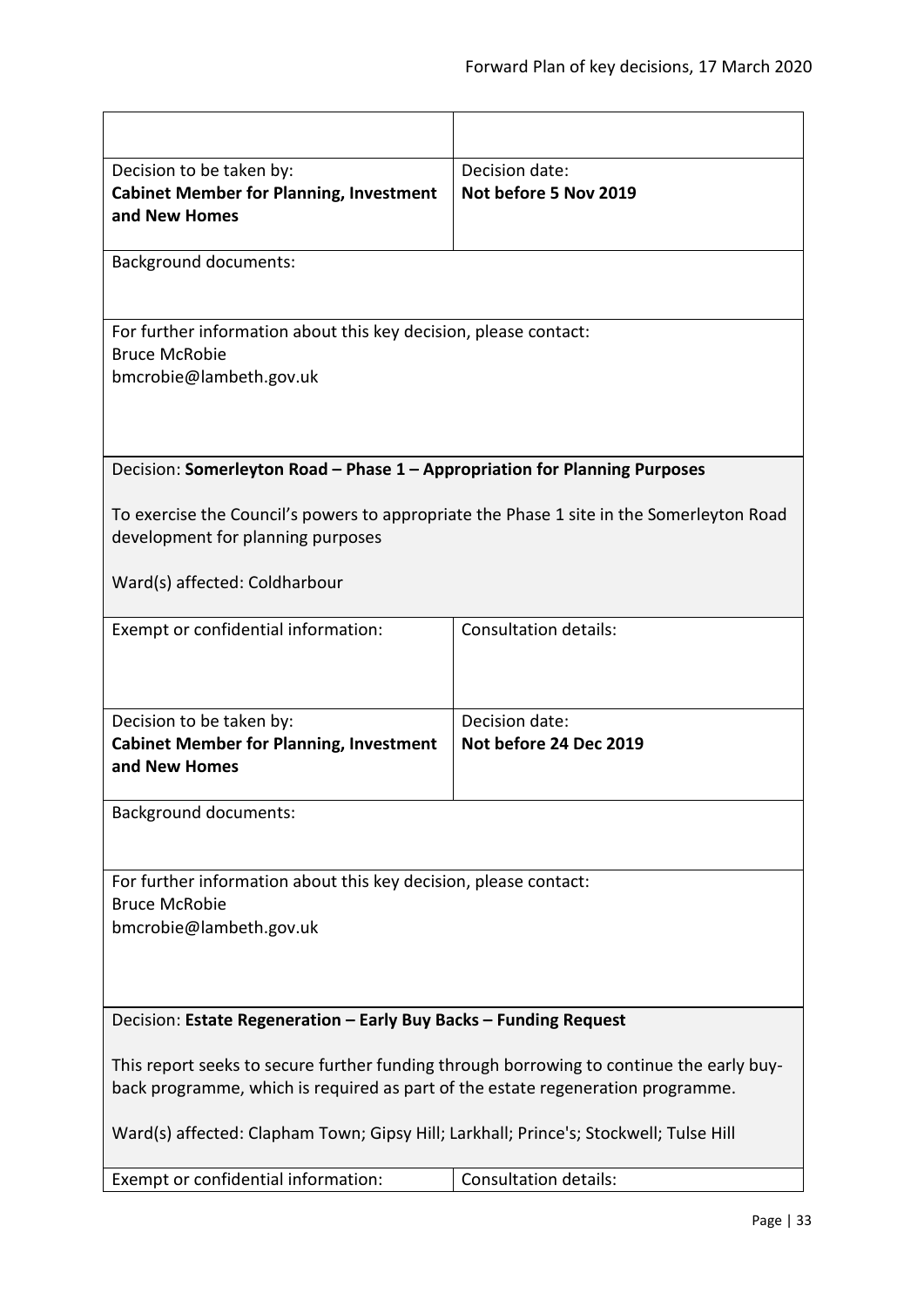| Decision to be taken by:<br><b>Cabinet Member for Planning, Investment</b><br>and New Homes                         | Decision date:<br>Not before 24 Dec 2019 |
|---------------------------------------------------------------------------------------------------------------------|------------------------------------------|
| <b>Background documents:</b>                                                                                        |                                          |
| For further information about this key decision, please contact:<br><b>Bruce McRobie</b><br>bmcrobie@lambeth.gov.uk |                                          |

<span id="page-33-0"></span>

| Decision: Funding Allocation for Completion of LJ Works                                                   |                              |  |
|-----------------------------------------------------------------------------------------------------------|------------------------------|--|
| Ward(s) affected: Coldharbour                                                                             |                              |  |
| Exempt or confidential information:                                                                       | <b>Consultation details:</b> |  |
| Decision to be taken by:                                                                                  | Decision date:               |  |
| <b>Cabinet Member for Planning, Investment</b><br>and New Homes                                           | 7 Feb 2020                   |  |
|                                                                                                           |                              |  |
| <b>Background documents:</b>                                                                              |                              |  |
|                                                                                                           |                              |  |
| For further information about this key decision, please contact:                                          |                              |  |
| Will Steadman, Head of Area Regeneration (Brixton and Clapham),                                           |                              |  |
| wsteadman@lambeth.gov.uk                                                                                  |                              |  |
|                                                                                                           |                              |  |
|                                                                                                           |                              |  |
| Decision: Somerleyton Road - Block D                                                                      |                              |  |
| 1) To procure a partnership with a registered provider for the development of at least 65                 |                              |  |
| Extra Care homes at Block D on Somerleyton Road, and the delivery of extra care services<br>in the homes. |                              |  |
|                                                                                                           |                              |  |

<span id="page-33-1"></span>2) To note the decision taken by Cabinet in January 2019 to direct the council's 100% owned housing company, Homes for Lambeth, to develop block C, D and F, and to agree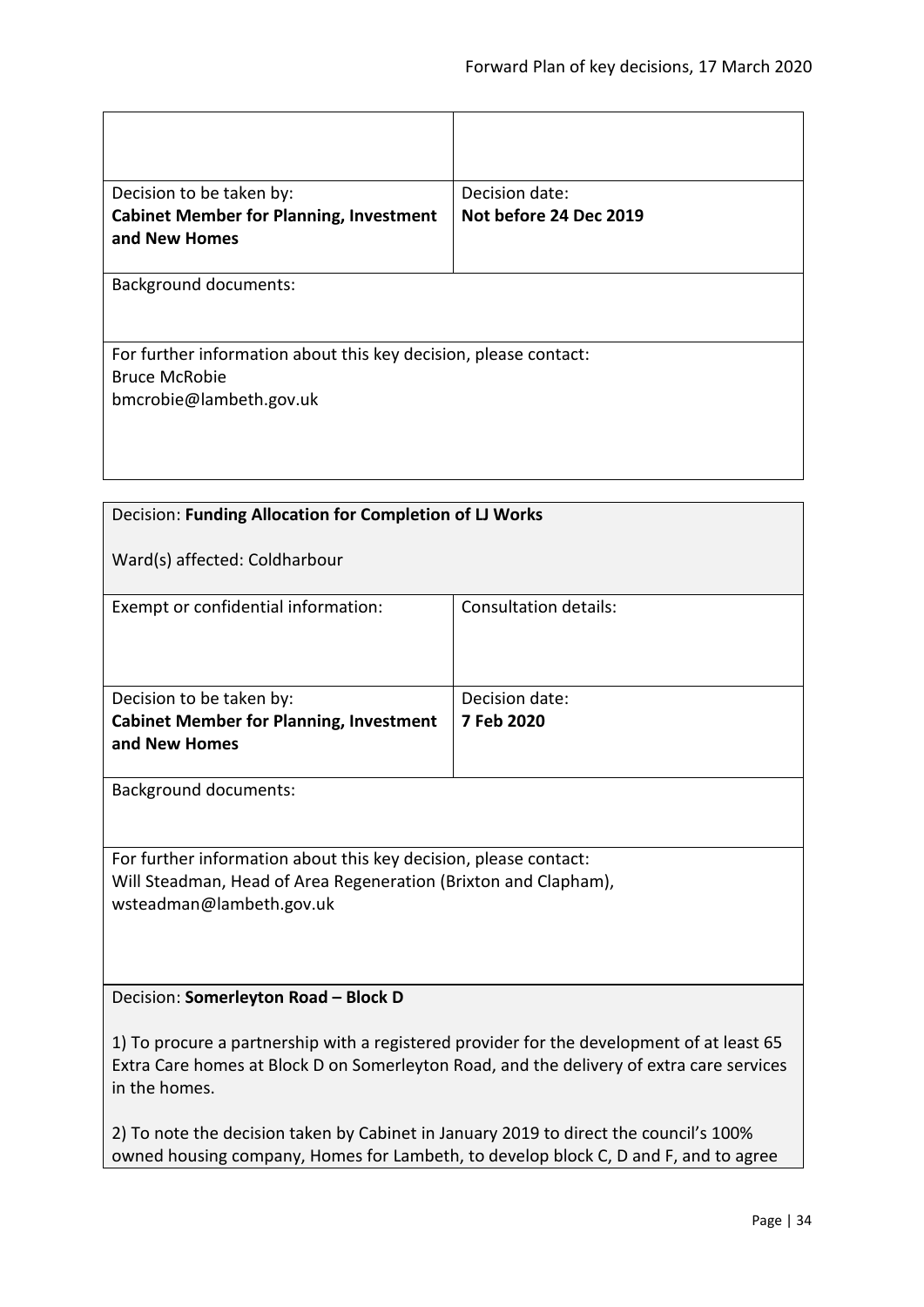<span id="page-34-1"></span><span id="page-34-0"></span>

|                                                                                                                                             | an amended delivery strategy for Block D as set out in this report             |  |  |
|---------------------------------------------------------------------------------------------------------------------------------------------|--------------------------------------------------------------------------------|--|--|
|                                                                                                                                             |                                                                                |  |  |
| Ward(s) affected: Coldharbour                                                                                                               |                                                                                |  |  |
| Exempt or confidential information:                                                                                                         | <b>Consultation details:</b>                                                   |  |  |
|                                                                                                                                             |                                                                                |  |  |
|                                                                                                                                             | Decision date:                                                                 |  |  |
| Decision to be taken by:<br><b>Cabinet Member for Planning, Investment</b>                                                                  | Not before 7 Jan 2020                                                          |  |  |
| and New Homes                                                                                                                               |                                                                                |  |  |
| <b>Background documents:</b>                                                                                                                |                                                                                |  |  |
|                                                                                                                                             |                                                                                |  |  |
| For further information about this key decision, please contact:                                                                            |                                                                                |  |  |
| <b>Bruce McRobie</b><br>bmcrobie@lambeth.gov.uk                                                                                             |                                                                                |  |  |
|                                                                                                                                             |                                                                                |  |  |
|                                                                                                                                             |                                                                                |  |  |
|                                                                                                                                             | Decision: Appropriation for Phase 2 of Your New Town Hall (Olive Morris House) |  |  |
|                                                                                                                                             |                                                                                |  |  |
| Agree use of Powers of Appropriation to secure benefits provided by Phase 2 of Your New<br>Town Hall and to allow construction to progress. |                                                                                |  |  |
|                                                                                                                                             |                                                                                |  |  |
| Ward(s) affected: Brixton Hill                                                                                                              |                                                                                |  |  |
| Exempt or confidential information:                                                                                                         | <b>Consultation details:</b>                                                   |  |  |
|                                                                                                                                             |                                                                                |  |  |
|                                                                                                                                             |                                                                                |  |  |
| Decision to be taken by:<br><b>Cabinet Member for Planning, Investment</b>                                                                  | Decision date:<br>Not before 4 Feb 2020                                        |  |  |
| and New Homes                                                                                                                               |                                                                                |  |  |
| Background documents:                                                                                                                       |                                                                                |  |  |
|                                                                                                                                             |                                                                                |  |  |
| For further information about this key decision, please contact:                                                                            |                                                                                |  |  |
| Sandra Roebuck, Director: Development, Planning and Housing Growth                                                                          |                                                                                |  |  |
| SRoebuck@lambeth.gov.uk<br>Blue Star House, London Borough of Lambeth                                                                       |                                                                                |  |  |
| Tel: 020 7926 2594                                                                                                                          |                                                                                |  |  |
| Decision: Somerleyton Road Workspace Provisions                                                                                             |                                                                                |  |  |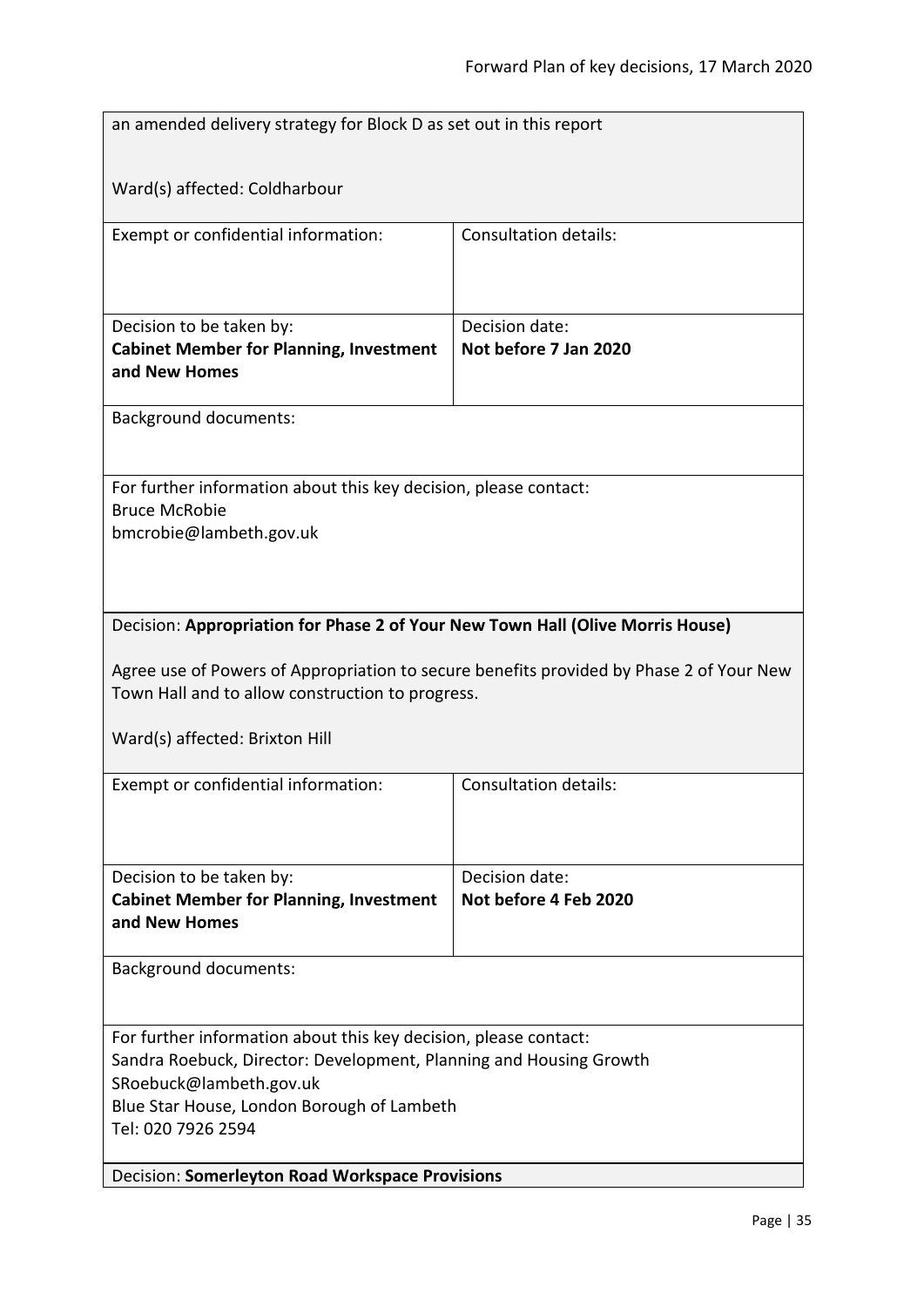A cabinet member decision is required to:

• approve the council entering into agreements to lease for a portion of the commercial space within Block A (Carlton Mansions) and Block B (Theatre building) at Somerleyton Road

• approve a variation on the build contract to enable additional works to the basement to make it suitable for occupancy by a commercial tenant

• authorise the Business, Culture and Investment team to lead on the marketing of the remaining commercial spaces to secure tenants in line with the council's Creative and Digital Industries Strategy.

Ward(s) affected: Coldharbour

| Exempt or confidential information:            | Consultation details:  |
|------------------------------------------------|------------------------|
|                                                |                        |
|                                                |                        |
|                                                |                        |
| Decision to be taken by:                       | Decision date:         |
| <b>Cabinet Member for Planning, Investment</b> | Not before 25 Feb 2020 |
| and New Homes                                  |                        |

Background documents:

For further information about this key decision, please contact: Bruce McRobie bmcrobie@lambeth.gov.uk

#### <span id="page-35-0"></span>Decision: **S106 Monitoring and CIL Administration Costs 2019/20**

To authorise the allocation from Community Infrastructure Levy (CIL) administration funds and Section 106 monitoring receipts to fund Section 106 monitoring and Community Infrastructure Levy administration costs for 2019/20

| Exempt or confidential information:            | Consultation details:  |
|------------------------------------------------|------------------------|
|                                                |                        |
| Decision to be taken by:                       | Decision date:         |
| <b>Cabinet Member for Planning, Investment</b> | Not before 10 Mar 2020 |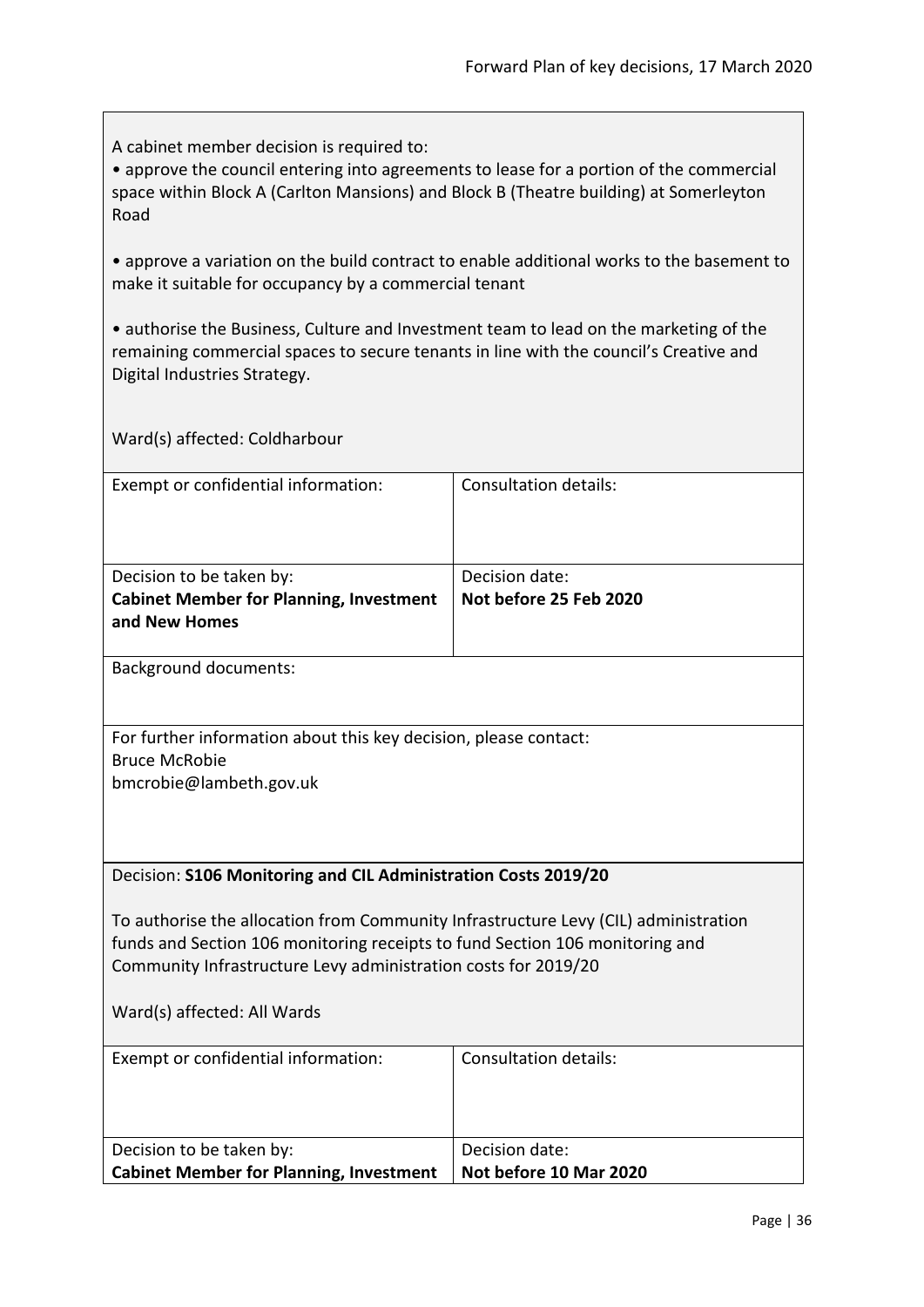<span id="page-36-1"></span><span id="page-36-0"></span>

| and New Homes                                                                                                                                                                                                                                                                                        |                                          |  |
|------------------------------------------------------------------------------------------------------------------------------------------------------------------------------------------------------------------------------------------------------------------------------------------------------|------------------------------------------|--|
| <b>Background documents:</b>                                                                                                                                                                                                                                                                         |                                          |  |
| For further information about this key decision, please contact:<br>Benny Clutario, S106 Programme Officer<br>bclutario@lambeth.gov.uk                                                                                                                                                               |                                          |  |
| Decision: Representations on Draft Charging Schedule 2020                                                                                                                                                                                                                                            |                                          |  |
| To consider the representations received in response to publication of the Draft Charging<br>Schedule 2020, prior to submission to the Planning Inspectorate for examination<br>Ward(s) affected: All Wards                                                                                          |                                          |  |
| Exempt or confidential information:                                                                                                                                                                                                                                                                  | <b>Consultation details:</b>             |  |
| Decision to be taken by:<br><b>Cabinet Member for Planning, Investment</b><br>and New Homes                                                                                                                                                                                                          | Decision date:<br>Not before 10 Mar 2020 |  |
| <b>Background documents:</b>                                                                                                                                                                                                                                                                         |                                          |  |
| For further information about this key decision, please contact:<br>Benny Clutario, S106 Programme Officer<br>bclutario@lambeth.gov.uk                                                                                                                                                               |                                          |  |
| Decision: Elizabeth House Infrastructure Payment in Kind                                                                                                                                                                                                                                             |                                          |  |
| To agree that the partial cost of delivering a lift shaft to the Northern Line is to be<br>accepted as an Infrastructure Payment in Kind of CIL as part of the Elizabeth House<br>development in Waterloo. The value of the payment in kind would be limited to £2.3m.<br>Ward(s) affected: Bishop's |                                          |  |
| Exempt or confidential information:                                                                                                                                                                                                                                                                  | <b>Consultation details:</b>             |  |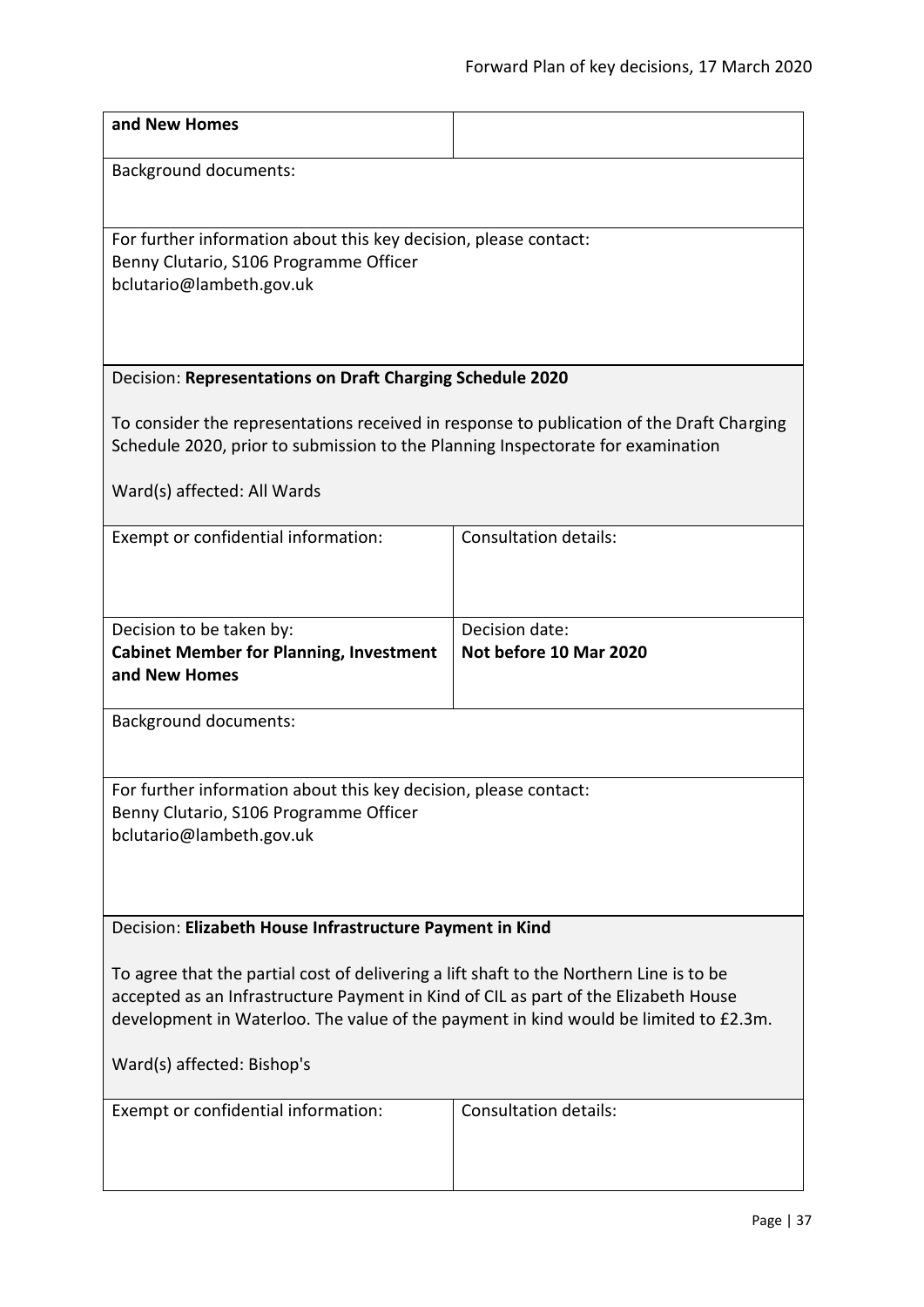<span id="page-37-1"></span><span id="page-37-0"></span>

| Decision to be taken by:<br><b>Cabinet Member for Planning, Investment</b><br>and New Homes                                                                                             | Decision date:<br>Not before 17 Mar 2020 |  |
|-----------------------------------------------------------------------------------------------------------------------------------------------------------------------------------------|------------------------------------------|--|
| Background documents:                                                                                                                                                                   |                                          |  |
| For further information about this key decision, please contact:<br>Benny Clutario, S106 Programme Officer<br>bclutario@lambeth.gov.uk                                                  |                                          |  |
| Decision: Local Lettings Plan - Knight's Walk                                                                                                                                           |                                          |  |
| To approve a Local Lettings plan for the new homes that will provided at the Knight's<br>Walk as part of the council's estate regeneration programme<br>Ward(s) affected: Prince's      |                                          |  |
| Exempt or confidential information:                                                                                                                                                     | <b>Consultation details:</b>             |  |
| Decision to be taken by:                                                                                                                                                                | Decision date:                           |  |
| <b>Cabinet Member for Planning, Investment</b><br>and New Homes                                                                                                                         | Not before 31 Mar 2020                   |  |
| <b>Background documents:</b>                                                                                                                                                            |                                          |  |
| For further information about this key decision, please contact:<br><b>Bruce McRobie</b><br>bmcrobie@lambeth.gov.uk                                                                     |                                          |  |
| Decision: Local Lettings Plan - Fenwick Estate                                                                                                                                          |                                          |  |
| To approve a Local Lettings plan for the new homes that will provided at the Fenwick<br>Estate as part of the council's estate regeneration programme<br>Ward(s) affected: Clapham Town |                                          |  |
| Exempt or confidential information:                                                                                                                                                     | Consultation details:                    |  |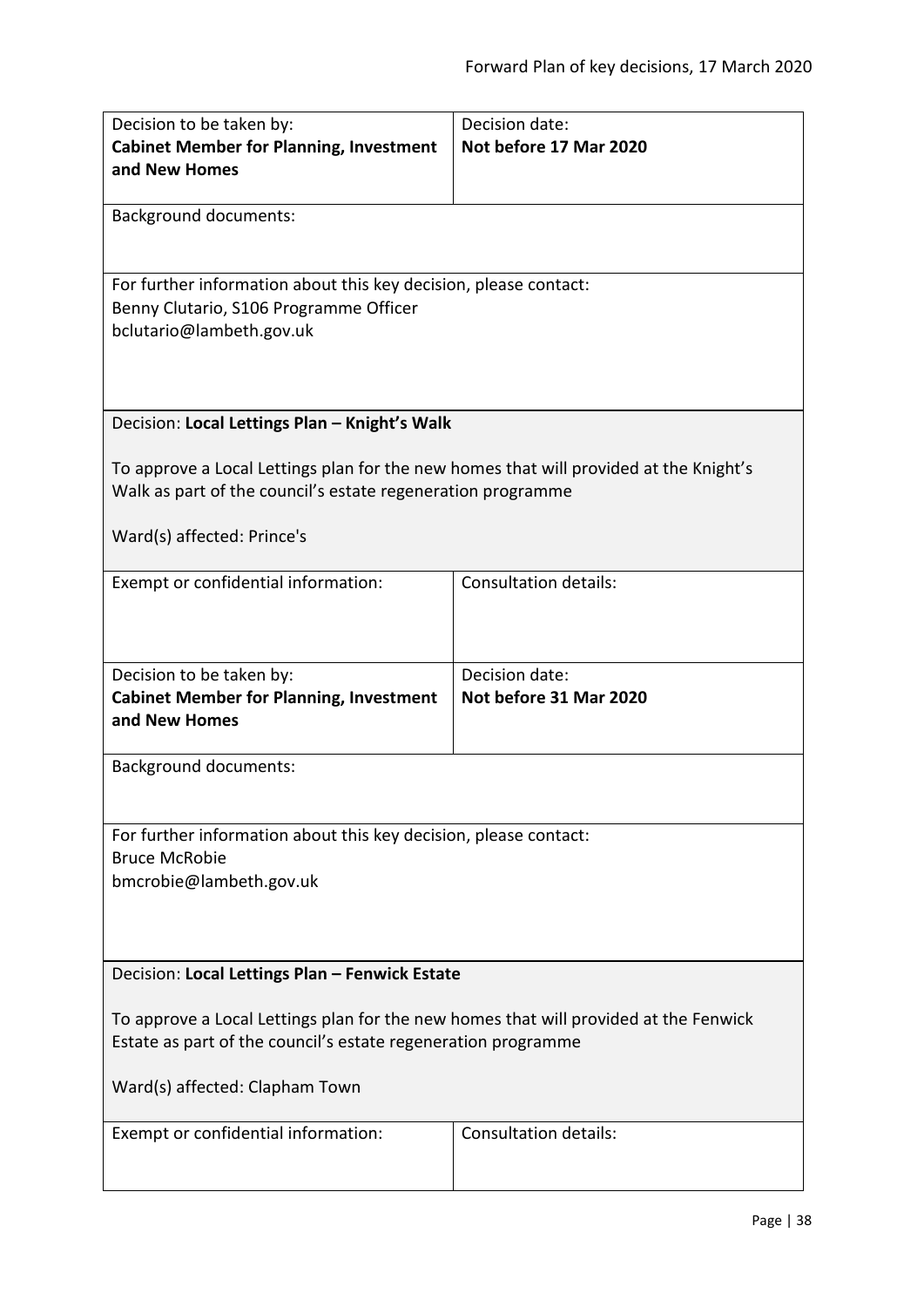<span id="page-38-1"></span><span id="page-38-0"></span>

| Decision to be taken by:                                                              | Decision date:               |
|---------------------------------------------------------------------------------------|------------------------------|
| <b>Cabinet Member for Planning, Investment</b>                                        | Not before 31 Mar 2020       |
| and New Homes                                                                         |                              |
|                                                                                       |                              |
| <b>Background documents:</b>                                                          |                              |
|                                                                                       |                              |
| For further information about this key decision, please contact:                      |                              |
| <b>Bruce McRobie</b>                                                                  |                              |
| bmcrobie@lambeth.gov.uk                                                               |                              |
|                                                                                       |                              |
|                                                                                       |                              |
| Decision: Local Lettings Plan - Westbury Estate                                       |                              |
|                                                                                       |                              |
| To approve a Local Lettings plan for the new homes that will provided at the Westbury |                              |
| Estate as part of the council's estate regeneration programme                         |                              |
|                                                                                       |                              |
| Ward(s) affected: Clapham Town                                                        |                              |
|                                                                                       | <b>Consultation details:</b> |
| Exempt or confidential information:                                                   |                              |
|                                                                                       |                              |
|                                                                                       |                              |
| Decision to be taken by:                                                              | Decision date:               |
| <b>Cabinet Member for Planning, Investment</b>                                        | Not before 31 Mar 2020       |
| and New Homes                                                                         |                              |
| <b>Background documents:</b>                                                          |                              |
|                                                                                       |                              |
|                                                                                       |                              |
| For further information about this key decision, please contact:                      |                              |
| <b>Bruce McRobie</b>                                                                  |                              |
| bmcrobie@lambeth.gov.uk                                                               |                              |
|                                                                                       |                              |
|                                                                                       |                              |
| Decision: Local Lettings Plan - South Lambeth Estate                                  |                              |
|                                                                                       |                              |
| To approve a Local Lettings plan for the new homes that will provided at the South    |                              |
| Lambeth Estate as part of the council's estate regeneration programme                 |                              |
|                                                                                       |                              |
| Ward(s) affected: Stockwell                                                           |                              |
| Exempt or confidential information:                                                   | <b>Consultation details:</b> |
|                                                                                       |                              |
|                                                                                       |                              |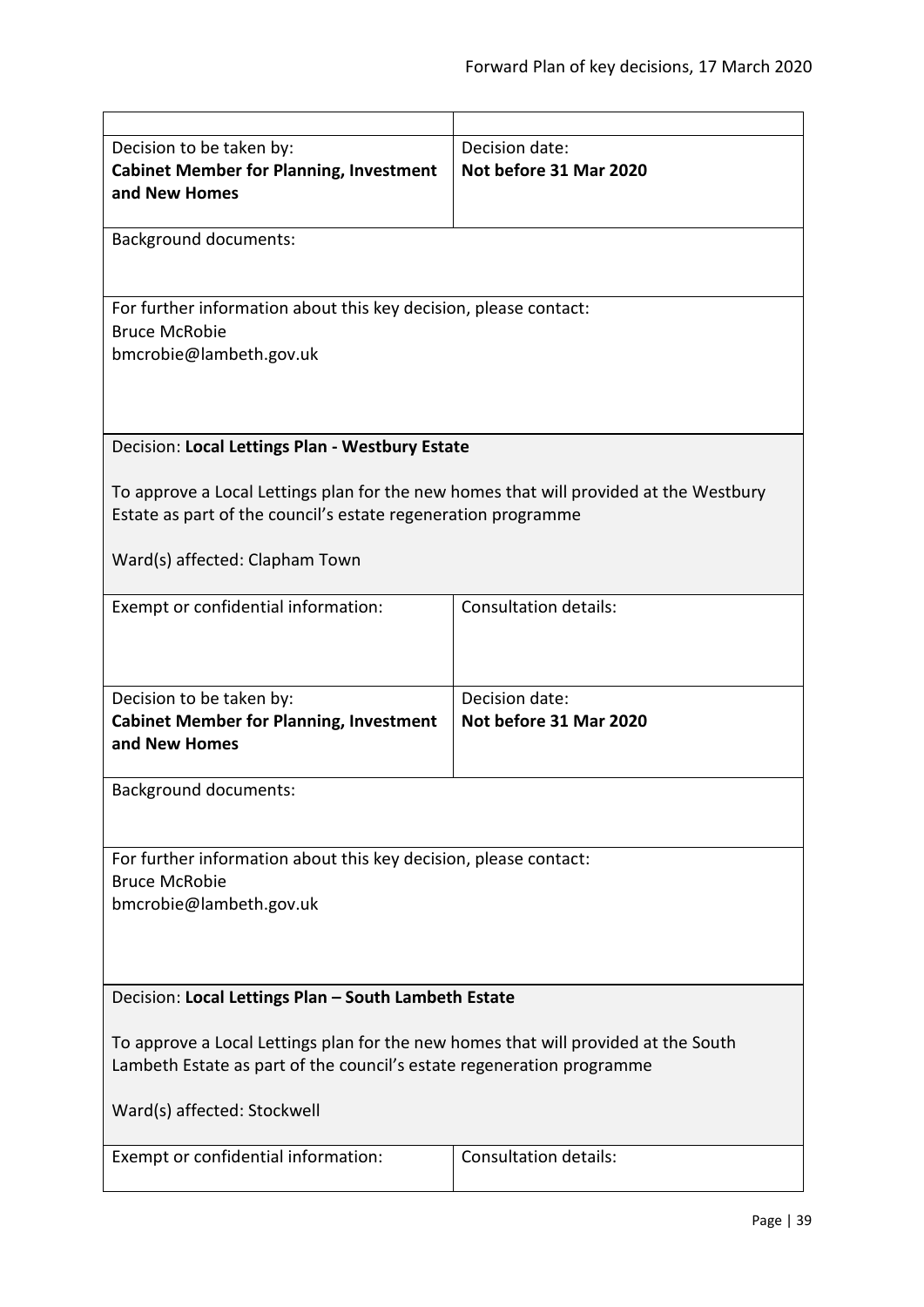<span id="page-39-0"></span>

| Decision to be taken by:<br><b>Cabinet Member for Planning, Investment</b><br>and New Homes                                                                                                                                                                                                                                                                                                                                                                                                                                                                                                                                                                                                                                                                                                                                                                                                                                                                                                                                                                                      | Decision date:<br>Not before 31 Mar 2020 |
|----------------------------------------------------------------------------------------------------------------------------------------------------------------------------------------------------------------------------------------------------------------------------------------------------------------------------------------------------------------------------------------------------------------------------------------------------------------------------------------------------------------------------------------------------------------------------------------------------------------------------------------------------------------------------------------------------------------------------------------------------------------------------------------------------------------------------------------------------------------------------------------------------------------------------------------------------------------------------------------------------------------------------------------------------------------------------------|------------------------------------------|
| <b>Background documents:</b>                                                                                                                                                                                                                                                                                                                                                                                                                                                                                                                                                                                                                                                                                                                                                                                                                                                                                                                                                                                                                                                     |                                          |
| For further information about this key decision, please contact:<br><b>Bruce McRobie</b><br>bmcrobie@lambeth.gov.uk                                                                                                                                                                                                                                                                                                                                                                                                                                                                                                                                                                                                                                                                                                                                                                                                                                                                                                                                                              |                                          |
| Decision: Proposal regarding the site at the former Clapham Old Library                                                                                                                                                                                                                                                                                                                                                                                                                                                                                                                                                                                                                                                                                                                                                                                                                                                                                                                                                                                                          |                                          |
| Following the acquisition of the property at 60 Orlando Road, the Council is proposing to<br>work with Ipsus Developments and Omnibus Theatre to bring forward plans for a small<br>scale redevelopment of the rear of the site, with the aim of creating a new asset, subject<br>to further discussions with the planning department and formal consent, which will<br>provide a sustainable revenue stream to the parties. The form of this joint venture is<br>being discussed and it is anticipated that any works contracts will be under the OJEU<br>threshold.<br>The Council wishes to engage with the above parties who will bring the local and<br>commercial expertise to the venture. Ipsus Developments brought the opportunity to the<br>Council and in recognition of their input to the process, it is proposed that the Council<br>continues to utilise their significant local development expertise.<br>The Council also wishes to continue to work collaboratively with Omnibus to ensure the<br>future of the building as a leading performance arts venue. |                                          |
| Ward(s) affected: Clapham Town                                                                                                                                                                                                                                                                                                                                                                                                                                                                                                                                                                                                                                                                                                                                                                                                                                                                                                                                                                                                                                                   |                                          |
| Exempt or confidential information:                                                                                                                                                                                                                                                                                                                                                                                                                                                                                                                                                                                                                                                                                                                                                                                                                                                                                                                                                                                                                                              | <b>Consultation details:</b>             |
| Decision to be taken by:<br><b>Cabinet Member for Equalities and Culture</b>                                                                                                                                                                                                                                                                                                                                                                                                                                                                                                                                                                                                                                                                                                                                                                                                                                                                                                                                                                                                     | Decision date:<br>Not before 12 Jun 2017 |
| <b>Background documents:</b>                                                                                                                                                                                                                                                                                                                                                                                                                                                                                                                                                                                                                                                                                                                                                                                                                                                                                                                                                                                                                                                     |                                          |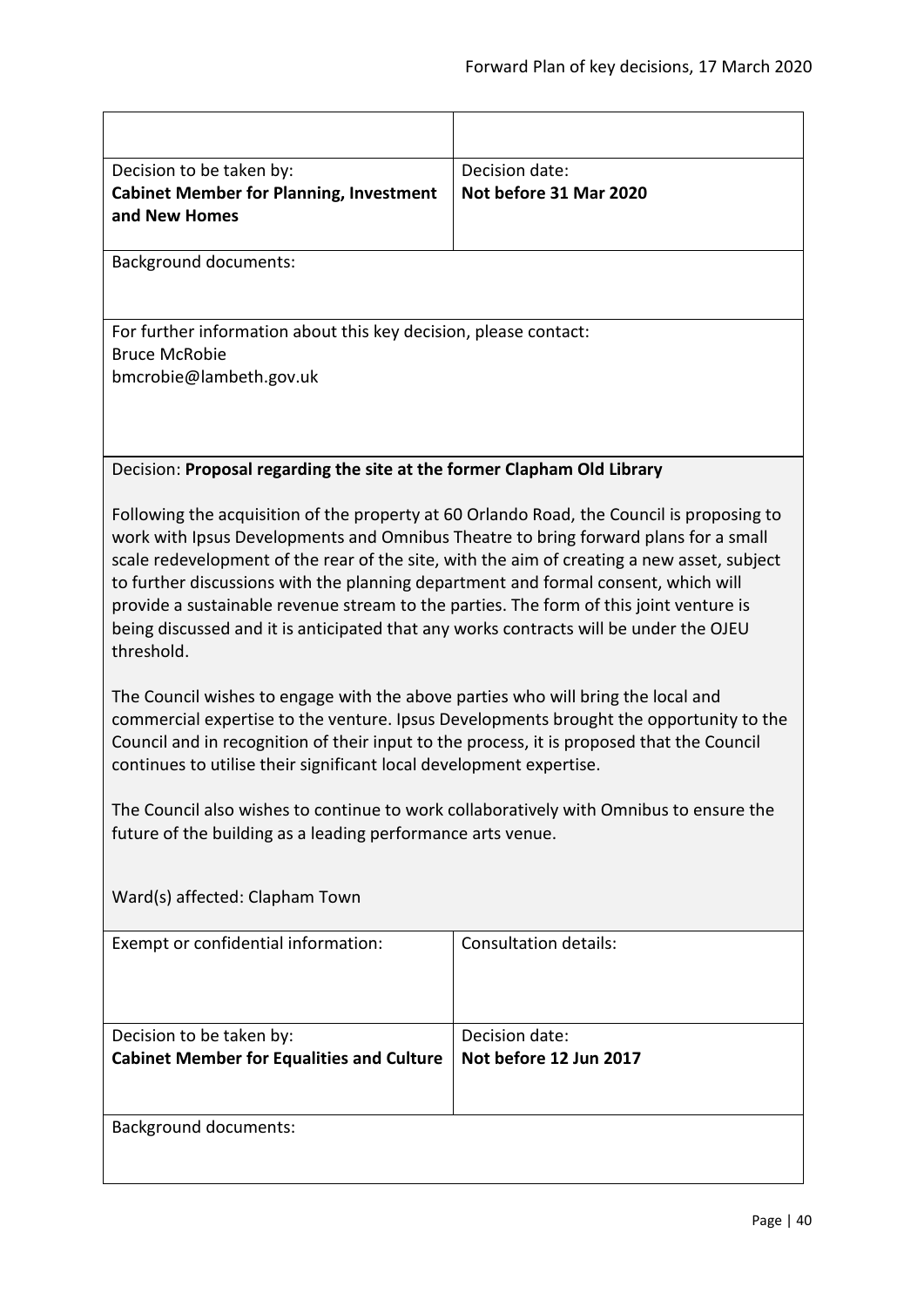For further information about this key decision, please contact: Sophie Linton, Head of Valuation and Strategic Property Services SLinton@lambeth.gov.uk 2nd Floor, Olive Morris House Tel: 020 7926 6954

# <span id="page-40-0"></span>Decision: **Transfer of the Greek Enclosure from the Greek Cathedral trust of St Stephen's Chapel to the Council**

To agree the formal legal vesting contract process for the Greek Cathedral Trust to transfer St Stephen's Chapel, the boundary wall to the Greek Enclosure and Burial Rights to the Council

Ward(s) affected: Knight's Hill; Thurlow Park

| Exempt or confidential information:              | Consultation details:  |
|--------------------------------------------------|------------------------|
|                                                  |                        |
|                                                  |                        |
|                                                  |                        |
| Decision to be taken by:                         | Decision date:         |
| <b>Cabinet Member for Equalities and Culture</b> | Not before 23 Jul 2018 |
|                                                  |                        |
|                                                  |                        |
| <b>Background documents:</b>                     |                        |

For further information about this key decision, please contact: Dan Thomas, Programme Manager (Parks & Special Projects) dthomas4@lambeth.gov.uk

# <span id="page-40-1"></span>Decision: **Events Strategy Review**

To approve a package of measures forming a review of Lambeth's outdoor events strategy.

| Exempt or confidential information:              | Consultation details:  |
|--------------------------------------------------|------------------------|
|                                                  |                        |
|                                                  |                        |
| Decision to be taken by:                         | Decision date:         |
| <b>Cabinet Member for Equalities and Culture</b> | Not before 26 Nov 2018 |
|                                                  |                        |
|                                                  |                        |
| <b>Background documents:</b>                     |                        |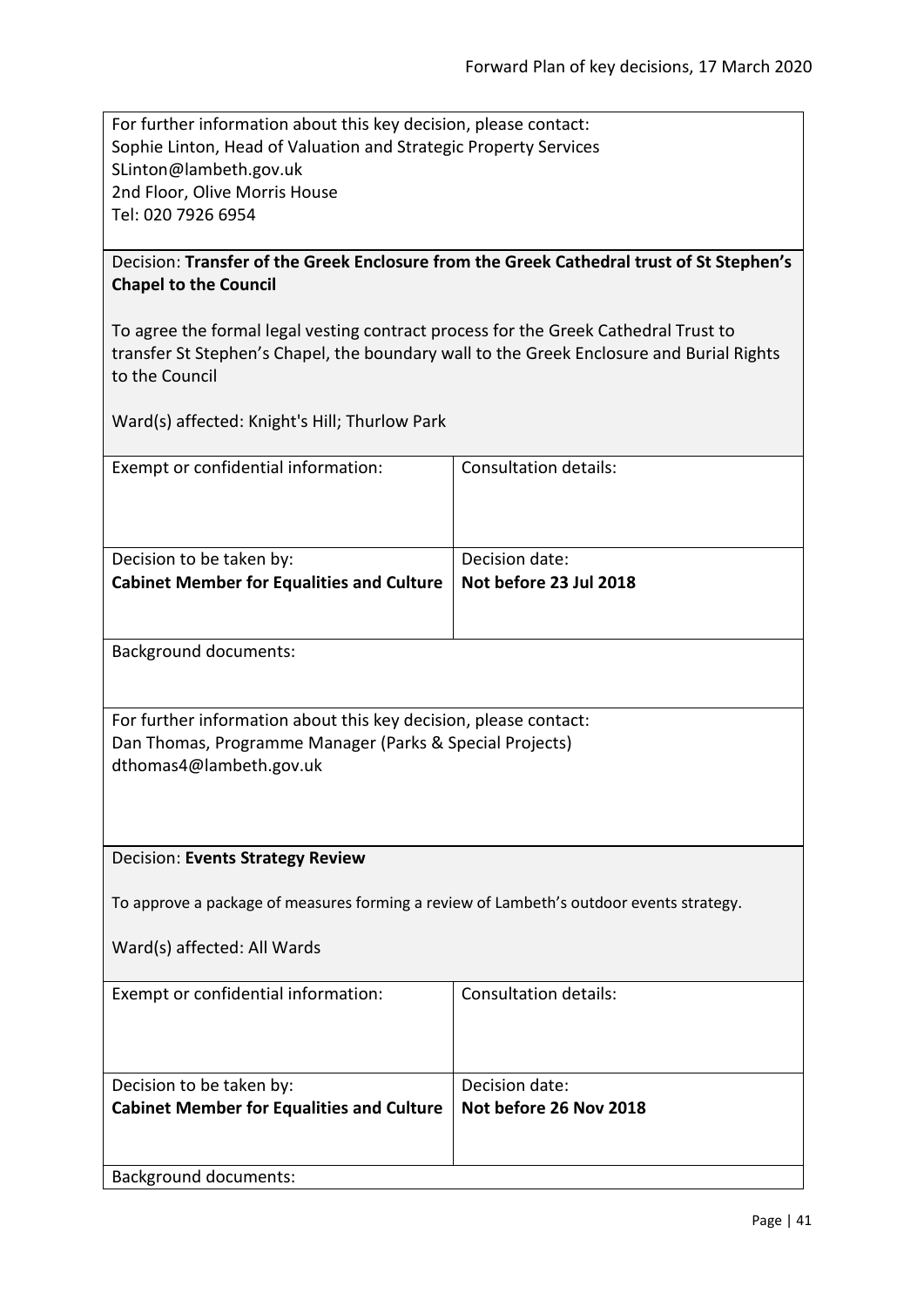| For further information about this key decision, please contact:             |
|------------------------------------------------------------------------------|
| Kevin Crook, Assistant Director: Neighbourhoods, Environment and Streetscene |
| kcrook@lambeth.gov.uk                                                        |
| Blue Star House - 4th Floor                                                  |
| Tel: 020 7926 8973                                                           |

# <span id="page-41-0"></span>Decision: **Appointment of Consultants for Brockwell Hall Restoration**

Following the successful award of funding by the National Lottery Heritage Fund (NLHF) Round 1, some development funds have been released to allow the Council to develop the proposals for refurbishment.

The Council will require the engagement of Specialist consultants with to oversee and help develop the proposals, notable expertise areas include conservation architecture, landscape architecture

Ward(s) affected: Coldharbour; Herne Hill

<span id="page-41-1"></span>

| Exempt or confidential information:                                                                                                                                                                                          | <b>Consultation details:</b> |
|------------------------------------------------------------------------------------------------------------------------------------------------------------------------------------------------------------------------------|------------------------------|
| Decision to be taken by:                                                                                                                                                                                                     | Decision date:               |
| <b>Cabinet Member for Equalities and Culture</b>                                                                                                                                                                             | Not before 16 Oct 2019       |
|                                                                                                                                                                                                                              |                              |
| <b>Background documents:</b>                                                                                                                                                                                                 |                              |
|                                                                                                                                                                                                                              |                              |
| For further information about this key decision, please contact:<br>Dan Thomas, Programme Manager (Parks & Special Projects)<br>dthomas4@lambeth.gov.uk                                                                      |                              |
| Decision: Approval of purchase of two new cremators                                                                                                                                                                          |                              |
| The decision is to approve the purchase of two new cremators for Lambeth and West<br>Norwood crematoria, to be installed during summer 2020 after the expiry of the current<br>supply and maintain contract on 30 June 2020. |                              |
| Ward(s) affected: Gipsy Hill                                                                                                                                                                                                 |                              |
| Exempt or confidential information:                                                                                                                                                                                          | <b>Consultation details:</b> |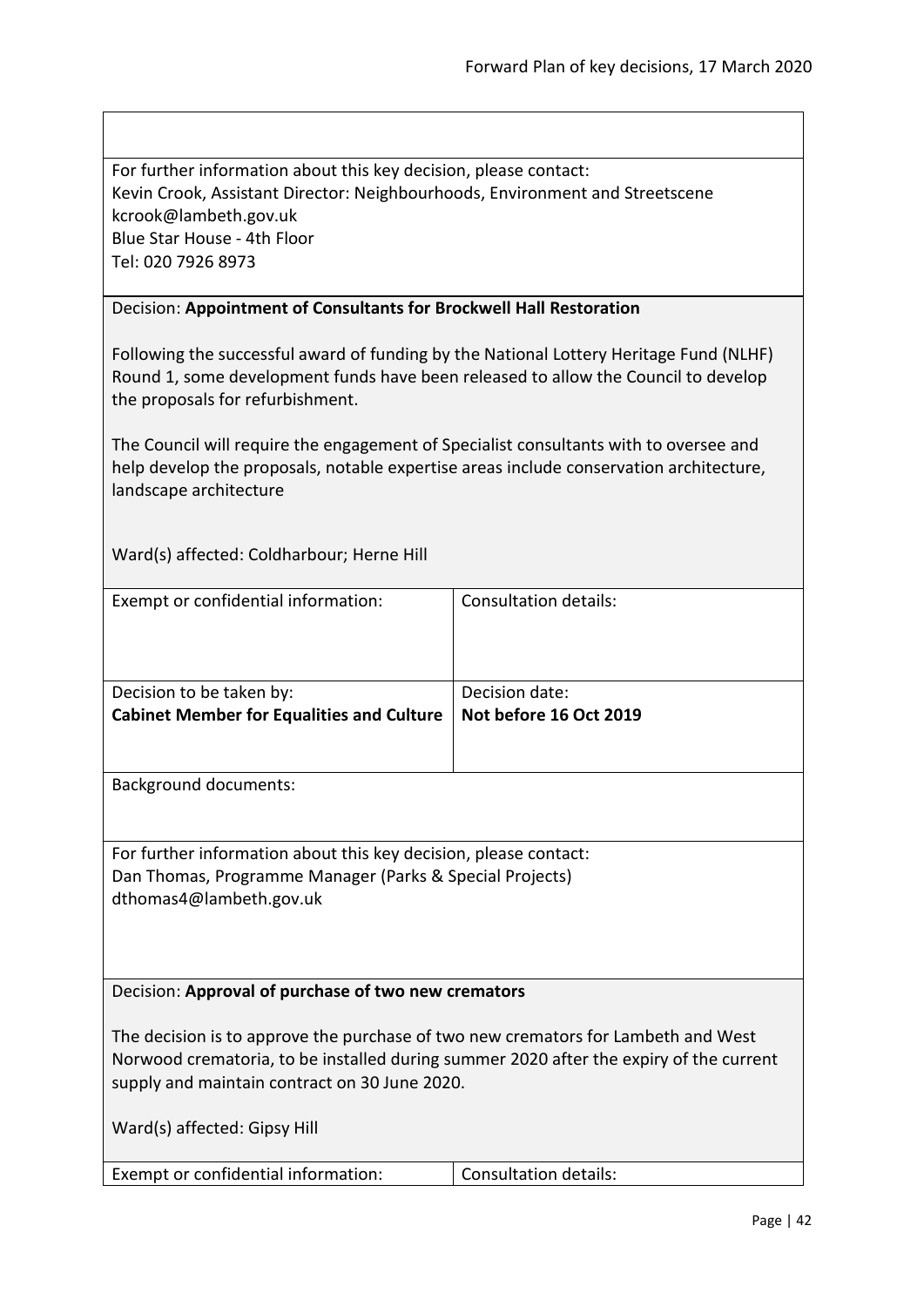<span id="page-42-0"></span>

| Decision to be taken by:<br><b>Cabinet Member for Equalities and Culture</b>                                                                                                                                                                                                                                                                                                                                                                                                                                               | Decision date:<br>Not before 10 Mar 2020                                              |
|----------------------------------------------------------------------------------------------------------------------------------------------------------------------------------------------------------------------------------------------------------------------------------------------------------------------------------------------------------------------------------------------------------------------------------------------------------------------------------------------------------------------------|---------------------------------------------------------------------------------------|
| <b>Background documents:</b>                                                                                                                                                                                                                                                                                                                                                                                                                                                                                               |                                                                                       |
| For further information about this key decision, please contact:<br>Kevin Crook, Assistant Director: Neighbourhoods, Environment and Streetscene<br>kcrook@lambeth.gov.uk<br>Blue Star House - 4th Floor<br>Tel: 020 7926 8973                                                                                                                                                                                                                                                                                             |                                                                                       |
|                                                                                                                                                                                                                                                                                                                                                                                                                                                                                                                            | Decision: We are Waterloo Business Improvement District (BID) Renewal Ballot Proposal |
| A cabinet member decision is required to 'formally consider the We are Waterloo BID<br>proposal and instruct the Returning Officer to hold the necessary renewal ballot'.<br>The council is statutorily bound to consider the BID proposal and hold a ballot on the BIDs<br>behalf unless the proposal conflicts any formally adopted and published policy by the<br>council or it is likely to have a significantly disproportionate financial burden on any<br>person or class of persons.<br>Ward(s) affected: Bishop's |                                                                                       |
| Exempt or confidential information:                                                                                                                                                                                                                                                                                                                                                                                                                                                                                        | <b>Consultation details:</b>                                                          |
| Decision to be taken by:<br><b>Cabinet Member for the Voluntary Sector</b><br>and Partnerships (job-share)                                                                                                                                                                                                                                                                                                                                                                                                                 | Decision date:<br>Not before 17 Mar 2020                                              |
| <b>Background documents:</b>                                                                                                                                                                                                                                                                                                                                                                                                                                                                                               |                                                                                       |
| For further information about this key decision, please contact:<br>Brodie Turner, Senior Business and Inward Investment Officer<br>bturner1@lambeth.gov.uk                                                                                                                                                                                                                                                                                                                                                                |                                                                                       |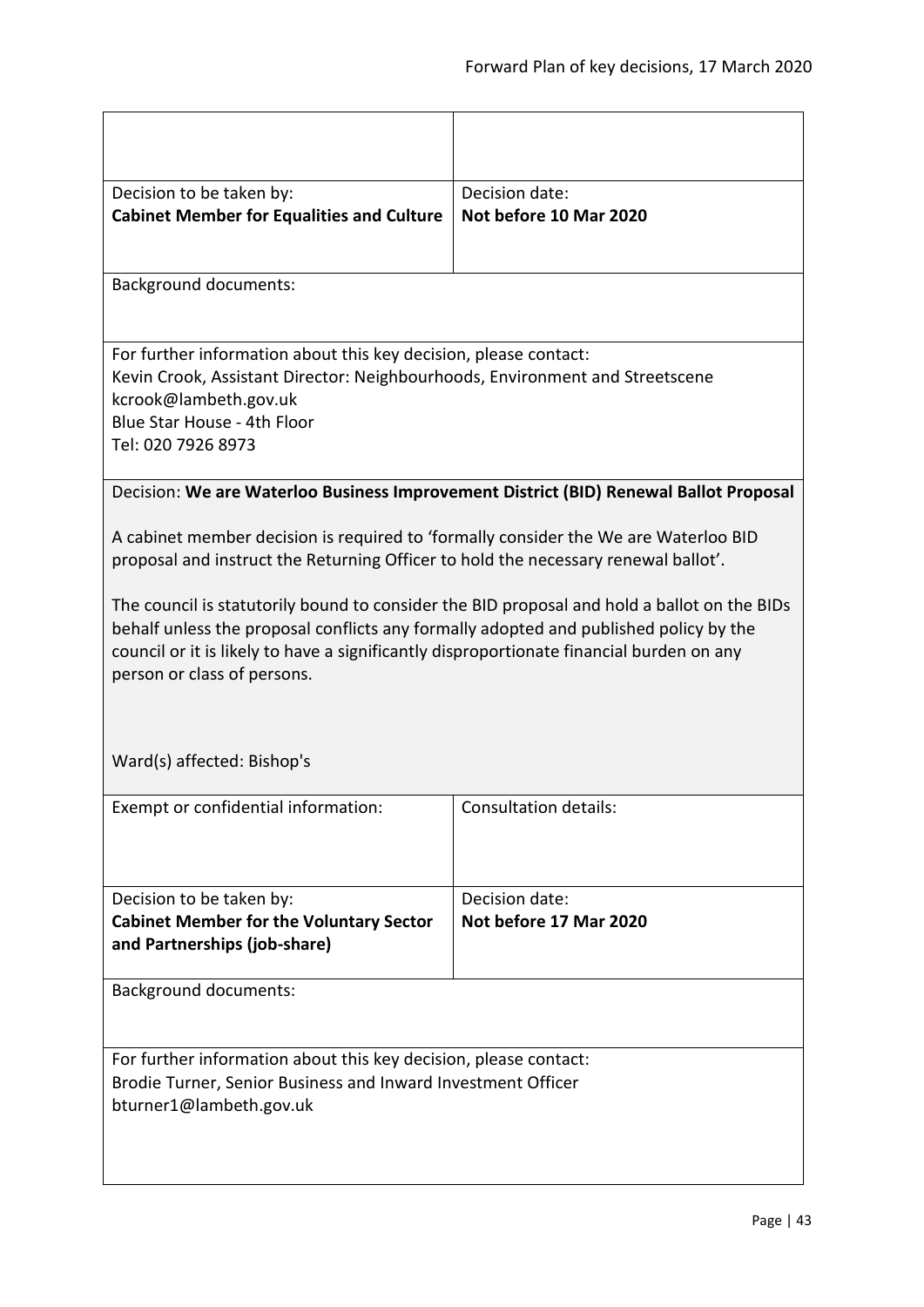# <span id="page-43-0"></span>Decision: **Establishing an integrated gateway for homeless 16-21 year-olds**

This decision will enable the Council to implement an integrated gateway and assessment process for all young people aged 16-21 that are homeless or at risk of homelessness, run jointly by Housing and Children's Services.

| Ward(s) affected: All Wards                                   |                                          |  |
|---------------------------------------------------------------|------------------------------------------|--|
| Exempt or confidential information:                           | <b>Consultation details:</b>             |  |
| Decision to be taken by:<br><b>Cabinet Member for Housing</b> | Decision date:<br>Not before 10 Jul 2016 |  |
| <b>Background documents:</b>                                  |                                          |  |

For further information about this key decision, please contact: Emily Newell, Commissioning Officer, Strategy & Commissioning: Housing & Communities ENewell@lambeth.gov.uk Phoenix House Tel: 0207 926 0973

<span id="page-43-1"></span>

| Decision: Tenancy Support Service - Single Homeless Project                                                                                          |                        |
|------------------------------------------------------------------------------------------------------------------------------------------------------|------------------------|
| Ward(s) affected: All Wards                                                                                                                          |                        |
| Exempt or confidential information:                                                                                                                  | Consultation details:  |
| Decision to be taken by:                                                                                                                             | Decision date:         |
| <b>Cabinet Member for Housing</b>                                                                                                                    | Not before 13 Nov 2017 |
|                                                                                                                                                      |                        |
| <b>Background documents:</b>                                                                                                                         |                        |
| For further information about this key decision, please contact:<br>Mandy Green, Assistant Director, Homes and Communities<br>mgreen3@lambeth.gov.uk |                        |
| Tel: 02079267020                                                                                                                                     |                        |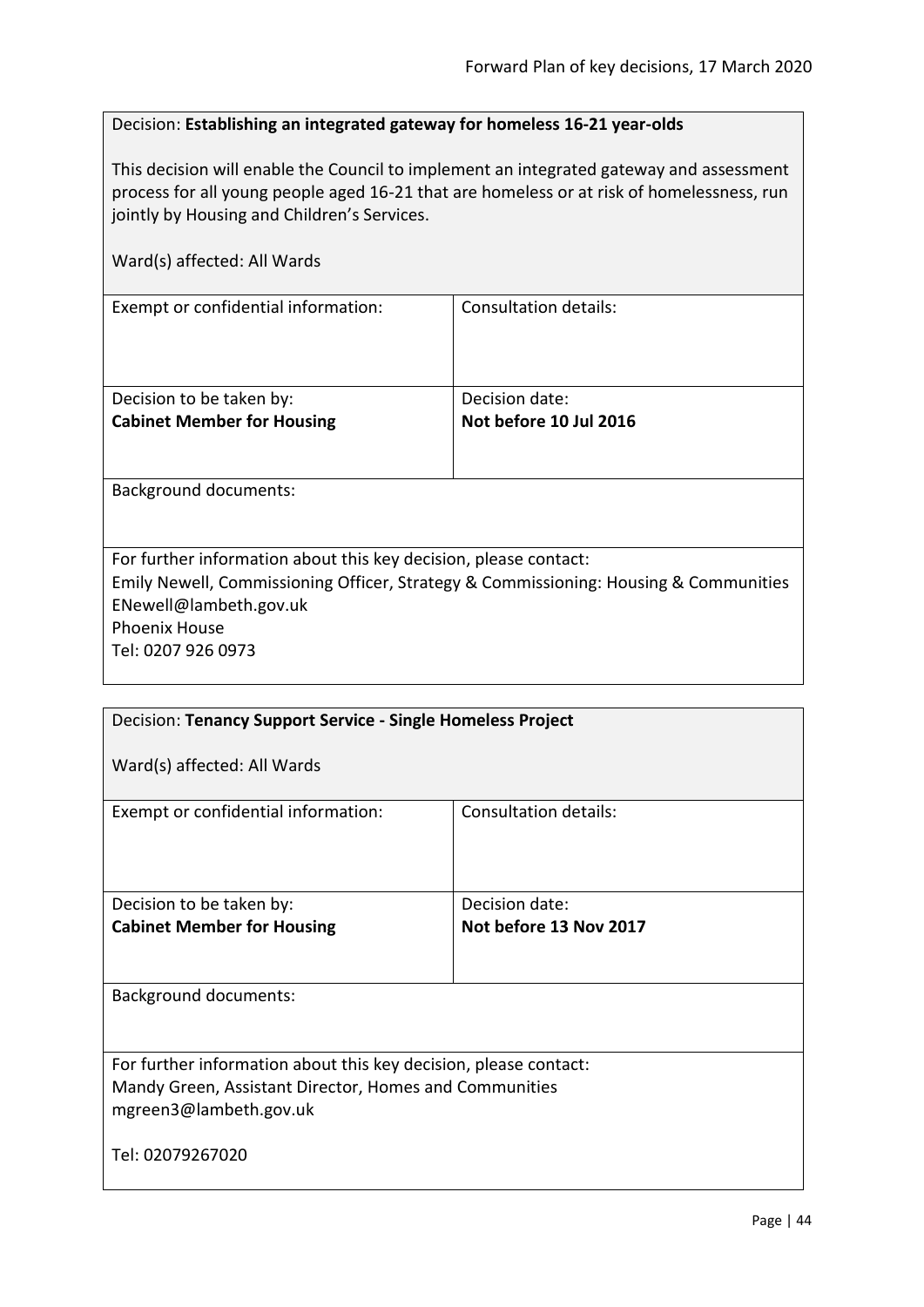<span id="page-44-1"></span><span id="page-44-0"></span>

| <b>Decision: Tenancy Support Service</b>                                                                                                                                                      |                              |
|-----------------------------------------------------------------------------------------------------------------------------------------------------------------------------------------------|------------------------------|
| The decision to extend the current contract will enable the Council to continue to provide tenancy<br>support to residents while Housing colleagues plan the future structure of the service. |                              |
| Ward(s) affected: All Wards                                                                                                                                                                   |                              |
| Exempt or confidential information:                                                                                                                                                           | <b>Consultation details:</b> |
|                                                                                                                                                                                               |                              |
| Decision to be taken by:                                                                                                                                                                      | Decision date:               |
| <b>Cabinet Member for Housing</b>                                                                                                                                                             | Not before 19 Feb 2018       |
| <b>Background documents:</b>                                                                                                                                                                  |                              |
|                                                                                                                                                                                               |                              |
| For further information about this key decision, please contact:<br>Mandy Green, Assistant Director, Homes and Communities<br>mgreen3@lambeth.gov.uk                                          |                              |
| Tel: 02079267020                                                                                                                                                                              |                              |
| Decision: Fire Safety works - In Sheltered Accommodation                                                                                                                                      |                              |
| To undertake post-Fire Risk Assessment (FRA) actions to older persons sheltered<br>accommodation across the borough to the sum of £1,446,241.                                                 |                              |
| Ward(s) affected: All Wards                                                                                                                                                                   |                              |
| Exempt or confidential information:                                                                                                                                                           | <b>Consultation details:</b> |
|                                                                                                                                                                                               |                              |
| Decision to be taken by:                                                                                                                                                                      | Decision date:               |
| <b>Cabinet Member for Housing</b>                                                                                                                                                             | Not before 3 Sep 2019        |
| <b>Background documents:</b>                                                                                                                                                                  |                              |
|                                                                                                                                                                                               |                              |
| For further information about this key decision, please contact:                                                                                                                              |                              |
| Paul Ingram, Capital Works Manager<br>PIngram1@lambeth.gov.uk                                                                                                                                 |                              |
|                                                                                                                                                                                               |                              |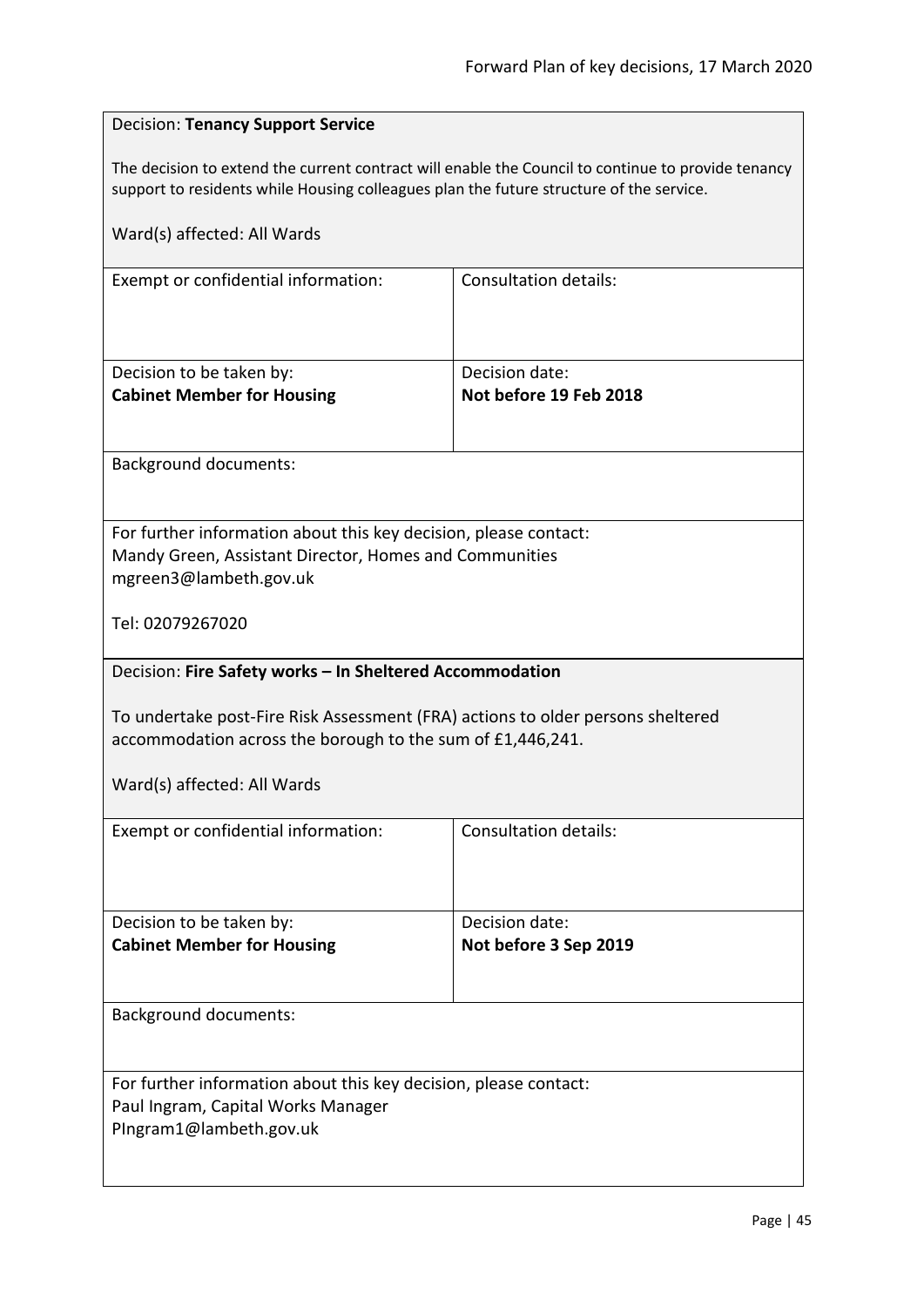<span id="page-45-1"></span><span id="page-45-0"></span>

| Decision: Tooting Bec Hostel refurbishment                                                                                      |                              |
|---------------------------------------------------------------------------------------------------------------------------------|------------------------------|
| To undertake the partial external and internal refurbishment works to 10-22 Tooting Bec<br>Gardens.                             |                              |
| Ward(s) affected: Streatham Hill                                                                                                |                              |
| Exempt or confidential information:                                                                                             | <b>Consultation details:</b> |
| Decision to be taken by:                                                                                                        | Decision date:               |
| <b>Cabinet Member for Housing</b>                                                                                               | Not before 3 Sep 2019        |
| <b>Background documents:</b>                                                                                                    |                              |
| For further information about this key decision, please contact:                                                                |                              |
| Paul Ingram, Capital Works Manager                                                                                              |                              |
| PIngram1@lambeth.gov.uk                                                                                                         |                              |
|                                                                                                                                 |                              |
|                                                                                                                                 |                              |
|                                                                                                                                 |                              |
| Decision: Construction of Modular Units for Temporary Accommodation                                                             |                              |
| To approve capital funding for the construction of modular units for use as Temporary<br>Accommodation for homeless households. |                              |
| Ward(s) affected: St Leonards; Streatham Wells                                                                                  |                              |
| Exempt or confidential information:                                                                                             | <b>Consultation details:</b> |
|                                                                                                                                 |                              |
| Decision to be taken by:<br>Decision date:                                                                                      |                              |
| <b>Cabinet Member for Housing</b>                                                                                               | Not before 12 Nov 2019       |
|                                                                                                                                 |                              |
| <b>Background documents:</b>                                                                                                    |                              |
|                                                                                                                                 |                              |
| For further information about this key decision, please contact:                                                                |                              |
| Mandy Green, Assistant Director, Homes and Communities                                                                          |                              |
| mgreen3@lambeth.gov.uk                                                                                                          |                              |
|                                                                                                                                 |                              |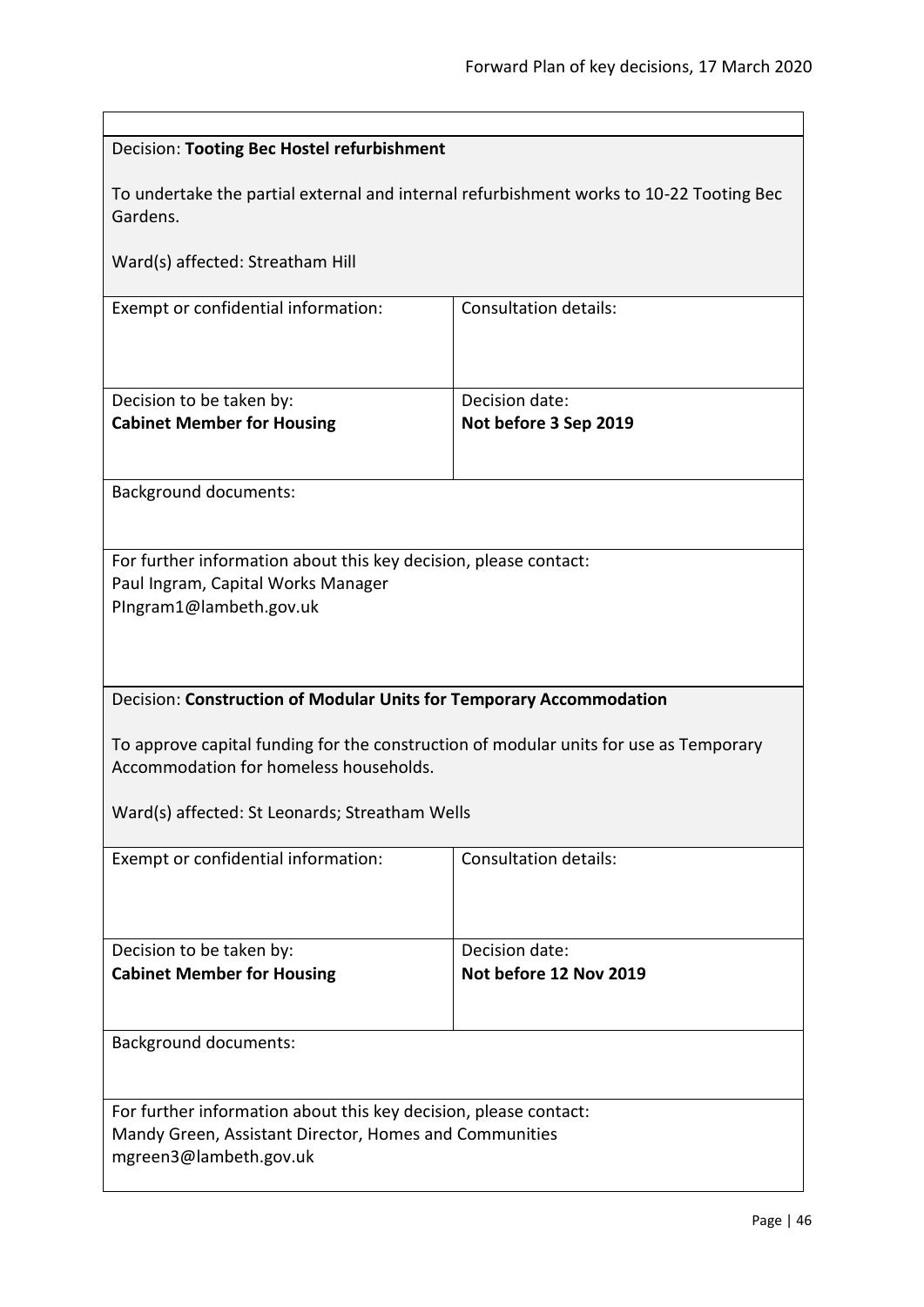# Tel: 02079267020

# <span id="page-46-0"></span>Decision: **Delivery of Housing Contracts after 2020**

To commence the redesign and reprocurement of all of the current housing repair, maintenance and capital work contracts which all expire towards the end of 2020.

These soon-to-expire contracts include: major works, housing repairs, estate and grounds maintenance, estate block cleaning, voids, gas servicing, electrical/water supplies, door entry systems and other housing based services.

<span id="page-46-1"></span>

| Exempt or confidential information:                                                   | <b>Consultation details:</b> |
|---------------------------------------------------------------------------------------|------------------------------|
|                                                                                       |                              |
|                                                                                       | Decision date:               |
| Decision to be taken by:<br><b>Cabinet Member for Housing</b>                         | Not before 13 Dec 2019       |
|                                                                                       |                              |
|                                                                                       |                              |
| Background documents:                                                                 |                              |
|                                                                                       |                              |
| For further information about this key decision, please contact:                      |                              |
| Andrew Jacques, Head of Contract Scrutiny and Cost Management                         |                              |
| AJacques@lambeth.gov.uk                                                               |                              |
|                                                                                       |                              |
|                                                                                       |                              |
| Decision: Local Lettings Plan - Westbury Estate                                       |                              |
|                                                                                       |                              |
| To approve a Local Lettings plan for the new homes that will provided at the Westbury |                              |
| Estate as part of the council's estate regeneration programme                         |                              |
| Ward(s) affected: Clapham Town                                                        |                              |
|                                                                                       |                              |
| Exempt or confidential information:                                                   | <b>Consultation details:</b> |
|                                                                                       |                              |
|                                                                                       |                              |
| Decision to be taken by:                                                              | Decision date:               |
| <b>Cabinet Member for Housing</b>                                                     | Not before 1 Dec 2019        |
|                                                                                       |                              |
| <b>Background documents:</b>                                                          |                              |
|                                                                                       |                              |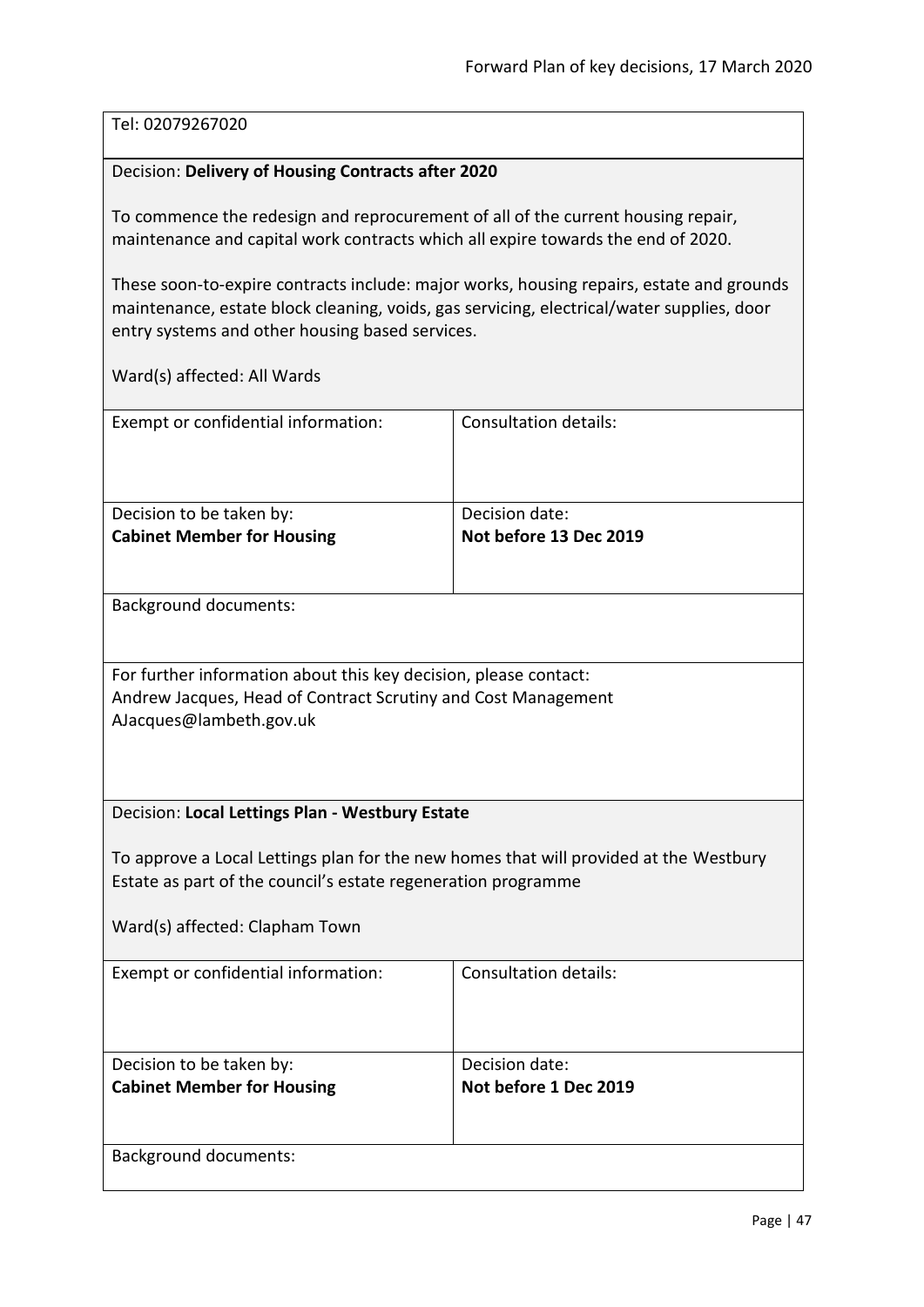| For further information about this key decision, please contact: |
|------------------------------------------------------------------|
| Bruce McRobie                                                    |
| bmcrobie@lambeth.gov.uk                                          |

# <span id="page-47-0"></span>Decision: **Young People's Supported Housing Pathway**

The decision to extend the current contracts will enable the Council to continue to provide supported housing to homeless young people in Lambeth.

<span id="page-47-1"></span>

| Exempt or confidential information:                                        | <b>Consultation details:</b> |
|----------------------------------------------------------------------------|------------------------------|
| Decision to be taken by:                                                   | Decision date:               |
| <b>Cabinet Member for Housing</b>                                          | Not before 4 Mar 2020        |
|                                                                            |                              |
| <b>Background documents:</b>                                               |                              |
| For further information about this key decision, please contact:           |                              |
| Sophie Konradsen, Strategic Commissioning Manager                          |                              |
|                                                                            |                              |
| SKonradsen@lambeth.gov.uk                                                  |                              |
|                                                                            |                              |
| <b>Decision: PLACE Housing Scheme</b>                                      |                              |
|                                                                            |                              |
| To seek approval for the Capital Delivery of the PLACE Housing Scheme.     |                              |
| To seek approval for submitting the planning application for this project. |                              |
|                                                                            |                              |
|                                                                            |                              |
| Ward(s) affected: Streatham Hill                                           |                              |
| Exempt or confidential information:                                        | Consultation details:        |
|                                                                            |                              |
|                                                                            |                              |
|                                                                            |                              |
| Decision to be taken by:                                                   | Decision date:               |
| <b>Cabinet Member for Housing</b>                                          | Not before 17 Mar 2020       |
|                                                                            |                              |
|                                                                            |                              |